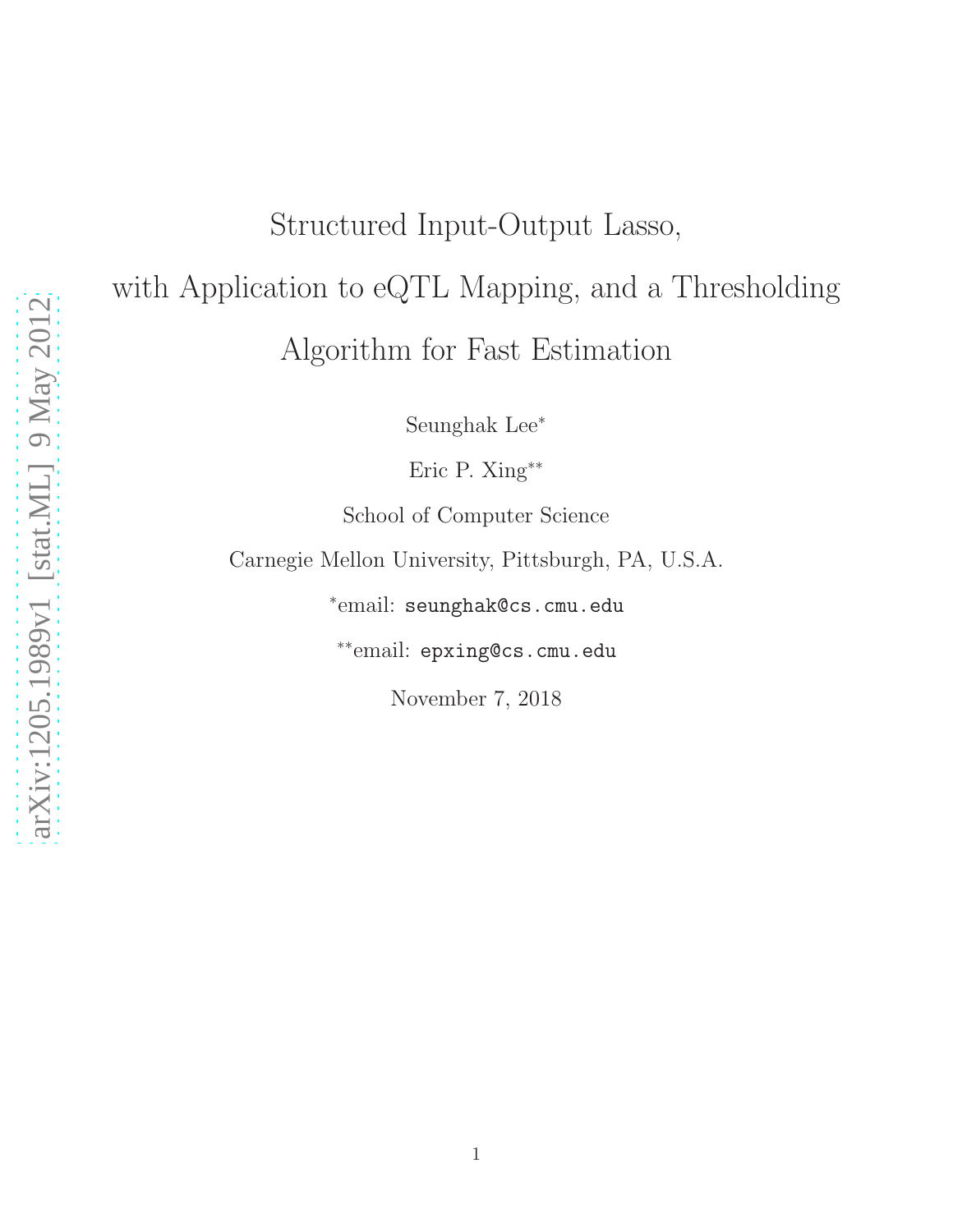### Abstract

We consider the problem of learning a high-dimensional multi-task regression model, under sparsity constraints induced by presence of grouping structures on the input covariates and on the output predictors. This problem is primarily motivated by expression quantitative trait locus (eQTL) mapping, of which the goal is to discover genetic variations in the genome (inputs) that influence the expression levels of multiple co-expressed genes (outputs), either epistatically, or pleiotropically, or both. A structured input-output lasso (SIOL) model based on an intricate  $\ell_1/\ell_2$ -norm penalty over the regression coefficient matrix is employed to enable discovery of complex sparse input/output relationships; and a highly efficient new optimization algorithm called hierarchical group thresholding (HiGT) is developed to solve the resultant non-differentiable, non-separable, and ultra high-dimensional optimization problem. We show on both simulation and on a yeast eQTL dataset that our model leads to significantly better recovery of the structured sparse relationships between the inputs and the outputs, and our algorithm significantly outperforms other optimization techniques under the same model. Additionally, we propose a novel approach for efficiently and effectively detecting input interactions by exploiting the prior knowledge available from biological experiments.

KEYWORDS: Group Lasso, Multi-task Lasso, Epistasis, Pleiotrophy, Genome-wide association studies, eQTL mapping, Genetic interaction network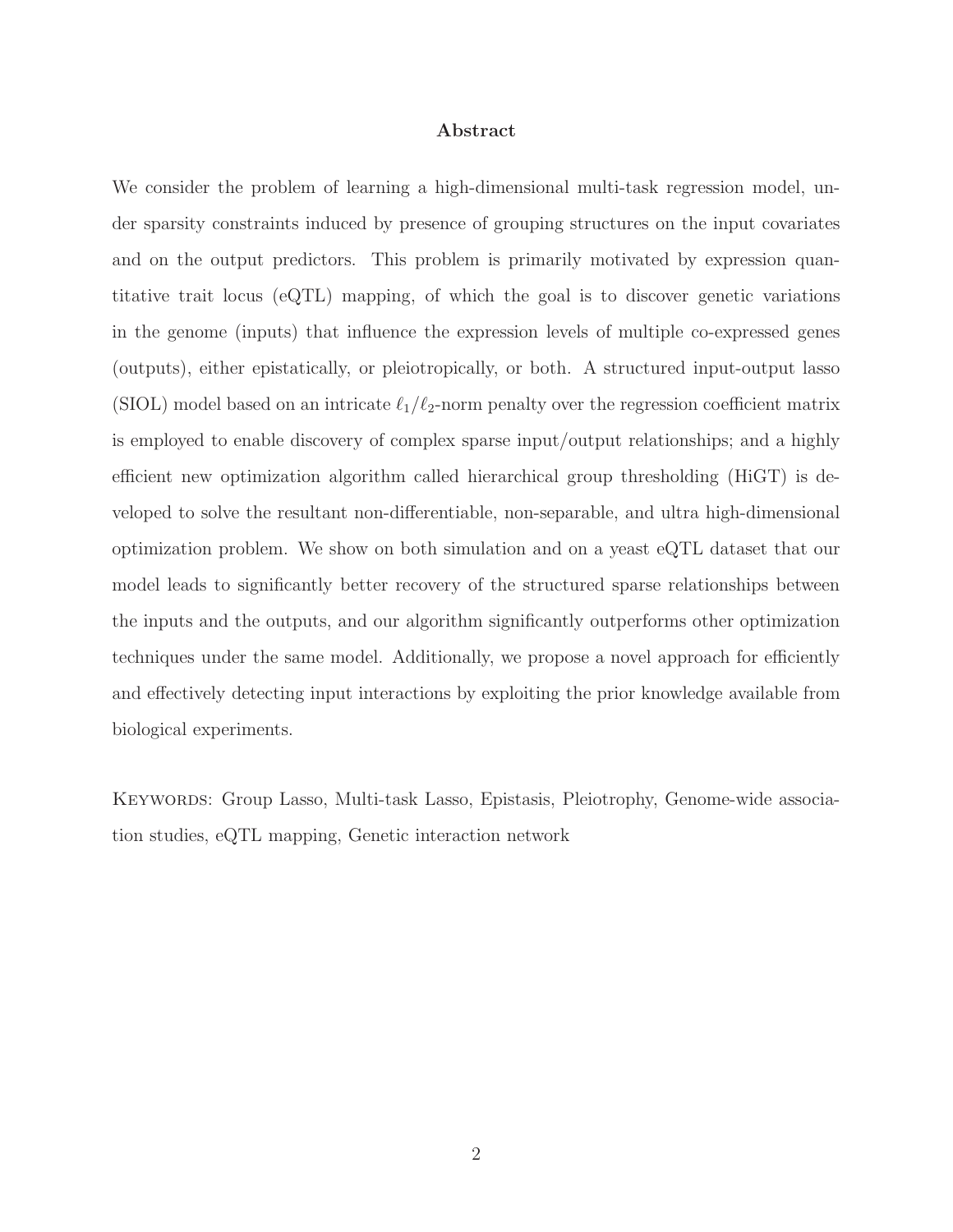#### 1. INTRODUCTION

In this paper, we consider the problem of learning a functional mapping from a highdimensional input space with structured sparsity to a multivariate output space where responses are coupled (therefore making the estimator doubly structured), with an application for detecting genomic loci affecting gene expression levels, a problem known as expression quantitative trait loci (eQTL) mapping. In particular, we are interested in exploiting the structural information on both the input and output space jointly to improve the accuracy for identifying a small number of input variables relevant to the outputs among a large number of candidates. When the input or output variables are highly correlated among themselves, multiple related inputs may synergistically influence the same outputs, and multiple related outputs may be synergistically influenced by the same inputs.

The primary motivation for our work comes from the problem of genome-wide association (GWA) mapping of eQTLs in computational genomics [\[21\]](#page-42-0), of which the goal is to detect the genetic variations, often single nucleotide polymorphisms (SNPs), across the whole genome that perturb the expression levels of genes, given the data of SNP genotypes and microarray gene-expression traits of a study cohort. One of the main challenges of this problem is that, typically the sample size is very small (e.g.  $\sim$  1000), whereas there are a very large number of SNPs (e.g.  $\sim$  500,000) and expression traits (e.g.,  $\sim$  10,000). Furthermore, there have been numerous evidences that multiple genetic variations may interact with each other (a.k.a., epistasis) [\[39,](#page-44-0) [9,](#page-41-0) [1](#page-40-0)], and the same genetic variation(s) can influence multiple genes (a.k.a., pleiotropy) [\[41](#page-44-1), [14](#page-41-1)]. However, prior knowledge of such information implying complex association structures are difficult to exploit in standard statistical analysis of GWA mapping [\[48,](#page-45-0) [32\]](#page-43-0). To enhance the statistical power for mapping of eQTLs, it is desirable to incorporate biological knowledge of genome and transcriptome structures into the model to guide the search for true eQTLs. In this article, we focus on developing a model which can make use of structural information on both input (SNPs) and output (gene expressions) sides. In particular, we consider biological knowledge about group associations as structural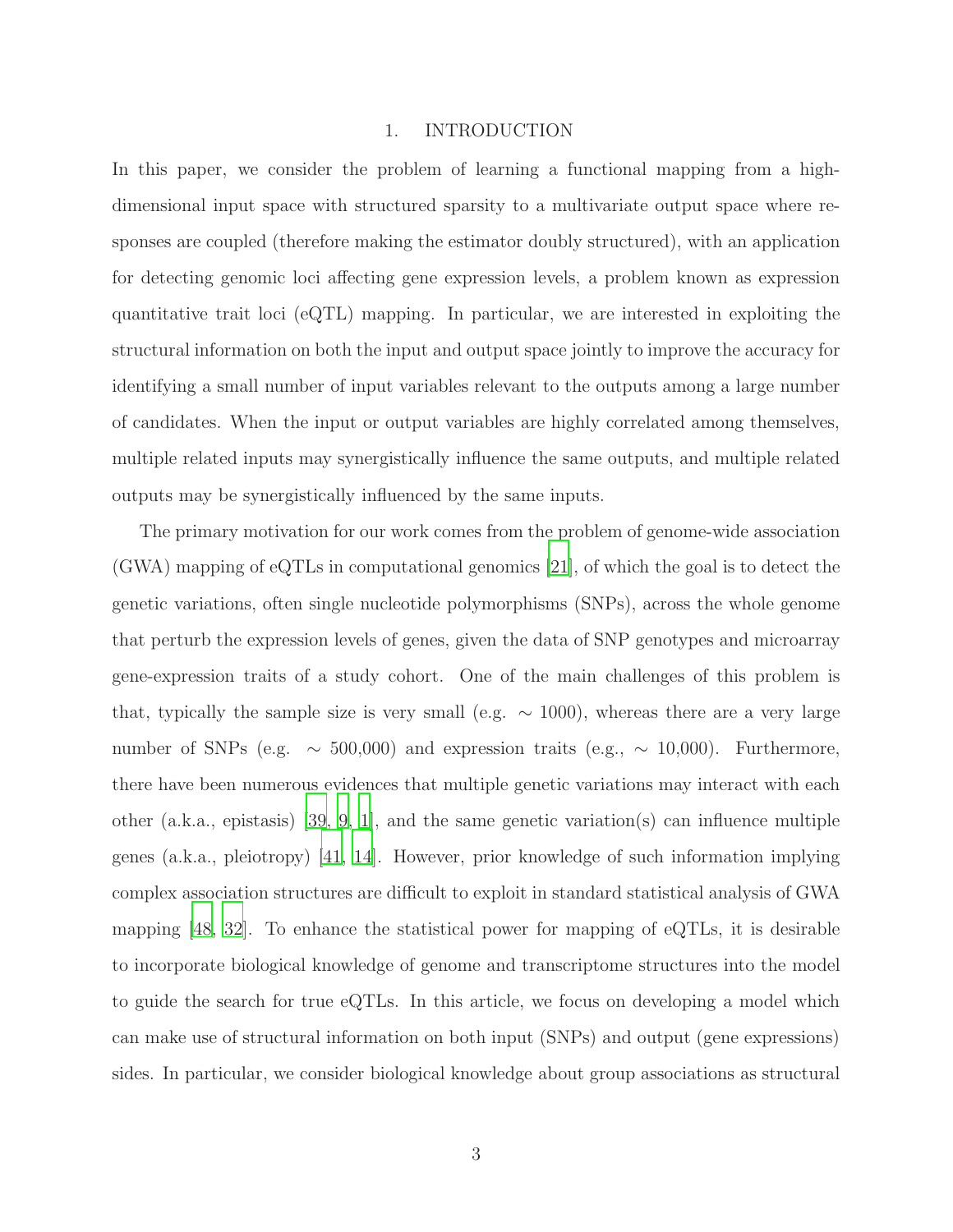information. If there exist group behaviors among the covariates in the high-dimensional input  $X$ , for example, multiple genetically coupled SNPs (e.g., in linkage disequilibrium) can jointly affect a single trait [\[48\]](#page-45-0), such group information is called an input structure; if multiple variables in the high-dimensional output  $\bf{Y}$  are jointly under the influence of a similar set of input covariates, for example, a single SNP can affect multiple functionally coupled traits (e.g., genes in the same pathway or operon) [\[23\]](#page-42-1), such group information is called an output structure. The problem of GWA mapping of eQTLs can be formulated as a model selection problem under a multitask regression model  $Y = BX$  with structured sparsity, where the resultant non-zero elements in the regression coefficient matrix **B** expose the identities of the eQTLs and their associated traits.

Variants of this problem have been widely studied in the recent high-dimensional inference and variable selection literature, and various penalty-based or Bayesian approaches for learning a shared sparsity pattern among either multiple inputs or multiple outputs in a regression model have been proposed [\[45](#page-44-2), [34,](#page-43-1) [17,](#page-42-2) [27](#page-43-2)]. Depending on the type of structural constraints, different penalty functions have been previously considered, including mixednorm (group-lasso) penalty for a simple grouping structure [\[52](#page-45-1), [54](#page-45-2)], tree-guided group-lasso penalty for a tree structure [\[22\]](#page-42-3), or graph-guided fused lasso for a graph structure [\[23\]](#page-42-1). Most previous approaches, however, considered either only the input structural constraints or only the output structural constraints, but not both. There have been a few approaches that attempted to use both structural information, including MGOMP [\[28](#page-43-3)] and "group sparsity for multi-task learning" [\[47\]](#page-45-3). MGOMP proposed to select the groups of regression coefficients from a predefined set of grouped variables in a greedy fashion, and [\[47](#page-45-3)] proposed to find the groups of inputs that influence the group of outputs. However, both methods may have limits on the number or the shapes of sparsity patterns that can be induced in B. For example, given a large number of input groups |G| and output groups |H| (e.g.  $|G| > 10^5$ ,  $|H| > 10^3$ for genome data) the scalability of MGOMP can be substantially affected since it needs to select the groups of coefficients from all possible combinations of input and output groups. For [\[47](#page-45-3)], only disjoint block sparsity patterns are considered, hence it may not capture the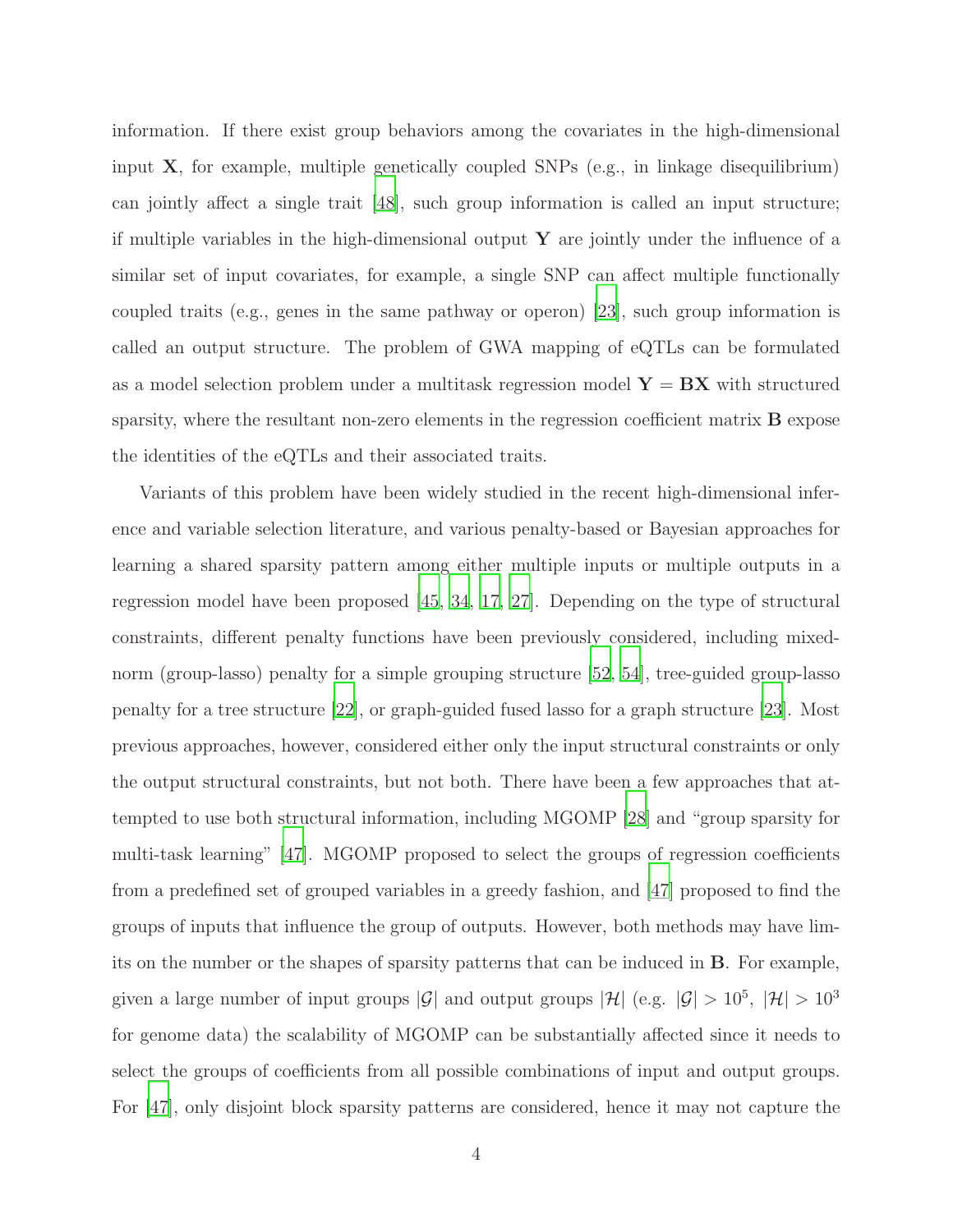sparsity patterns where the grouped variables overlap.

In this paper, we address the problem of exploiting both the input and output structures in a high-dimensional linear regression setting practically encountered in eQTL mapping. Furthermore, to detect epistatic (i.e., interaction) effects between SNP pairs, we additionally expand the input space to include pairwise terms (i.e.,  $x_i x_j$ 's) guided by biological information, which necessitates attentions for avoiding excessive input dimension that can make the problem computationally prohibitive. Our main contributions can be summarized as follows:

- 1. We propose a highly general regression model with structured input-output regularizers called "jointly structured input-output lasso" (SIOL) that discovers structured associations between SNPs and expression traits (Section [3\)](#page-10-0).
- 2. We develop a simple and highly efficient optimization method called "hierarchical group thresholding" (HiGT) for solving the proposed regression problem under complex sparsity-inducing penalties in a very high-dimensional space (Section [4\)](#page-14-0).
- 3. Extending SIOL, we propose "structured polynomial multi-task regression" to efficiently model non-additive SNP-SNP interactions guided by genetic interaction networks (Section [5\)](#page-20-0).

Specifically, given knowledge of the groupings of the inputs (i.e., SNPs) and outputs (i.e., traits) in a high-dimensional multi-task regression setting, we employ an  $L_1/L_2$  norm over such structures to impose a group-level sparsity-inducing penalty simultaneously over both the columns and the rows of the regression coefficient matrix B (In our setting, a row corresponds to coefficients regressing all SNP (or SNP pair) inputs to a particular trait output, thus reflecting possible epistatic effects; and a column corresponds to coefficients regressing a particular SNP (or SNP pair) input to all trait outputs in question, thus reflecting possible pleotropic effects). Given reliable input and output structures, rich structured sparsity can increase statistical power significantly since it makes it possible to borrow information not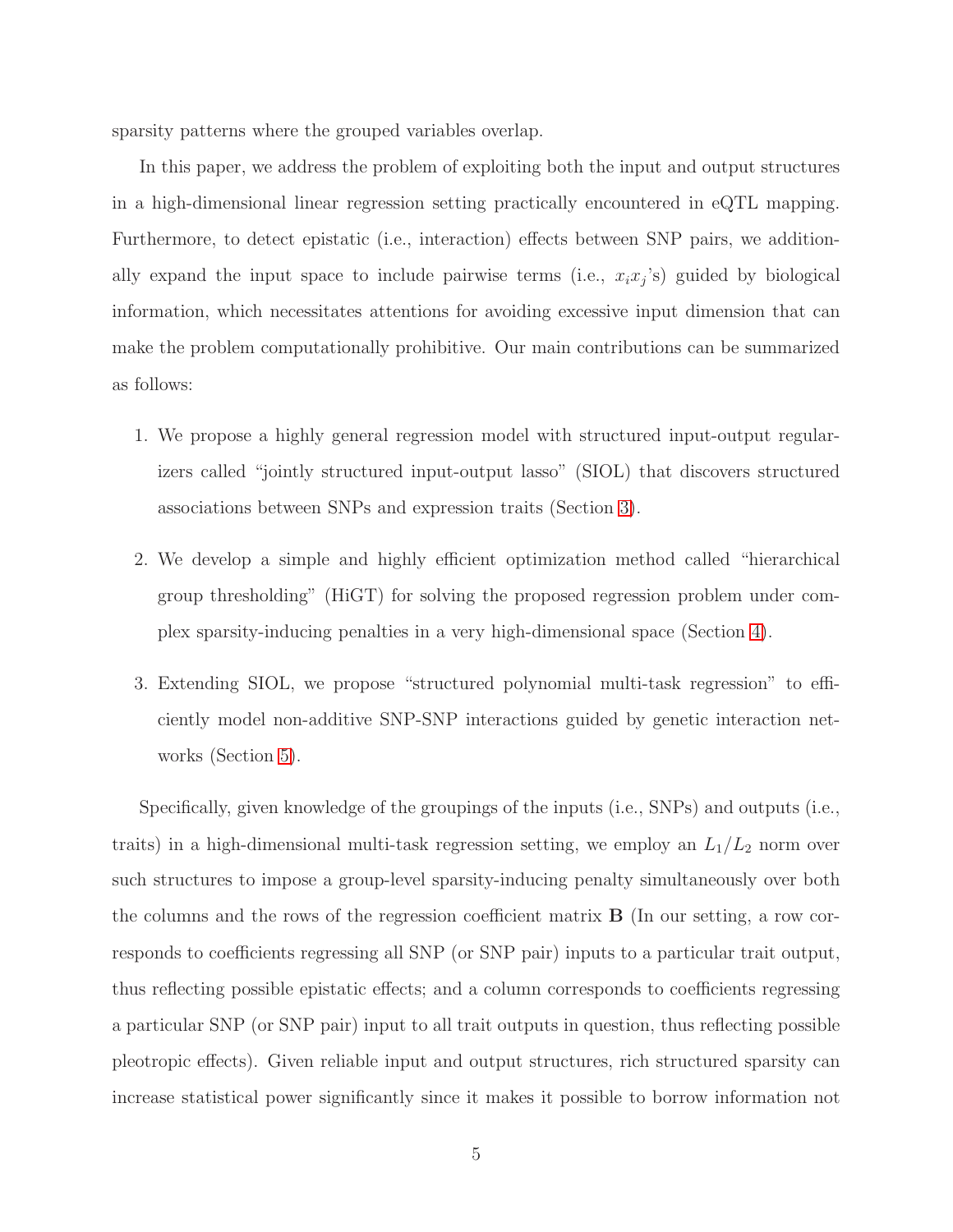only within different output or input variables, but also across output and input variables.

The sparsity-inducing penalties on both the inputs and outputs in SIOL introduce a nondifferentiable and non-separable objective in an extremely high-dimensional optimization space, which prevents standard optimization methods such as the interior point [\[35\]](#page-43-4), the coordinate-descent [\[15\]](#page-41-2), or even the recently invented union of supports [\[19\]](#page-42-4) algorithms to be directly applied. We propose a simple and efficient algorithm called "hierarchical group-thresholding" to optimize our regression model with complex structured regularizers. Our method is an iterative optimization algorithm, designed to handle complex structured regularizers for very large scale problems. It starts with a non-zero B (e.g. initialized by ridge regression [\[18\]](#page-42-5)), and progressively discards irrelevant groups of covariates using thresholding operations. In each iteration, we also update the coefficients of the remaining covariates. To speed up our method, we employ a directed acyclic graph (DAG) where nodes represent the zero patterns encoded by our input-output structured regularizers at different granularity, and edges indicate the inclusion relations among them. Guided by the DAG, we could efficiently discard irrelevant covariates.

As our third contribution, we consider non-additive pairwise interaction effects between the input variables, in a way that avoids a quadratic blow-up of the input dimension. In eQTL mapping studies, it is not uncommon that the effect of one SNP on the expression-level of a gene is dependent on the genotype of another SNP, and this phenomenon is known as epistasis. To capture pairwise epistatic effects of SNPs on the trait variation, we additionally consider non-additive interactions between the input covariates. However, in a typical eQTL mapping, as the input lies in a very high-dimensional space, it is computationally and statistically infeasible to consider all possible input pairs. For example, for J inputs (e.g. 500, 000 for a typical genome data set), we have  $O(J^2)$  candidate input pairs, and learning with all of them will require a significantly large sample size. Many of the previous approaches for learning the epistatic interactions relied on pruning candidate pairs based on the observed data [\[38\]](#page-44-3) or constructing candidate pairs from individual SNPs that were selected based on marginal effects in the previous learning phase without modeling interactions [\[49](#page-45-4), [13\]](#page-41-3). A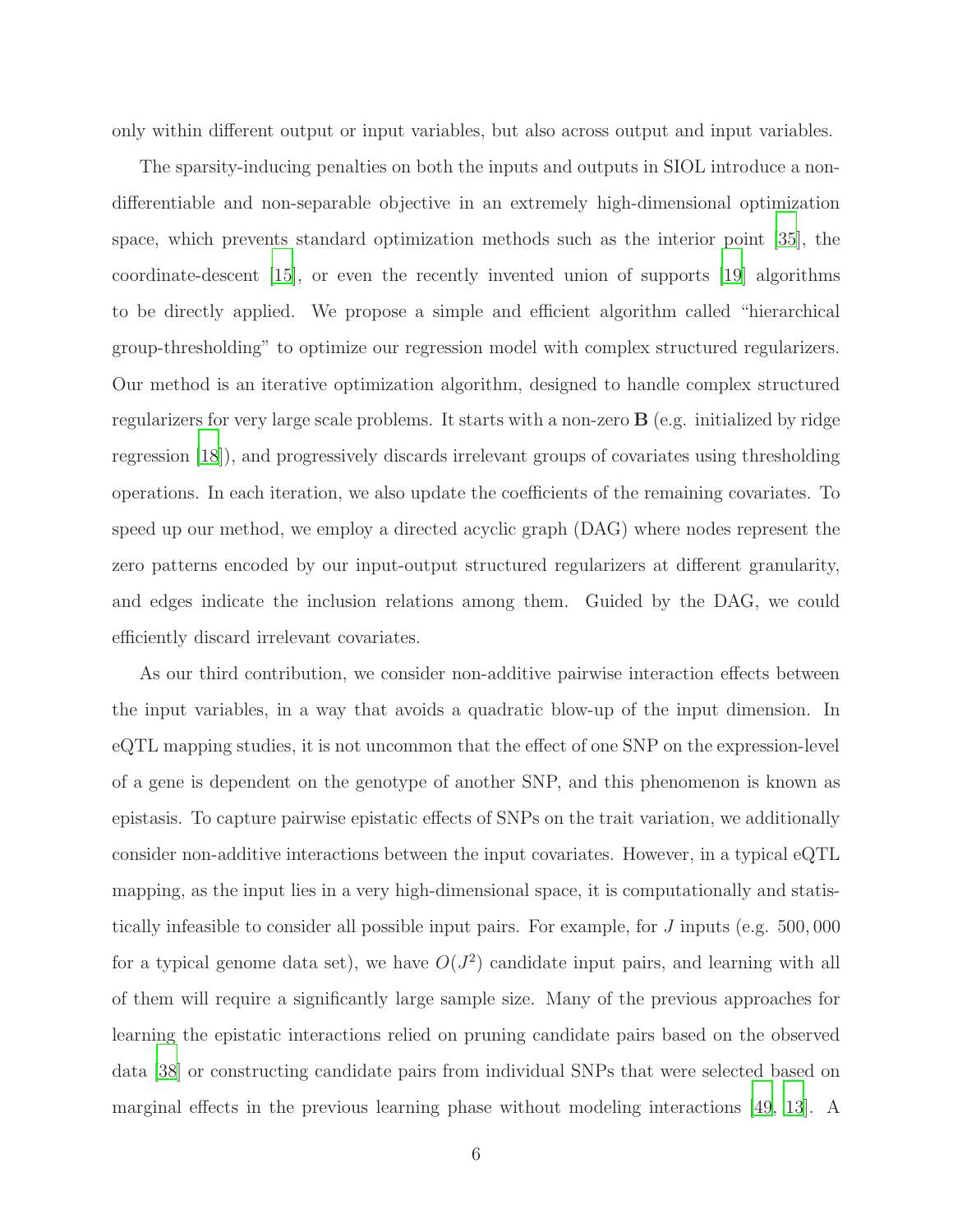main disadvantage of the later approach is that it will miss pairwise interactions when they have no or little individual effects on outputs. Instead of choosing candidate SNP pairs based on only marginal effects, we propose to use genetic interaction network [\[10](#page-41-4)] constructed from large-scale biological experiments to consider biologically plausible candidate pairs.

The rest of this paper is organized as follows. In Section 2, we discuss previous works on learning a sparse regression model with prior knowledge on either output or input structure. In Section 3, we introduce our proposed model "jointly structured input-output lasso" (SIOL). To solve our regression problem, we present an efficient optimization method called "hierarchical group-thresholding" (HiGT) in Section 4. We further extend our model to consider pairwise interactions among input variables and propose "structured polynomial multi-task regression" in Section 5. We demonstrate the accuracy of recovered structured sparsity and the speed of our optimization method in Section 6 via simulation study, and present eQTLs having marginal and interaction effects in yeast that we identified in Section 7. A discussion is followed in Section 8.

# 2. BACKGROUND: LINEAR REGRESSION WITH STRUCTURED SPARSITY

In this section, we lay out the notation and then review existing sparse regression methods that recover a structured sparsity pattern in the estimated regression coefficients given prior knowledge on input or output structure.

## 2.1 Notation for matrix operations

Given a matrix  $\mathbf{B} \in \mathbb{R}^{K \times J}$ , we denote the k-th row by  $\beta_k$ , the j-th column by  $\beta^j$ , and the  $(k, j)$  element by  $\beta_k^j$  $\| \cdot \|_F$  denotes the matrix Frobenius norm,  $\| \cdot \|_1$  denotes an  $L_1$  norm (entry-wise matrix  $L_1$  norm for a matrix argument), and  $\lVert \cdot \rVert_2$  represents an  $L_2$  norm. Given the set of *column* groups  $\mathcal{G} = {\{g_1, \ldots, g_{|\mathcal{G}|}\}}$  defined as a subset of the power set of  $\{1, \ldots, J\}$ ,  $\bm{\beta}_k^{\mathbf{g}}$  $\frac{\mathbf{g}}{k}$  represents the row vector with elements  $\{\beta_k^j\}$  $k_i^j : j \in \mathbf{g}, \mathbf{g} \in \mathcal{G}$ , which is a subvector of  $\beta_k$ due to group **g**. Similarly, for the set of *row* groups  $\mathcal{H} = {\mathbf{h}_1, \dots, \mathbf{h}_{|\mathcal{H}|}}$  over M rows of matrix **B**, we denote by  $\beta_{\rm h}^j$  $\frac{d}{dt}$  the column subvector with elements  $\{\beta_k^j\}$  $\mathbf{k}^j : k \in \mathbf{h}, \mathbf{h} \in \mathcal{H}$ . We also define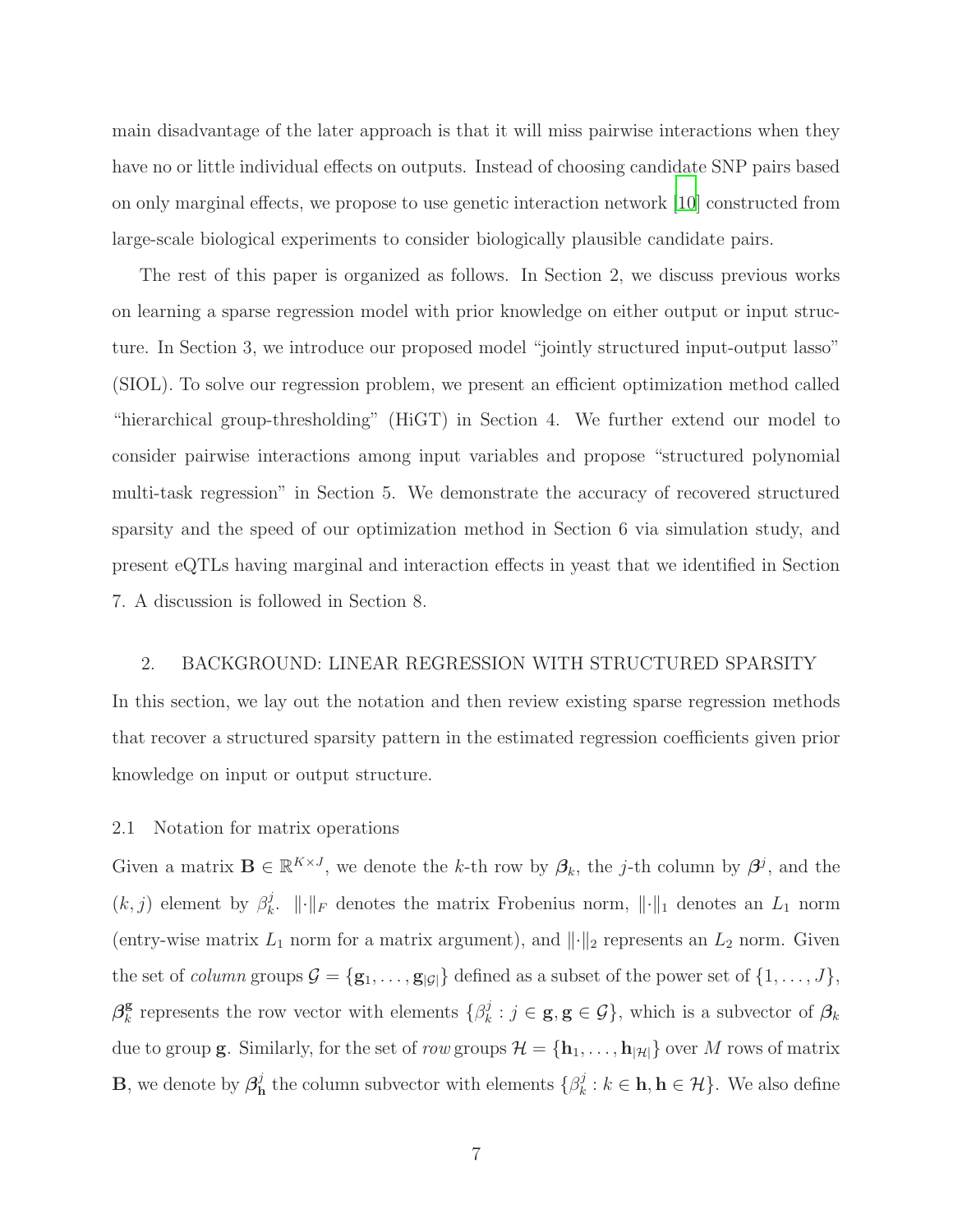the submatrix of  $\mathbf{B}_{\mathbf{h}}^{\mathbf{g}}$  $\frac{\mathbf{g}}{\mathbf{h}}$  as a  $|\mathbf{h}| \times |\mathbf{g}|$  matrix with elements  $\{\beta_k^j\}$  $k_i^j : k \in \mathbf{h}, \ j \in \mathbf{g}, \ \mathbf{h} \in \mathcal{H}, \ \mathbf{g} \in \mathcal{G}$ .

#### 2.2 Sparse estimation of linear regression

Let  $\mathbf{X} \in \mathbb{R}^{J \times N}$  be the input data for J inputs and N individuals, and  $\mathbf{Y} \in \mathbb{R}^{K \times N}$  be the output data for K outputs. We model the functional mapping from the common J-dimensional input space to the K-dimensional output space, using a linear model parametrized by unknown regression coefficients  $\mathbf{B} \in \mathbb{R}^{K \times J}$  as follows:

$$
\mathbf{Y} = \mathbf{B}\mathbf{X} + \mathbf{E},
$$

where  $\mathbf{E} \in \mathbb{R}^{K \times N}$  is a matrix of noise terms whose elements are assumed to be identically and independently distributed as Gaussian with zero mean and the identity covariance matrix. Throughout the paper, we assume that  $x_j^i$ 's and  $y_k^i$ 's are standardized such that all rows of **X** and Y have zero mean and a constant variance, and consider a model without an intercept. In eQTL analysis, inputs are genotypes for  $J$  loci encoded as 0, 1, or 2 in terms of the number of minor alleles at a given locus, and output data are given as expression levels of genes measured in a microarray experiment. Then, the regression coefficients represent the strengths of associations between genetic variations and gene expression levels.

Our proposed method for estimating the coefficients B is based on a group-structured multi-task regression approach that extends existing regularized regression approaches including lasso [\[44\]](#page-44-4), group lasso [\[52\]](#page-45-1) and multi-task lasso [\[36\]](#page-44-5), which we briefly review below in the context of our eQTL mapping problem. When  $J \gg N$  and only a small number of inputs are expected to influence outputs, lasso has been widely used and shown effective in selecting the input variables relevant to outputs and setting the elements of B for irrelevant inputs to zero [\[53\]](#page-45-5). Lasso obtains a sparse estimate of regression coefficients by optimizing the least squared error criterion with an  $L_1$  penalty over **B** as follows:

$$
\min_{\mathbf{B}} \frac{1}{2} \|\mathbf{Y} - \mathbf{B}\mathbf{X}\|_F^2 + \lambda \|\mathbf{B}\|_1,\tag{1}
$$

where  $\lambda$  is the tuning parameter that determines the amount of penalization. The optimal value of  $\lambda$  can be determined by cross validation or via an information-theoretic test based on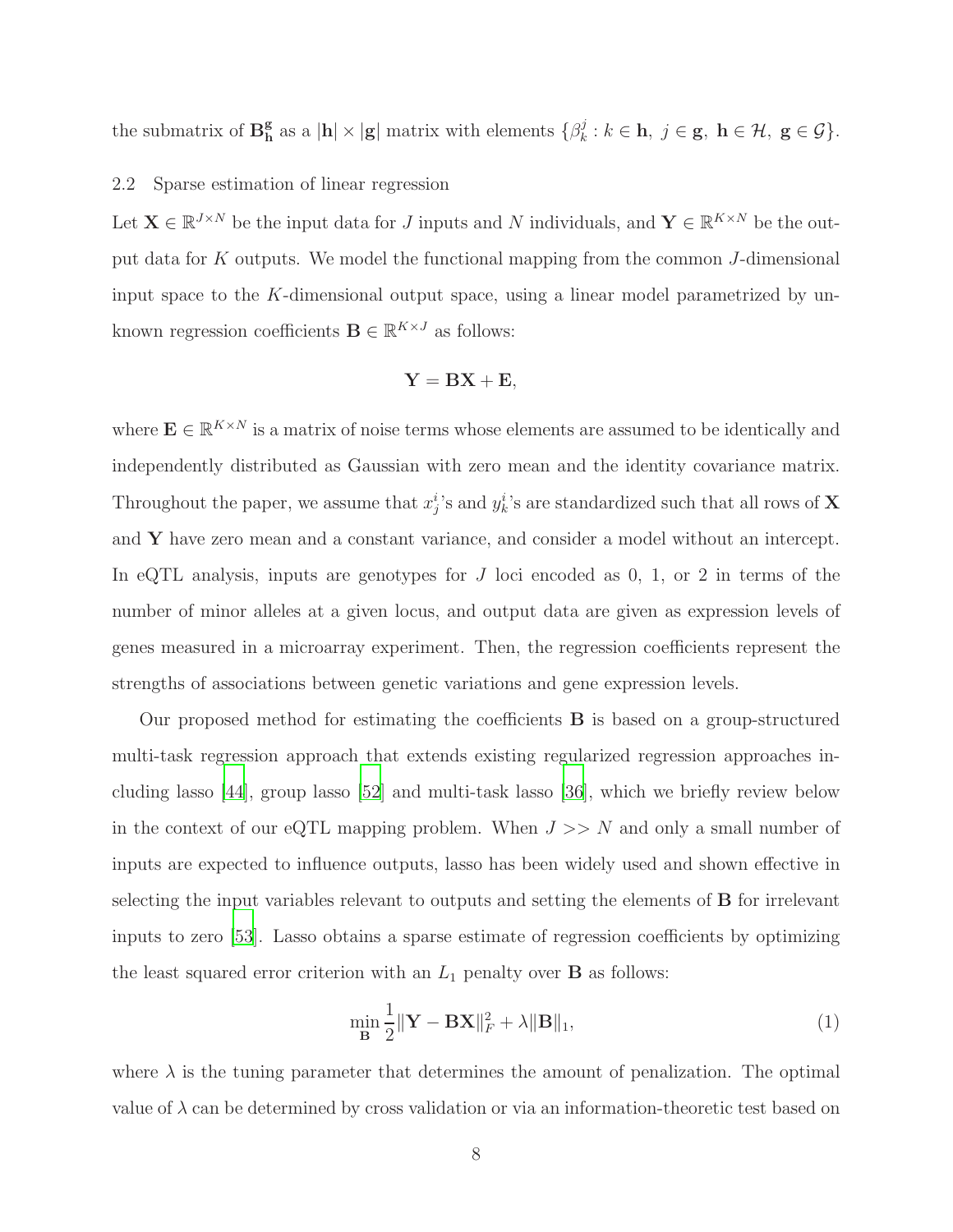BIC. As in eQTL analysis it is often believed that the expression level of each gene is affected by a relatively small number of genetic variations in the whole genome, lasso provides an effective tool for identifying eQTLs from a large number of genetic variations. Lasso has been previously applied to eQTL analysis [\[5](#page-40-1)] and more general genetic association mapping problems [\[50](#page-45-6)].

While lasso considers the input variables independently to select relevant inputs with non-zero regression coefficients, we may have prior knowledge on how related input variables are grouped together and want to perform variable selection at the group level rather than at the level of individual inputs. Grouped variable selection approach can combine the statistical strengths across multiple related input variables to achieve higher power for detecting relevant inputs in the case of low signal-to-noise ratio. Assuming the grouping structure over inputs are available as  $\mathcal{G} = {\{g_1, \ldots, g_{|\mathcal{G}|}\}},$  which is a subset of the power set of  $\{1, \ldots, J\},$ group lasso uses  $L_1/L_2$  penalization to enforce that all of the members in each group of input variables are jointly relevant or irrelevant to each output. Group lasso obtains an estimate of B by solving the following optimization problem:

$$
\min_{\mathbf{B}} \frac{1}{2} \|\mathbf{Y} - \mathbf{B}\mathbf{X}\|_F^2 + \lambda \sum_{k=1}^K \sum_{\mathbf{g} \in \mathcal{G}} \|\boldsymbol{\beta}_k^{\mathbf{g}}\|_2, \tag{2}
$$

where  $\lambda$  is the tuning parameter. The second term in the above equation represents an  $L_1/L_2$  penalty over each row  $\beta_k$  of **B** for the k-th output given  $\mathcal{G}$ , defined by  $\|\beta_k\|_{L_1/L_2}$  =  $\sum_{{\mathbf g}\in{\mathcal G}}\!\|\boldsymbol{\beta}_k^{\mathbf g}$  $\frac{g}{k}$ ||2. The  $L_2$  part of the penalty plays the role of enforcing a joint selection of inputs within each group, whereas the  $L_1$  part of the penalty is applied across different groups to encourage a group-level sparsity. Group lasso can be applied to an eQTL mapping problem given biologically meaningful groups of genetic variations that are functionally related. For example, rather than individual genetic variations acting independently to affect (or not affect) gene expressions, the variations are often related through pathways that consist of multiple genes participating in a common function. Thus, genetic variations can be grouped according to pathways that contain genes carrying those genetic variations. Then, given this grouping, group lasso can be used to select groups of genetic variations in the same pathways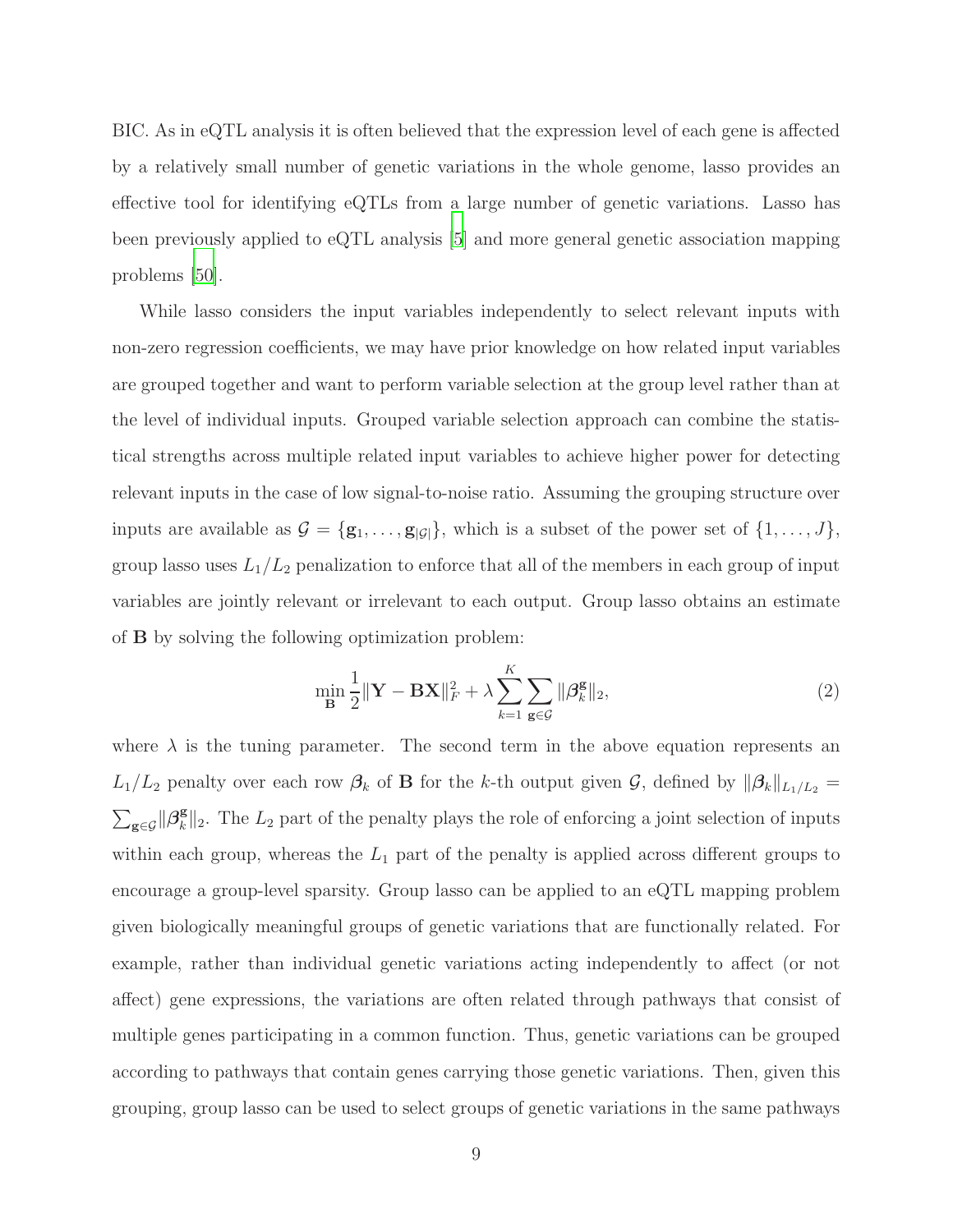as factors influencing gene expression levels [\[40\]](#page-44-6).

Instead of having groups over inputs with outputs being independent as in group lasso, the idea of using  $L_1/L_2$  penalty for grouped variable selection has also been applied to take advantage of the relatedness among outputs in multiple output regression. In multi-task regression for union support recovery [\[36\]](#page-44-5), one assumes that all the outputs share a common support of relevant input variables and try to recover shared sparsity patterns across multiple outputs by solving the following optimization problem:

$$
\min_{\mathbf{B}} \frac{1}{2} \|\mathbf{Y} - \mathbf{B}\mathbf{X}\|_{F}^{2} + \lambda \sum_{j=1}^{J} \sum_{\mathbf{h} \in \mathcal{H}} \|\boldsymbol{\beta}_{\mathbf{h}}^{j}\|_{2},\tag{3}
$$

where  $\lambda$  can be determined by cross-validation. In eQTL mapping, as gene expression levels are often correlated for the genes that participate in a common function, it is reasonable to assume that those coexpressed genes may be influenced by common genetic variations. If gene module information is available, one can use the above model to detect genetic variations influencing the expressions of a subset of genes within each gene module. This strategy corresponds to a variation of the standard group lasso, where group is defined over outputs rather than inputs.

Extending the idea of lasso and group lasso, we may have group and individual level sparsity simultaneously using combined  $L_1$  and  $L_1/L_2$  penalty. In group lasso, if a group of coefficients is not jointly set to zero, all the members in the group should have non-zero values. However, sometimes it is desirable to set some members of the group to zero if they are irrelevant to outputs. Sparse group lasso [\[16](#page-41-5)] is proposed to address the cases where groups of coefficients include both relevant and irrelevant ones. Using convex combination of  $L_1$  and  $L_1/L_2$  norms, it solves the following convex optimization problem:

$$
\min_{\mathbf{B}} \frac{1}{2} \|\mathbf{Y} - \mathbf{B}\mathbf{X}\|_F^2 + \lambda_1 \|\mathbf{B}\|_1 + \lambda_2 \sum_{k=1}^K \sum_{\mathbf{g} \in \mathcal{G}} \|\beta_k^{\mathbf{g}}\|_2,
$$
\n(4)

where  $\lambda_1$  and  $\lambda_2$  determine the individual and group level sparsity, respectively. The  $L_1/L_2$ penalty shrinks groups of coefficients to zero, and at the same time,  $L_1$  penalty sets irrelevant coefficients to zero individually within each group.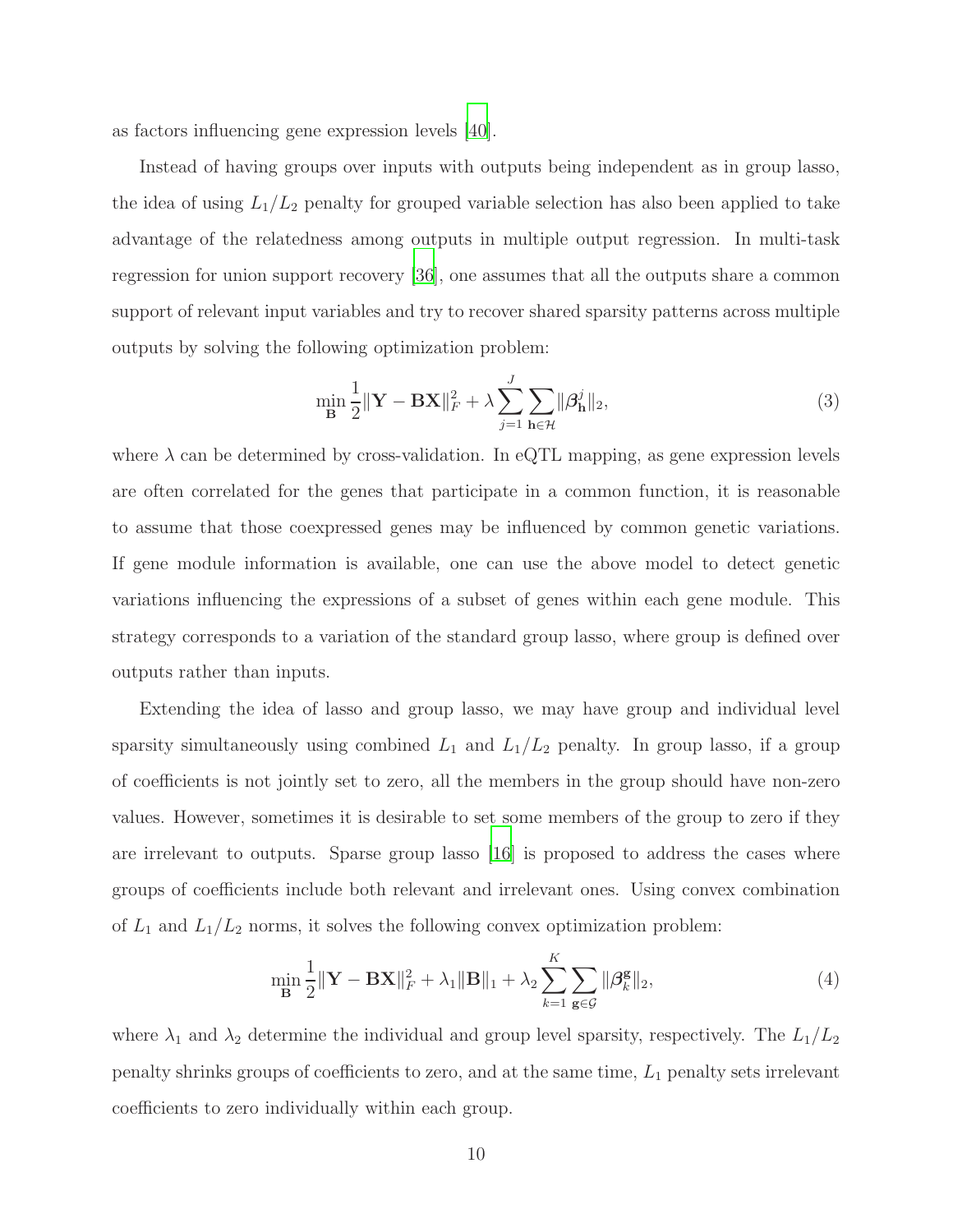Our proposed model is motivated by group lasso, multi-task lasso and sparse group lasso, each of which can exploit pre-defined groupingness of input or output variables to achieve better statistical power. In the next section, we will extend the existing models in such a way that we can use the groups in both input and output spaces simultaneously. Adopting the idea of sparse group lasso, we will also support variable selection at individual levels.

## 3. JOINTLY STRUCTURED INPUT-OUTPUT LASSO

<span id="page-10-0"></span>In this section, we propose SIOL that incorporates structural constraints on both the inputs and outputs. The model combines the mixed-norm regularizers for the groups of inputs and outputs, which leads to the following optimization problem:

$$
\min \frac{1}{2} \|\mathbf{Y} - \mathbf{B}\mathbf{X}\|_F^2 + \lambda_1 \|\mathbf{B}\|_1,
$$
\n(5a)

<span id="page-10-4"></span><span id="page-10-3"></span><span id="page-10-1"></span>
$$
+\lambda_2 \sum_{k=1}^{K} \sum_{\mathbf{g} \in \mathcal{G}} ||\boldsymbol{\beta}_k^{\mathbf{g}}||_2
$$
 (5b)

<span id="page-10-2"></span>
$$
+\lambda_3 \sum_{j=1}^{J} \sum_{\mathbf{h} \in \mathcal{H}} ||\boldsymbol{\beta}_{\mathbf{h}}^j||_2, \tag{5c}
$$

where Eq. [\(5b\)](#page-10-1) incorporates the groups of inputs  $\mathcal{G} = {\{g_1, \ldots, g_{|\mathcal{G}|}\}}$ , Eq. [\(5c\)](#page-10-2) incorporates the groups of the outputs  $\mathcal{H} = {\bf{h}}_1, \ldots, {\bf{h}}_{|\mathcal{H}|}$ , and Eq. [\(5a\)](#page-10-3) allows us to select individual coefficients. Note that it is possible that there are overlaps between  $\beta_k^{\mathbf{g}}$  $_{k}^{\mathbf{g}}$  and  $\boldsymbol{\beta}_{k}^{\mathbf{g}'}$  $\frac{g}{k}$ , between  $\bm{\beta}^j_\textbf{k}$  $\mathbf{a}^j$  and  $\mathbf{\beta}_{\mathbf{h}'}^j$ , and between  $\mathbf{\beta}_{k}^{\mathbf{g}}$  $\frac{\mathbf{g}}{k}$  and  $\boldsymbol{\beta}_{\mathbf{h}}^j$ h, where  $g \neq g', h \neq h'$  and  $g, g' \in \mathcal{G}, h, h' \in \mathcal{H}$ . The overlaps make it challenging to optimize Eq. [\(5\)](#page-10-4), and this issue will be addressed by our optimization method in Section [4.](#page-14-0)

Let us characterize the structural constraints imposed by the penalties in our model. In our analysis, we investigate a block of coefficients involved in one output group h and one input group  $\mathbf{g}$ , i.e,  $\mathbf{B}_{\mathbf{h}}^{\mathbf{g}}$ h . We start with Karush-Kuhn-Tucker (KKT) condition for Eq. [\(5\)](#page-10-4):

<span id="page-10-5"></span>
$$
(\mathbf{y}_k - \boldsymbol{\beta}_k \mathbf{X})(\mathbf{x}_j)^T = \lambda_1 s_k^j + \lambda_2 c_k^j + \lambda_3 d_k^j,
$$
\n(6)

where  $s_k^j$  $\frac{j}{k},\ c^j_k$  $\eta_k^j$ , and  $d_k^j$  $\mathcal{L}_k^j$  are the subgradient of Eq. [\(5a\)](#page-10-3), Eq. [\(5b\)](#page-10-1), and Eq. [\(5c\)](#page-10-2) with respect to  $\beta_k^j$ <sup>j</sup>, respectively. For simple notation, we also define  $\mathbf{r}_k^j = \mathbf{y}_k - \sum_{l \neq j} \beta_k^l \mathbf{x}_l$ .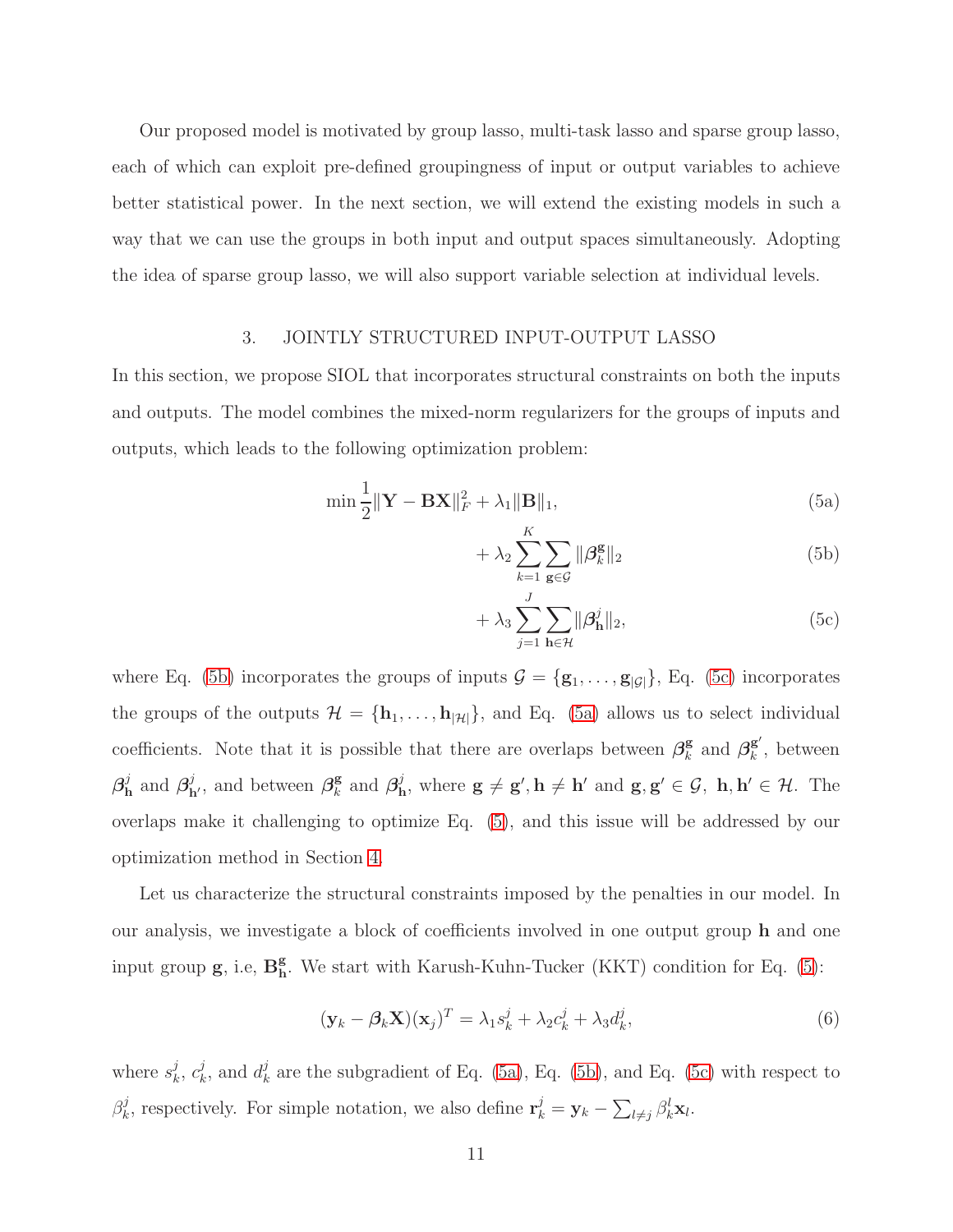First, we consider the case where all coefficients in  $\mathbf{B}_{h}^{\mathbf{g}}$  $_{h}^{\mathbf{g}}$  become zero simultaneously, i.e.,  $B_h^g = 0$ . Using KKT condition in Eq. [\(6\)](#page-10-5), we can see that  $B_h^g = 0$  if and only if

<span id="page-11-0"></span>
$$
\sum_{k \in \mathbf{h}} \sum_{j \in \mathbf{g}} \left\{ \mathbf{r}_k^j (\mathbf{x}_j)^T - \lambda_1 s_k^j \right\}^2 \le \sum_{k \in \mathbf{h}} \sum_{j \in \mathbf{g}} \left( \lambda_2 c_k^j + \lambda_3 d_k^j \right)^2 \le \left( \lambda_2 \sqrt{|\mathbf{h}|} + \lambda_3 \sqrt{|\mathbf{g}|} \right)^2. \tag{7}
$$

This condition is due to Cauchy-Schwarz inequality,  $\sum_{j\in\mathbf{g}}(c_k^j)$  $(k^j)^2 \leq 1$ , and  $\sum_{k \in \mathbf{h}} \left( d_k^j \right)$  $(k^j)^2 \leq 1.$ Here if  $\lambda_1$ ,  $\lambda_2$  and  $\lambda_3$  are large,  $\mathbf{B}_{\mathbf{h}}^{\mathbf{g}}$  $_{h}^{\mathbf{g}}$  is likely to be zero jointly. This structural sparsity is useful to filter out a large number of irrelevant covariates since it considers both the group of correlated inputs g and the group of correlated outputs h simultaneously.

Our model also inherits grouping effects for only input (or output) groups. For the analysis of such grouping effects, we fix the groups of zero coefficients that overlap with, say, an input group  $\beta_k^{\mathbf{g}}$ <sup>g</sup>. Formally speaking, let us define  $\xi = \{j : (\beta_{h'}^j = 0, j \in g, h' \in$  $\mathcal{H}$ )  $\vee$  ( $\boldsymbol{\beta}_k^{\mathbf{g}'} = \mathbf{0}, j \in \mathbf{g'} \wedge \mathbf{g}$ ), and fix  $\beta_k^j$  $k_s^j$ s for all  $j \in \xi$ . Using the KKT condition in Eq. [\(7\)](#page-11-0),  $\beta_k^{\bf g}=0$  if

<span id="page-11-1"></span>
$$
\sum_{j \in \mathbf{g} - \xi} \left\{ \mathbf{r}_k^j (\mathbf{x}_j)^T - \lambda_1 s_k^j \right\}^2 \le \sum_{j \in \mathbf{g} - \xi} \left( \lambda_2 c_k^j + \lambda_3 d_k^j \right)^2 \le \lambda_2^2. \tag{8}
$$

Here, we know that  $d_k^j = 0$  for  $j \in \mathbf{g} - \boldsymbol{\xi}$  ( $\beta_k^j = 0$  and  $\beta_k^j$ )  $\hat{\mathbf{h}} \neq \mathbf{0}$  and  $\lambda_2 \sum_{j \in \mathbf{g}} (\beta_k^j)$  $(k^j)^2 =$  $\lambda_2 \sum_{j \in \mathbf{g} - \boldsymbol{\xi}} (\beta_k^j)$  $(k)$ <sup>j</sup>)<sup>2</sup>, and hence  $\sum_{j \in \mathbf{g} - \xi} (\lambda_2 c_k^j + \lambda_3 d_k^j)$  $\left(\frac{j}{k}\right)^2 \leq \lambda_2^2$ . This technique was previously introduced in [\[51](#page-45-7)] to handle overlapping group lasso. One can see that if the size of  $\xi$  is large,  $\beta_k^{\rm g}$  $\frac{g}{k}$  tends to be zero together since it reduces the left-hand side of Eq. [\(8\)](#page-11-1). This behavior explains the correlation effects between input and output group structures. When a group of coefficients  $(\beta_k^{\mathbf{g}})$  $_{k}^{\mathbf{g}},\,\bm{\beta}_{\mathbf{k}}^{j}$  $h$ ) corresponding to an input group or an output group become zero, they affect other groups of coefficients that overlap with them; and the overlapped coefficients are more likely to be zero. These correlation effects between overlapping groups are desirable for inducing appropriate structured sparsity as it allows us to share information across different inputs and different outputs simultaneously. We skip the analysis of the grouping effects for output groups as the argument is the same except that the input and output group are reversed.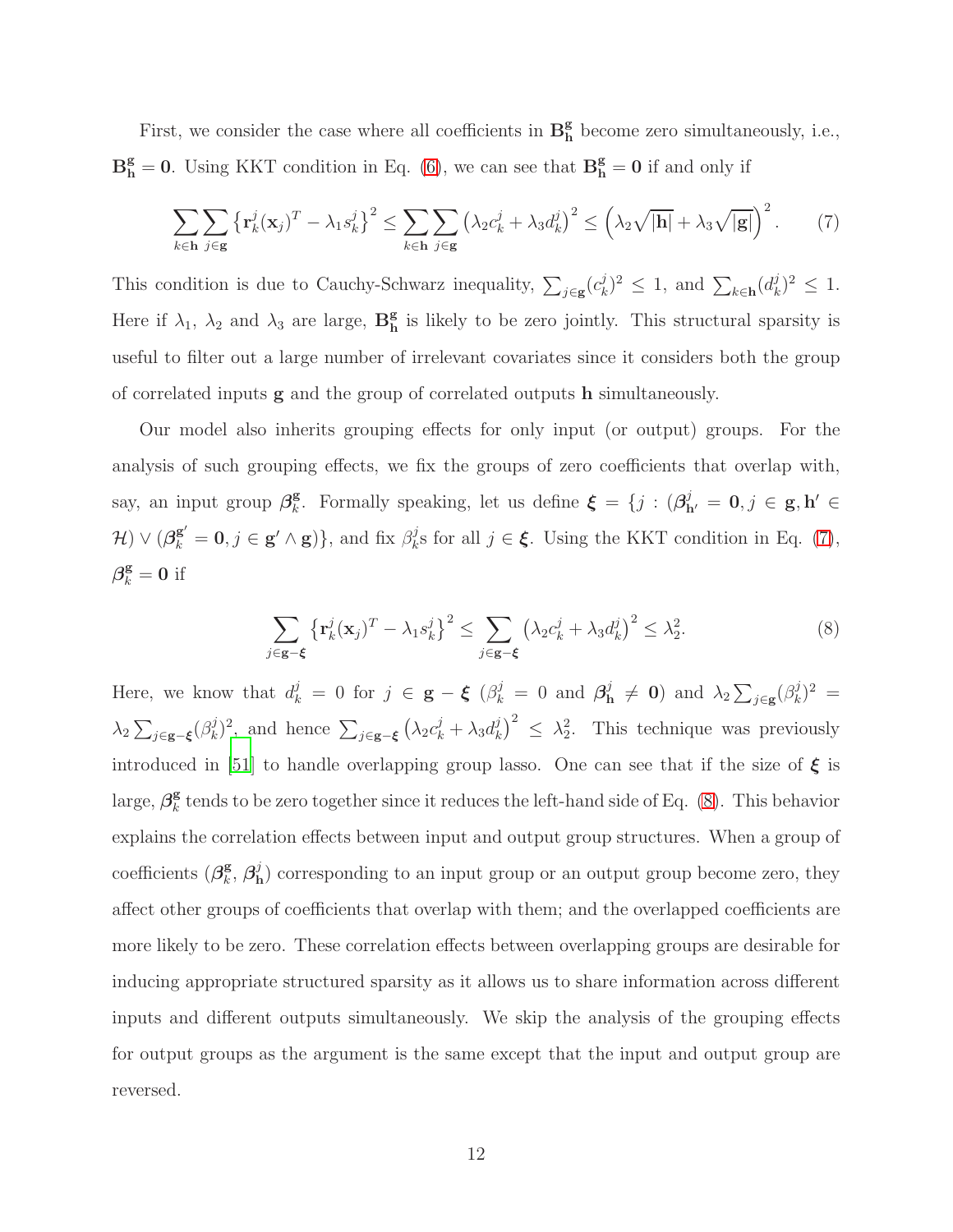Finally, we also have individual sparsity due to  $L_1$  penalty in Eq. [\(5a\)](#page-10-3). In this case, let us assume that  $\beta_k^{\mathbf{g}}$  $\frac{\mathbf{g}}{k} \neq \mathbf{0} \text{ and } \boldsymbol{\beta}_{\mathbf{h}}^{j}$  $\mathbf{b}_h^j \neq \mathbf{0}$  since if the group of coefficients is zero, we automatically have  $\beta_k^j = 0$ . Using the KKT condition,  $\beta_k^j = 0$  if and only if

<span id="page-12-0"></span>
$$
|\mathbf{r}_k^j(\mathbf{x}_j)^T| \le \lambda_1. \tag{9}
$$

It is equivalent to the condition of lasso that sets a regression coefficient to zero. Note that if  $\lambda_2 = \lambda_3 = 0$ , we have sparsity only at the individual levels, and our model is the same as lasso. When a group of coefficients contains both relevant and irrelevant ones, we can set the irrelevant coefficients to zero using Eq. [\(9\)](#page-12-0).

We briefly mention the three tuning parameters  $(\lambda_1, \lambda_2, \lambda_3)$  which can be determined by cross validation. It is often computationally expensive to search for optimal parameters in 3-dimensional grid. In practice, instead, we use the following tuning parameters:  $\lambda_2 = \lambda'_2 \lambda'_3$ and  $\lambda_3 = (1 - \lambda'_2)\lambda'_3$ . Here  $\lambda_2$  configures the mixing proportion of input and output group structures, and  $\lambda_3$  is the scaling factor that determines the degree of penalization for the input and output groups. In this setting, we also have three regularization parameters, however, it helps us to reduce the search space of the tuning parameters as we know the range of  $\lambda'_2$   $(0 \leq \lambda'_2 \leq 1)$ .

Let us discuss the statistical and biological benefits of our model. First, our model can capture rich structured sparsity in B. The structured sparsity patterns include zero  $(\text{sub})$ rows, zero  $(\text{sub})$ columns and zero blocks of  $\mathbf{B}_{h}^{\mathbf{g}}$ h . It is impossible to have such rich sparsity patterns if we use one part of information on either input or output side. For example, group lasso [\[52\]](#page-45-1) or multi-task lasso [\[36\]](#page-44-5) consider structured sparsity patterns in either rows or columns in B. Second, our model is robust to the groups which contain both relevant and irrelevant coefficients. If predefined groups of inputs and outputs are unreliable, our model may still work since the irrelevant coefficients can be set to zero individually via  $L_1$  penalty even when their groups are not jointly set to zero. Third, the grouping effects induced by our model in Eq. [\(7,](#page-11-0) [8\)](#page-11-1) show that we can use the correlation effects between input and output groups. When we have reliable input and output groups, the advantage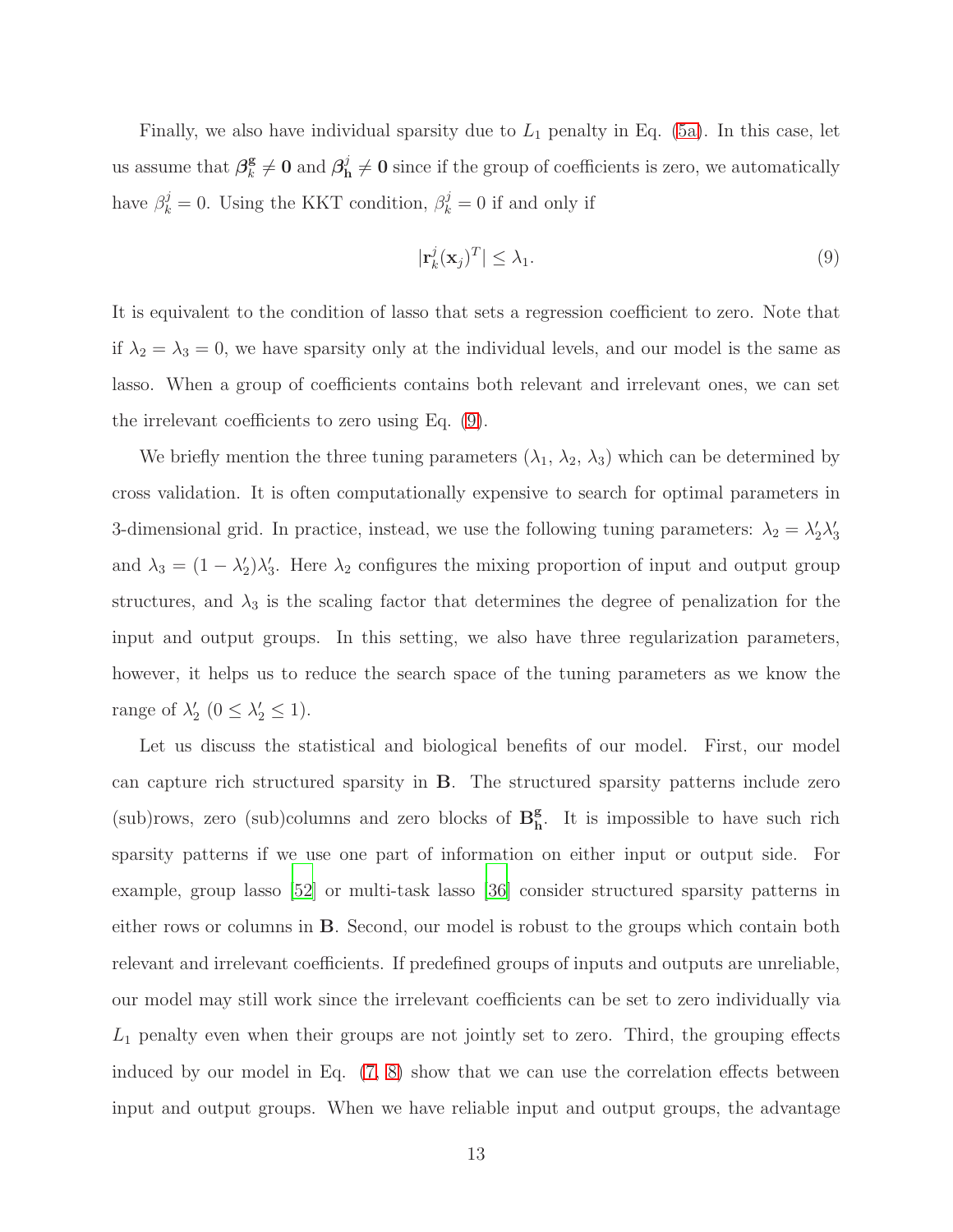from the structural information will be further enhanced by the correlation effects in addition to the sum of the benefits of both input and output groups.

When applied to GWA mapping of eQTLs, our model offers a number of desirable properties. It is likely that our model can detect association SNPs with low signal-to-noise ratio by taking advantage of rich structural information. In GWA studies, one of the main challenges is to detect SNPs having weak signals with limited sample size. In complex diseases such as cancer and diabetes, biologists believe that multiple SNPs are jointly responsible for diseases but not necessarily with strong marginal effects [\[30](#page-43-5)]. However, such causal SNPs are hard to detect mainly due to insufficient number of samples. Our model can deal with this challenge by taking advantage of both input and output group structures. First, by grouping inputs (or SNPs), we can increase the signal-to-noise ratio. Suppose each SNP has small signal marginally, if a group of coefficients is relevant, their joint strength will be increased, and it is unlikely that they are jointly set to zero. On the other hand, if a group of coefficients is irrelevant, their joint strength will still be small, and it is likely that they are set to zero. Second, taking advantage of the output groups, we can share information across the correlated outputs, and it decreases the sample size required for successful support recovery [\[34\]](#page-43-1). Overall, to detect causal SNPs having small effects, our model increases signal-to-noise ratio by grouping the SNPs, and simultaneously decreases the required number of samples by grouping phenotypic traits.

Unfortunately, the optimization problem resultant from Eq. [\(5\)](#page-10-4) is non-trivial. One may find out that each  $\beta_k^j$  $\frac{d}{dx}$  appears in all the three penalties of Eq. [\(5a](#page-10-3) – [5c\)](#page-10-2). Thus, our structured regularizer is non-separable, which makes simple coordinate descent optimization inapplicable. The overlaps between/within input and output groups add another difficulty. Furthermore, we must induce appropriate sparsity patterns (i.e., exact zeros) in addition to the minimization of Eq. [\(5\)](#page-10-4), therefore approximate methods based on merely relaxing the shrinkage functions are not appropriate. In the following section, we propose "hierarchical group thresholding" method (HiGT) that efficiently solves our optimization problem with hierarchically organized thresholding operations.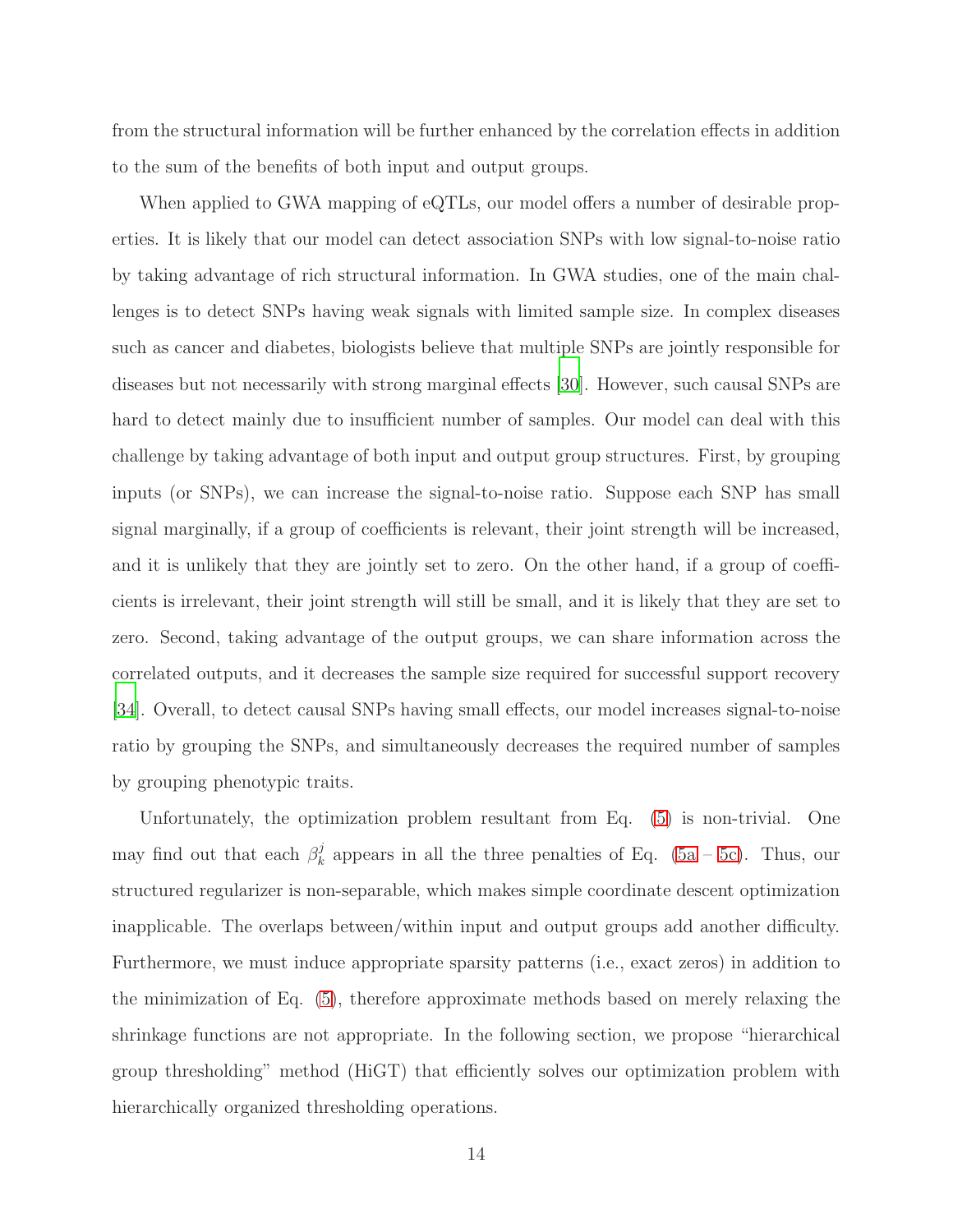<span id="page-14-1"></span>

Figure 1: Sparsity patterns of  $\mathbf{B}_{\mathbf{h}}^{\mathbf{g}}$  $_{h}^{\mathbf{g}}$  and a DAG constructed with the sparsity patterns. The shaded area shows zero entries. (a) All possible zero patterns of  $\mathbf{B}_{\mathbf{h}}^{\mathbf{g}}$ <sup>g</sup> that can be induced by Eq. [\(5a](#page-10-3)[,5b,](#page-10-1)[5c\)](#page-10-2) when  $\mathbf{g} = \{1, 2\}$  and  $\mathbf{h} = \{1, 2\}$ . (b) An example of a DAG that contains the zero patterns of  $\mathbf{B}_{\mathbf{h}}^{\mathbf{g}}$  $_{h}^{\mathbf{g}}$ . The root node contains zero pattern for  $\mathbf{B}_{h}^{\mathbf{g}} = \mathbf{0}$ , and the internal nodes represent the zero patterns for  $\beta_{h}^{j} = 0$  (one column is zero) or  $\beta_{k}^{g} = 0$  (one row is zero). The leaf nodes denote  $\beta_k^j = 0$ . In the DAG, the zero pattern of children nodes should be a subset of their parent nodes' zero patterns.

### 4. OPTIMIZATION METHOD

<span id="page-14-0"></span>In this section, we propose our method to optimize Eq. [\(5\)](#page-10-4). We start with a non-zero B initialized by other methods (e.g. ridge regression), and always reduce the set of non-zero  $\beta_k^j$  $k_s$  using thresholding operations as our procedure proceeds. Our framework is an iterative procedure consisting of two steps. First, we set the groups (or individual) of regression coefficients to zero by checking optimality conditions (called thresholding) as we walk through a predefined directed acyclic graph (DAG). When we walk though the nodes in the DAG, some  $\beta_k^j$  $\mu_k^j$ s might not achieve zero. Second, we update only these non-zero  $\beta_k^j$  $\int_k^j$ s using any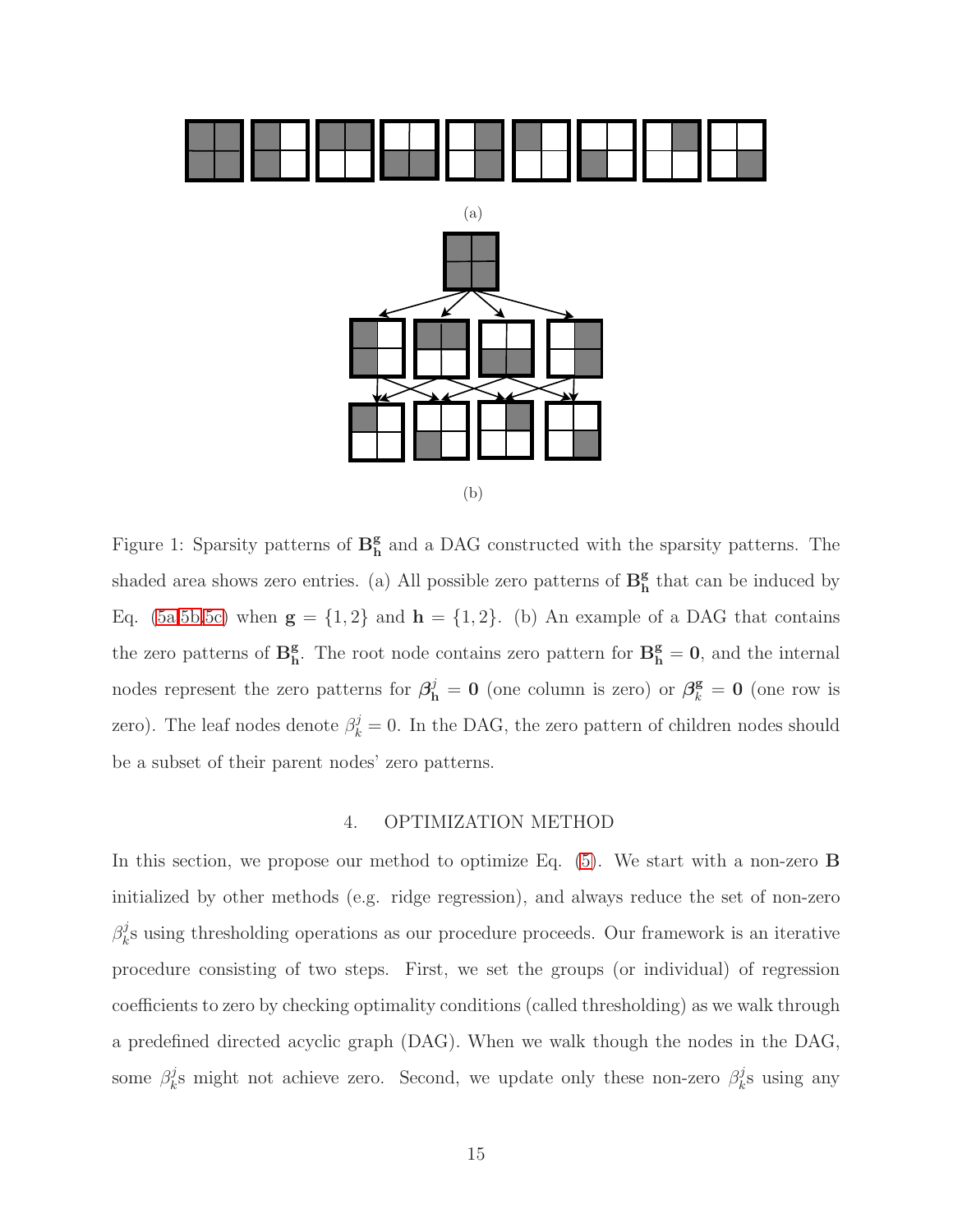available optimization techniques.

Let us first characterize the zero patterns induced by Eq.  $(5a - 5c)$  $(5a - 5c)$ . We separately consider a block of **B** which consists of one input group  $(g \in \mathcal{G})$  and one output group  $(h \in \mathcal{H})$ . Our observation tells us that there are grouping effects (to be zero simultaneously) for each **g** and **h**:  $\beta_k^{\mathsf{g}} = 0$  and  $\beta_{\mathbf{h}}^j = 0$ . We also have  $\mathbf{B}_{\mathbf{h}}^{\mathsf{g}} = 0$  when  $\beta_k^{\mathsf{g}} = 0$ ,  $\forall k \in \mathbf{h}$ or  $\beta_{h}^{j} = 0$ ,  $\forall j \in \mathbf{g}$ . Each covariate can also be zero, i.e,  $\beta_{k}^{j} = 0$  due to the  $\ell_1$  penalty in Eq. [\(5a\)](#page-10-3). Figure [1\(](#page-14-1)a) shows all the possible zero patterns of  $\mathbf{B}_{h}^{\mathbf{g}}$ h induced by Eq. [\(5a](#page-10-3) – [5c\)](#page-10-2). Given these sparsity patterns, to induce structured sparsity, one might be able to check whether or not these zero patterns satisfy optimality conditions and discard irrelevant covariates accordingly. However, this approach may be inefficient as it needs to examine the large number of zero patterns. Instead, to efficiently check the zero patterns, we will construct a DAG, and exploit the inclusion relationships between the zero patterns. The main idea is that we want to be able to check all zero patterns by traversing the DAG while avoiding unnecessary optimality checks.

In Figure [1\(](#page-14-1)b), we show an example of the DAG for  $\mathbf{B}_{\mathbf{h}}^{\mathbf{g}}$  when  $\mathbf{g} = \{1, 2\}$  and  $\mathbf{h} = \{1, 2\}$ . We denote the set of all possible zero patterns of **B** by  $\mathcal{Z} = \{Z_1, \ldots, Z_{|\mathcal{Z}|}\}\.$  For example,  $Z_1$  can be a zero pattern for  $\mathbf{B}_{\mathbf{h}}^{\mathbf{g}} = \mathbf{0}$  (the root node in Figure [1\(](#page-14-1)b)). Let us denote  $\mathbf{B}(Z_t)$ by the coefficients of **B** corresponding to  $Z_t$ 's zero pattern. Then we define the DAG as follows: A node is represented by  $Z \in \mathcal{Z}$ , and there exists a directed edge from  $Z_1 \in \mathcal{Z}$  to  $Z_2 \in \mathcal{Z}$  if and only if  $Z_1 \supset Z_2$  and  $\sharp Z \in \mathcal{Z} : Z_1 \supset Z \supset Z_2$ . For example, in Figure [1\(](#page-14-1)b), the zero patterns of the nodes in the second level include the zero patterns of their children. In general, when we have multiple input and output groups, we can generate a DAG for each  $B_h^g$  $_{h}^{\mathbf{g}}$  separately and then connect all the DAGs to the root node for  $B = 0$ . This graph is originated from Hasse diagram [\[6](#page-40-2)] and it was previously utilized for finding a minimal set of groups for inducing structured sparsity [\[20\]](#page-42-6).

We can readily observe that our procedure has the following properties:

• Walking through the DAG, we can check all possible zero patterns explicitly without resorting to heuristics or approximations.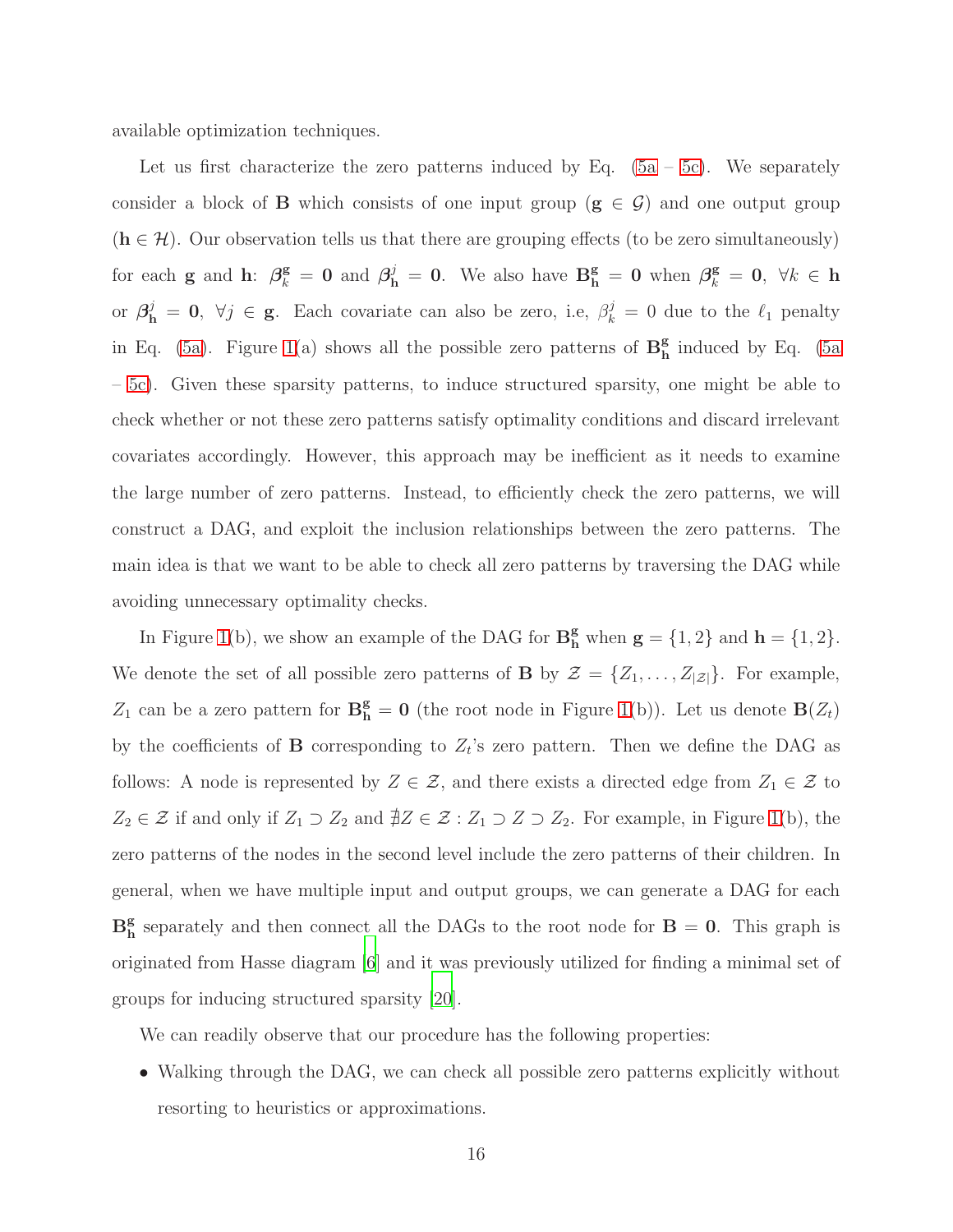• If  $B(Z) = 0$ ,  $Z \in \mathcal{Z}$ , we know that all the descendants of Z are also zero due to the inclusion relations of the DAG. Hence, we can "skip" to check the optimality conditions that the descendants of Z are zero.

Considering these properties, we develop our optimization framework for the following reasons. First, we can achieve accurate zero patterns in B since we check all possible sparsity patterns when walking through the DAG. Second, if B is sparse, our framework is very efficient since we can skip the optimality checks for many zero patterns in  $Z$ . Mostly we will check only nodes located at the high levels of the DAG. Third, our framework is simple to implement. All we need is to check whether each node in the DAG attains zero and update non-zero  $\beta_k^j$  $\chi_k^j$ s only when necessary.

Specifically, our hierarchical group-thresholding employs the following procedure:

- 1. Initialize a non-zero B using any available methods (e.g. ridge regression).
- <span id="page-16-0"></span>2. Construct a DAG that contains all zero patterns of B that can be induced by the penalty in Eq. [\(5a,](#page-10-3) [5b,](#page-10-1) [5c\)](#page-10-2).
- 3. Use depth-first-search (DFS) to traverse the DAG, and check the optimality conditions to see if the zero patterns at each node Z achieve zero. If  $B(Z) = 0$  or Z satisfies the optimality condition to be zero, set  $B(Z) = 0$ , skip the descendants of Z, and visit the next node according to the DFS order.
- <span id="page-16-1"></span>4. For those of  $\beta_k^j$  $k<sup>j</sup>$ 's which did not achieve zero in the previous step, update the coefficients of the non-zero  $\beta_k^j$  $\mathcal{L}_k^j$ 's using any available optimization algorithms.
- 5. Iterate step [3](#page-16-0) and [4](#page-16-1) until Eq. [\(5\)](#page-10-4) converges.

Bellow we briefly present the derivations of the three ingredients of our optimization framework that include 1) the construction of a DAG, 2) the optimality condition of each  $Z \in \mathcal{Z}$  in the DAG and 3) the rule for updating non-zero regression coefficients. Our optimization method is summarized in Algorithm [1.](#page-17-0)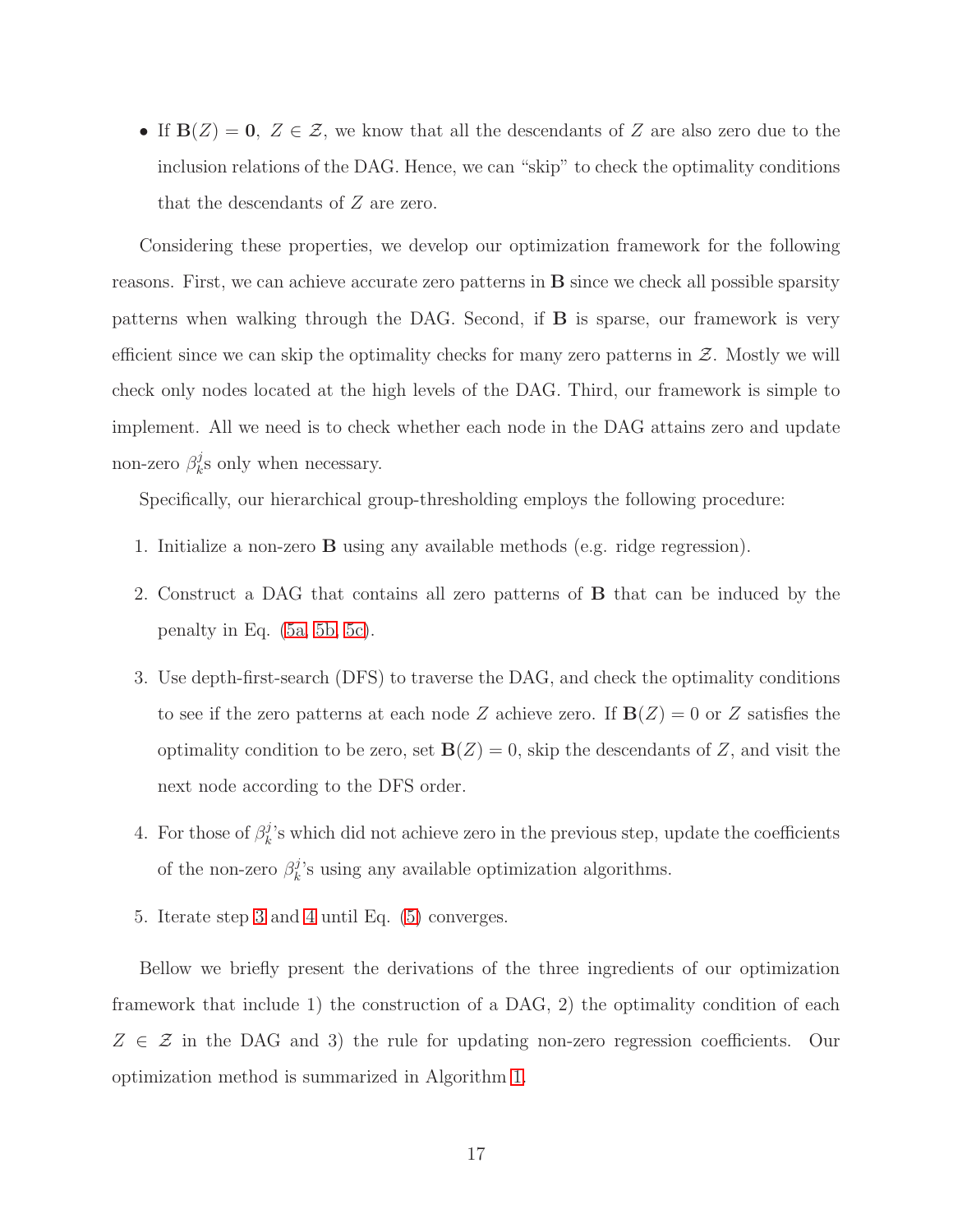<span id="page-17-0"></span>Algorithm 1 Hierarchical group-thresholding method for Eq. [\(5\)](#page-10-4)

 $\mathbf{B} \leftarrow$  coefficients estimated by ridge regression  $\mathcal{G} \leftarrow$  groups of inputs  $\mathcal{H} \leftarrow$  groups of outputs  $D(\mathcal{Z}, \mathcal{E}) \leftarrow \text{DAG}$  including all zero patterns  $\{Z_{(1)}, Z_{(2)}, \ldots, Z_{(|Z|)}\} \leftarrow$  DFS order of  $\mathcal Z$  in  $D$ repeat  $t \leftarrow 1$ while  $t \leq |\mathcal{Z}|$  do if  $Z_{(t)}$  contains  $\mathbf{B}_{\mathbf{h}}^{\mathbf{g}} = \mathbf{0}$  then  $c \leftarrow Eq. (10)$  $c \leftarrow Eq. (10)$ else if  $Z_{(t)}$  contains  $\beta_k^{\mathsf{g}} = 0$  then  $c \leftarrow Eq. (11)$  $c \leftarrow Eq. (11)$ else if  $Z_{(t)}$  contains  $\boldsymbol{\beta}_{\mathbf{h}}^{j}=\mathbf{0}$  then  $c \leftarrow Eq. (12)$  $c \leftarrow Eq. (12)$ else if  $Z_{(t)}$  contains  $\beta_k^j = 0$  then  $c \leftarrow Eq. (13)$  $c \leftarrow Eq. (13)$ end if if c holds (condition for  $\mathbf{B}(Z_{(t)}) = \mathbf{0}$ ) or  $\mathbf{B}(Z_{(t)}) = \mathbf{0}$  then  $\mathbf{B}(Z_{(t)}) = \mathbf{0}$  (Set zero to  $Z_{(t)}$ 's zero pattern)  $t \leftarrow$  DFS order of t' such that  $Z_{(t')}$  is not a descendant of  $Z_{(t)}$ ,  $t' > t$  and  $\hat{\#}t'$  :  $t' > t'' > t$  (Skip the descendants of  $Z_{(t)}$ ) else if  $c = Eq. (13)$  $c = Eq. (13)$  then Update  $\beta_k^j$  using Eq. [\(14\)](#page-19-2) (Updating non-zero regression coefficients)  $t \leftarrow t + 1$ else  $t \leftarrow t + 1$ end if end while until convergence

**Construction of the DAG** To generate the DAG, first we define the set of nodes  $\mathcal{Z}$ . For each block of  $\mathbf{B}_{\mathbf{h}}^{\mathbf{g}}$  $_{\rm h}^{\rm g}$ , we are interested in the four types of zero patterns as follows:

- 1.  $B_h^g$  $_{h}^{\mathbf{g}}$  is zero:  $\mathbf{B}_{h}^{\mathbf{g}} = 0$ .
- 2. One row in  $\mathbf{B}_{\mathbf{h}}^{\mathbf{g}}$  $_{h}^{\mathbf{g}}$  is zero:  $\boldsymbol{\beta}_{k}^{\mathbf{g}}=\mathbf{0}, k \in \mathbf{h}$ .
- 3. One column in  $\mathbf{B}_{\mathbf{h}}^{\mathbf{g}}$  $\mathbf{g}_{\mathbf{h}}^{\mathbf{g}}$  is zero:  $\boldsymbol{\beta}_{\mathbf{h}}^{j}=\mathbf{0}, j \in \mathbf{g}$ .
- 4. One regression coefficient in  $\mathbf{B}_{\mathbf{h}}^{\mathbf{g}}$  $\mathbf{g}_{\mathbf{h}}^{\mathbf{g}}$  is zero:  $\beta_k^j = 0, k \in \mathbf{h}$  and  $j \in \mathbf{g}$ .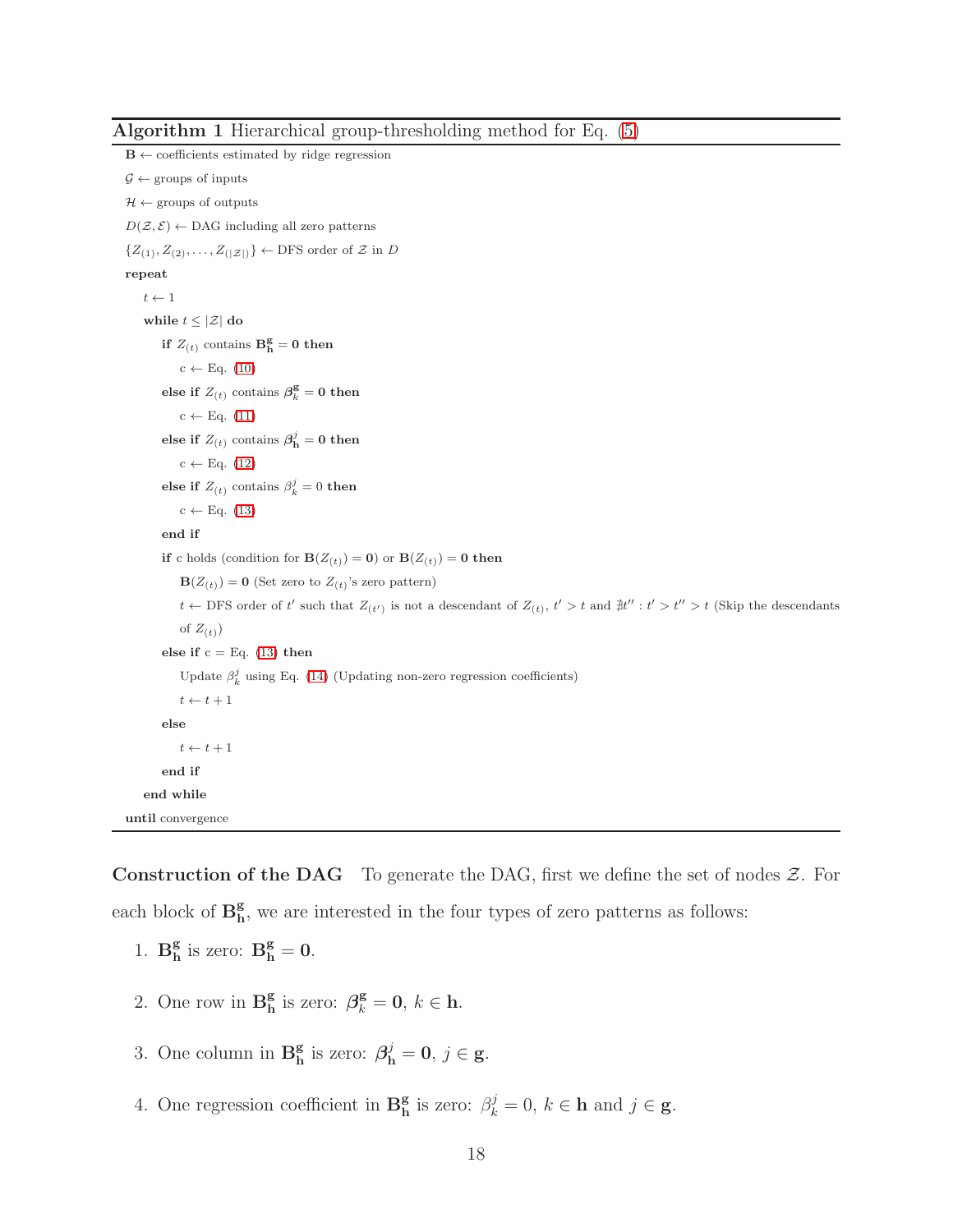These zero patterns of **B** are shown in Figure [1\(](#page-14-1)b) when  $|\mathbf{g}| = |\mathbf{h}| = 2$ . For example, Case 2 and 3 correspond to the nodes at the second level of the DAG. For all  $g \in \mathcal{G}$  and  $h \in \mathcal{H}$ , we can define nodes  $Z \in \mathcal{Z}$  using the above zero patterns. Then we need to determine the edges of the DAG by investigating the relations of the nodes. We can also easily see that there exists the relationship among the zero patterns: Case  $1 \supset C$  as  $2$ , Case  $3 \supset C$  as  $4$ . Given the zero patterns and their relations, we create a directed edge  $Z_1 \rightarrow Z_2$  if and only if  $Z_1$  ⊃  $Z_2$  and  $\sharp Z \in \mathcal{Z}$  :  $Z_1$  ⊃  $Z$  ⊃  $Z_2$ . In Figure [1\(](#page-14-1)b) we show an example of the DAG. Finally, we make a dummy root node and generate an edge from the dummy node to the root of all DAGs for  $B_h^g = 0$ .

Optimality conditions for structured sparsity patterns Given a block of  $B_h^g$  $_{\rm h}^{\rm g}$ , here we show optimality conditions for the four sparsity patterns: (1)  $B_h^g = 0$ , (2)  $\beta_k^g = 0$ , (3)  $\beta_{\mathbf{h}}^j = \mathbf{0}$ , and (4)  $\beta_k^j = 0$ ,  $(j \in \mathbf{g}, k \in \mathbf{h}, \mathbf{g} \in \mathcal{G}, \mathbf{h} \in \mathcal{H})$ . In Figure [1\(](#page-14-1)b), the root node corresponds to the first case, the nodes at the second level correspond to the second and third case, and the leaf nodes correspond to the fourth case. Our derivation of the following optimality conditions use the fact that all zero coefficients are fixed, as it makes it simple to deal with overlapping groups. We denote the column and row indices of zero entries by  $\boldsymbol{\eta} = \{j : \beta_k^j = 0, \ \forall j \in \mathbf{g}, \ \forall k \in \mathbf{h}\} \text{ and } \boldsymbol{\gamma} = \{k : \beta_k^j = 0, \ \forall j \in \mathbf{g}, \ \forall k \in \mathbf{h}\}.$ 

First, the optimality condition for the first case is as follows:  $\mathbf{B}_{\mathbf{h}}^{\mathbf{g}} = \mathbf{0}$  if

$$
\sum_{k \in \mathbf{h} - \gamma} \sum_{j \in \mathbf{g} - \eta} \left\{ \mathbf{r}_k^j (\mathbf{x}_j)^T - \lambda_1 s_k^j \right\}^2 \le \left( \lambda_2 \sqrt{|\mathbf{h}|} + \lambda_3 \sqrt{|\mathbf{g}|} \right)^2, \tag{10}
$$

where

<span id="page-18-0"></span>
$$
s_k^j = \begin{cases} \frac{\mathbf{r}_k^j(\mathbf{x}_j)^T}{\lambda_1} & \text{if } \left| \frac{\mathbf{r}_k^j(\mathbf{x}_j)^T}{\lambda_1} \right| \le 1\\ sign\left(\frac{\mathbf{r}_k^j(\mathbf{x}_j)^T}{\lambda_1}\right) & \text{if } \left| \frac{\mathbf{r}_k^j(\mathbf{x}_j)^T}{\lambda_1} \right| > 1. \end{cases}
$$

It is derived using KKT condition in Eq. [\(6\)](#page-10-5) and Cauchy-Schwarz inequality.

The second case of structured sparsity, i.e,  $\beta_k^{\mathbf{g}} = \mathbf{0}$  is achieved if

<span id="page-18-1"></span>
$$
\sum_{j \in \mathbf{g} - \eta} \left\{ \mathbf{r}_k^j (\mathbf{x}_j)^T - \lambda_1 s_k^j \right\}^2 \le \lambda_2^2,\tag{11}
$$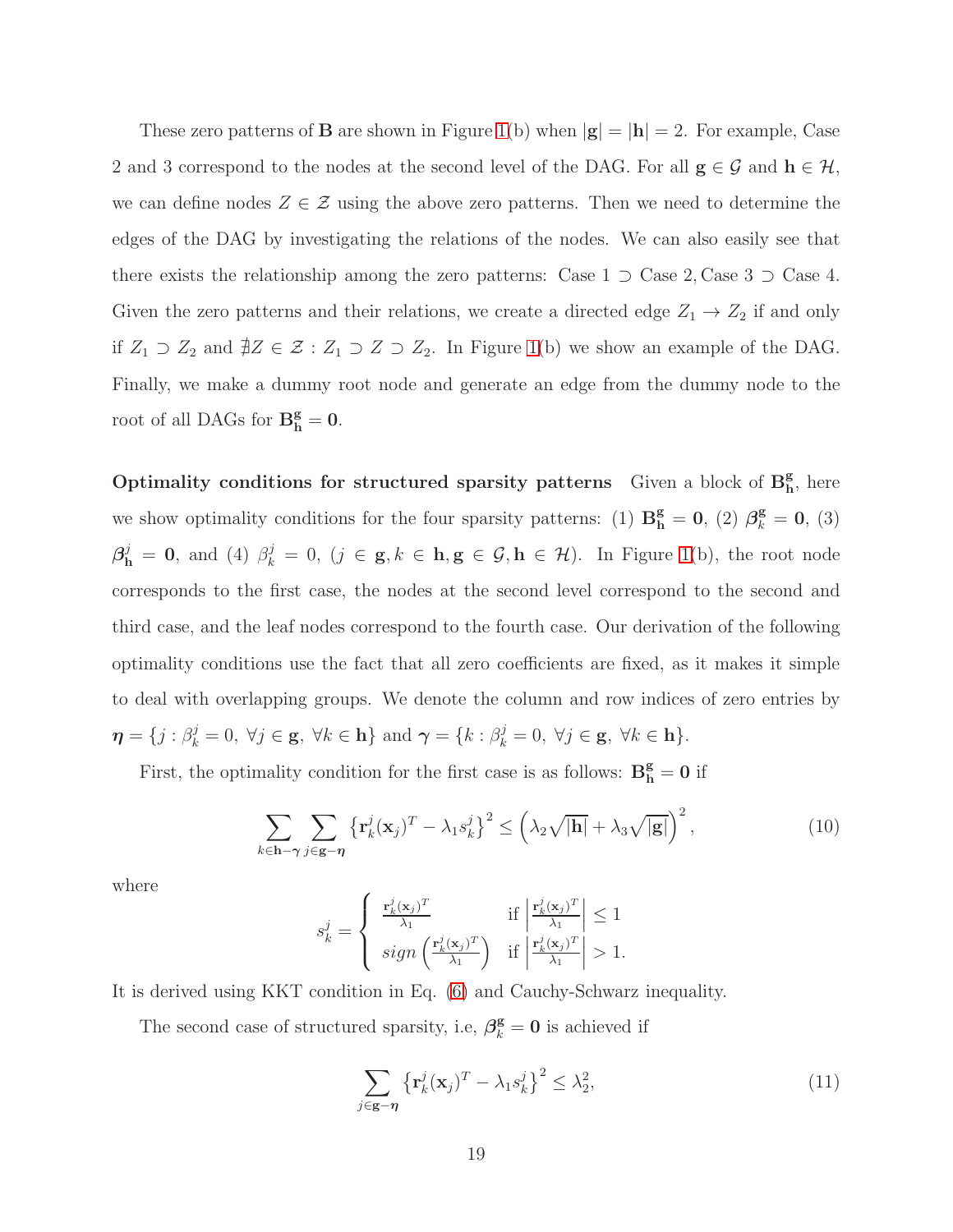and the optimality condition for the third case, i.e,  $\beta_{\rm h}^j = 0$  is

$$
\sum_{k \in \mathbf{h} - \gamma} \left\{ \mathbf{r}_k^j (\mathbf{x}_j)^T - \lambda_1 s_k^j \right\}^2 \le \lambda_3^2. \tag{12}
$$

These conditions can be established using KKT condition in Eq. [\(6\)](#page-10-5) fixing all the zero coefficients. Finally, assuming that  $\beta_k^j$  $\mathbf{d}^j_{\mathbf{h}} \neq \mathbf{0}$  and  $\boldsymbol{\beta}^{\mathbf{g}}_k$  $\frac{\mathbf{g}}{k} \neq \mathbf{0}$ , the fourth case has the optimality condition of

<span id="page-19-2"></span><span id="page-19-1"></span><span id="page-19-0"></span>
$$
|\mathbf{r}_k^j(\mathbf{x}_j)^T| \le \lambda_1. \tag{13}
$$

Update rule for nonzero coefficients If all the above optimality conditions do not hold, we know that  $\beta_k^j$  $\mathbf{g}_k^j \neq 0$ . In this case, the gradient of Eq. [\(5\)](#page-10-4) with respect to  $\beta_k^j$  $\frac{d}{k}$  exists, and we can update  $\beta_k^j$  $\frac{d}{dx}$  using any coordinate descent procedures. With a little bit of algebra, we derive the following update rule:  $\beta_k^j = \hat{\beta}_{k,-}^j + \hat{\beta}_{k,+}^j$  where

$$
\hat{\beta}_{k,-}^{j} = \min \left[ 0, \left( 1 + \sum_{j \in \mathbf{g}} \frac{\lambda_{2}}{\|\boldsymbol{\beta}_{k}^{\mathbf{g}}\|_{2}} + \sum_{k \in \mathbf{h}} \frac{\lambda_{3}}{\|\boldsymbol{\beta}_{\mathbf{h}}^{j}\|_{2}} \right)^{-1} \left\{ \mathbf{r}_{k}(\mathbf{x}_{j})^{T} + \lambda_{1} \right\} \right],
$$
\n(14)\n
$$
\hat{\beta}_{k,+}^{j} = \max \left[ 0, \left( 1 + \sum_{j \in \mathbf{g}} \frac{\lambda_{2}}{\|\boldsymbol{\beta}_{k}^{\mathbf{g}}\|_{2}} + \sum_{k \in \mathbf{h}} \frac{\lambda_{3}}{\|\boldsymbol{\beta}_{\mathbf{h}}^{j}\|_{2}} \right)^{-1} \left\{ \mathbf{r}_{k}(\mathbf{x}_{j})^{T} - \lambda_{1} \right\} \right].
$$

We close this section by summarizing the desirable properties of our optimization method. First, when B is sparse, our optimization procedure is very fast. We take advantage of not only the hierarchical structure of the DAG, but also the simple forms of the optimality conditions with residuals. If we keep track of the residuals, we can efficiently check the optimality conditions for each sparsity pattern. Second, our thresholding operations check all possible sparsity patterns, resulting in appropriate structured sparsity in B. It is important for eQTL mapping since the coefficients for irrelevant SNPs can be set to exactly zero. Third, our optimization method can deal with overlaps between/within the coefficients for input groups  $(\beta_k^{\mathbf{g}})$  $_{k}^{\mathbf{g}}$ 's) and output groups  $(\beta_{\mathrm{h}}^{j})$  $_{h}^{j}$ 's). Since input or output groups may overlap, and they must be considered simultaneously, this property of our method is essential. Finally, unlike some previous methods [\[52](#page-45-1), [44\]](#page-44-4), we make no use of the assumption that the design matrix  $X$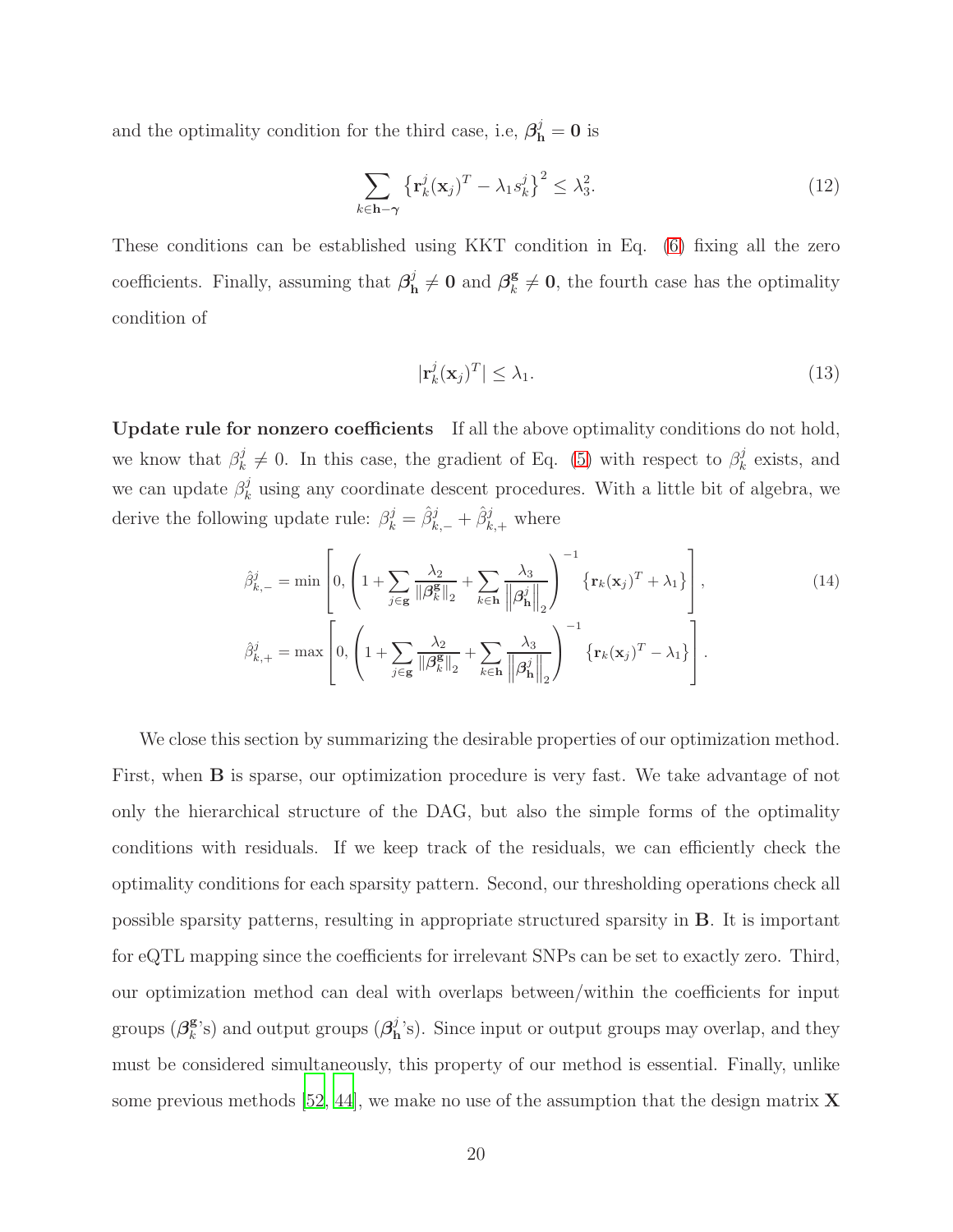is orthonormal  $(X^T X = I)$ . This dropping of the assumption is desirable for eQTL mapping in particular as covariates (SNPs) are highly correlated due to linkage disequilibrium. If one uses orthonormalization as a preprocessing step to make  $X$  orthonormal, there is no guarantee that the same solution for the original problem is attained [\[16\]](#page-41-5).

## <span id="page-20-0"></span>5. DEALING WITH STRUCTURES INDUCING HIGHER-ORDER EFFECTS

So far, we have been dealing with input and output structures in the context of multivariate and multi-task linear regression where the influences from the covariates on the responses are additive. When higher interactions take place among covariates, which is known as epistasis and is prevalent in genetic associations [\[7\]](#page-41-6), a common approach to model such effects is polynomial regression [\[31\]](#page-43-6), where higher-order terms of the covariates are included as additional regressors. However, in high-dimensional problems such as the one studied in this paper, this strategy is infeasible even for 2nd-order polynomial regression because, given say, even a standard genome dataset with  $\sim 10^5$  SNPs, one is left with  $\sim 10^{10}$ regressors which is both computationally and statistically unmanageable. In this section, we briefly show how to circumvent this difficulty using structured regularization based on prior information of covariate interactions. This strategy is essentially a straightforward generalization of the ideas in Section [3](#page-10-0) to a polynomial regression setting using a special type of structure encoded by a graph. Therefore all the algorithmic solutions developed in Section [4](#page-14-0) for the general optimization problem in Section [3](#page-10-0) still apply here.

Following common practice in GWA literature, here we consider only 2nd-order interactions between SNP pairs. Instead of including all SNP pairs as regressors, we employ a synthetic genetic interaction network [\[10\]](#page-41-4) to define a relatively small candidate set U of interacting SNP pairs. A synthetic genetic interaction network is derived from biological evidences of pairwise functional interactions between genes, such as double knockout experiments [\[46](#page-45-8), [24,](#page-42-7) [10](#page-41-4), [3\]](#page-40-3). It contains information about the pairs of genes whose mutations affect the phenotype only when the mutations are present on both genes, and this represents a set of *ground-truth* interaction effects. Given such a network, we consider only those pairs of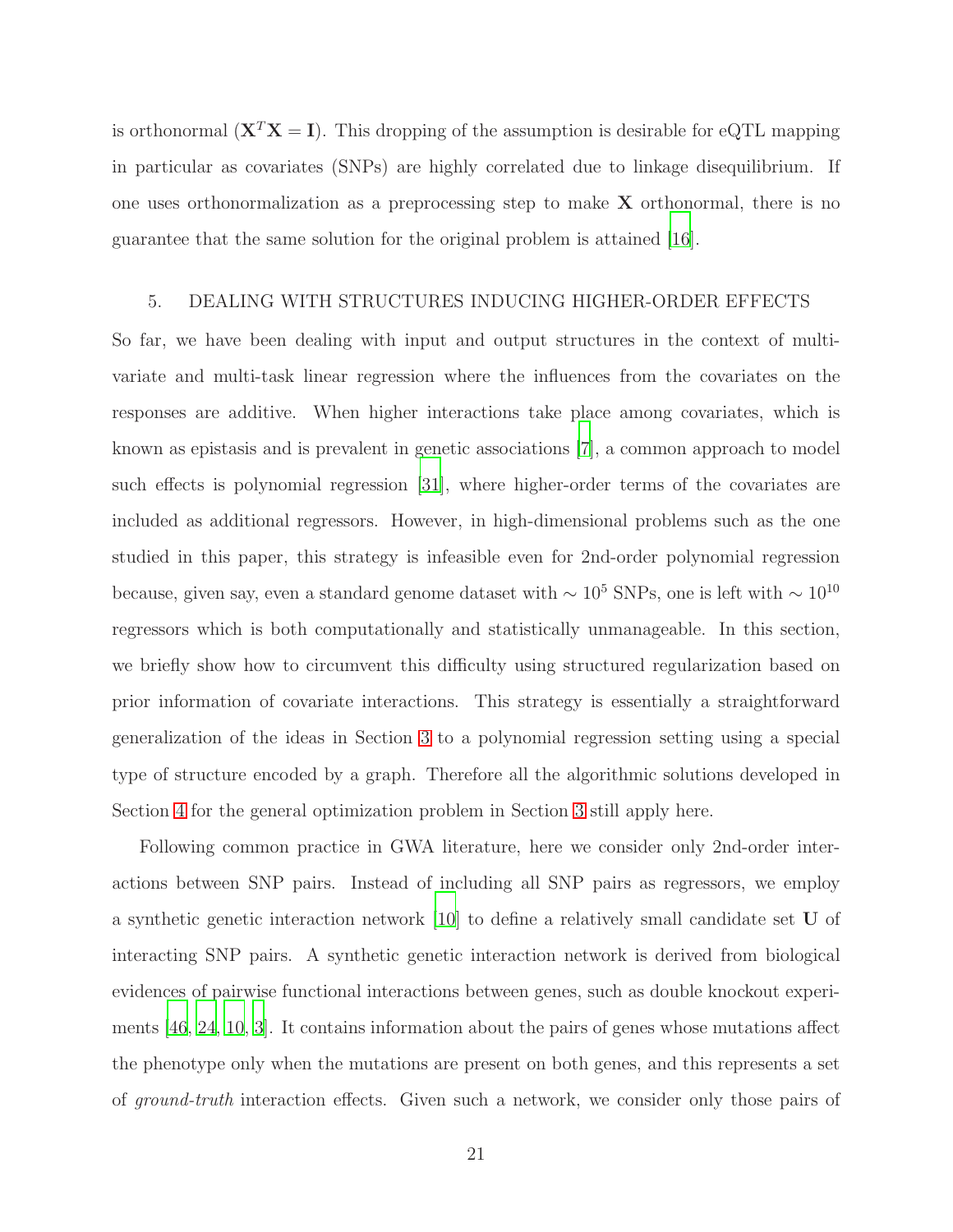SNPs that are physically located in the genome near the genes that interact in the network within a certain distance. A 2nd-order regressor set U generated by this scheme is not only much smaller than an exhaustive pair-set, but also biologically more plausible. Note that it is possible to include other sets of SNP pairs from other resources in our candidate set. For example, in our experiments, we also added SNP pairs that passed two-locus epistasis test with p-value  $< 10^{-5}$  into the set U.

After finding the candidate SNP pairs, we generate the group of SNPs or interacting SNP pairs in two steps. In the first step, we find highly interconnected subgraphs (or clusters) from the genetic interaction network using any graph clustering algorithms. In our experiments, we used MCODE algorithm [\[2\]](#page-40-4) for clustering the network. In the second step, we group all the SNPs or SNP pairs that are linked to the genes in a cluster. We linked the genes and SNPs based on physical locations in the genome. For example, if a SNP is located nearby a gene within a certain distance (e.g.  $\lt$ 500bp), they are linked together. Finally, we define individual SNPs in the mth group as  $\mathbf{g}_m \in \mathcal{G}$  and SNP pairs in the mth group as  $\mathbf{l}_m \in \mathcal{L}$ . We then look for associations between inputs/input-pairs and outputs via Eq.  $(15)$ :

<span id="page-21-0"></span>
$$
\min \frac{1}{2} \sum_{k=1}^{K} \sum_{i=1}^{N} \left( y_k^i - \sum_{j=1}^{J} \beta_k^j x_j^i - \sum_{(r,s) \in \mathbf{U}} \beta_k^{rs} x_r^i x_s^i \right)^2
$$
\n(15a)

$$
+\lambda_1 \sum_{k=1}^{N} \sum_{j=1}^{J} |\beta_k^j| \tag{15b}
$$

$$
+\lambda_2 \sum_{k=1}^{K} \left( \sum_{m=1}^{|\mathcal{G}|} \sqrt{\sum_{j \in \mathbf{g}_m} (\beta_k^j)^2} + \sum_{m=1}^{|\mathcal{L}|} \sqrt{\sum_{(r,s) \in \mathbf{l}_m} (\beta_k^{rs})^2} \right) \tag{15c}
$$

$$
+\lambda_3 \left( \sum_{j=1}^{J} \sum_{m=1}^{|\mathcal{H}|} \sqrt{\sum_{k \in \mathbf{h}_m} (\beta_k^j)^2} + \sum_{(r,s) \in \mathbf{U}} \sum_{m=1}^{|\mathcal{H}|} \sqrt{\sum_{k \in \mathbf{h}_m} (\beta_k^{rs})^2} \right) \tag{15d}
$$

$$
+\lambda_4 \sum_{k=1}^{\infty} \sum_{(r,s)\in\mathbf{U}} |\beta_k^{rs}|.
$$
\n(15e)

where  $\mathcal G$  is the set of input groups for marginal terms and  $\mathcal L$  is the set of input groups for pairwise interaction terms. Here, we use two tuning parameters for  $L_1$  penalty depending on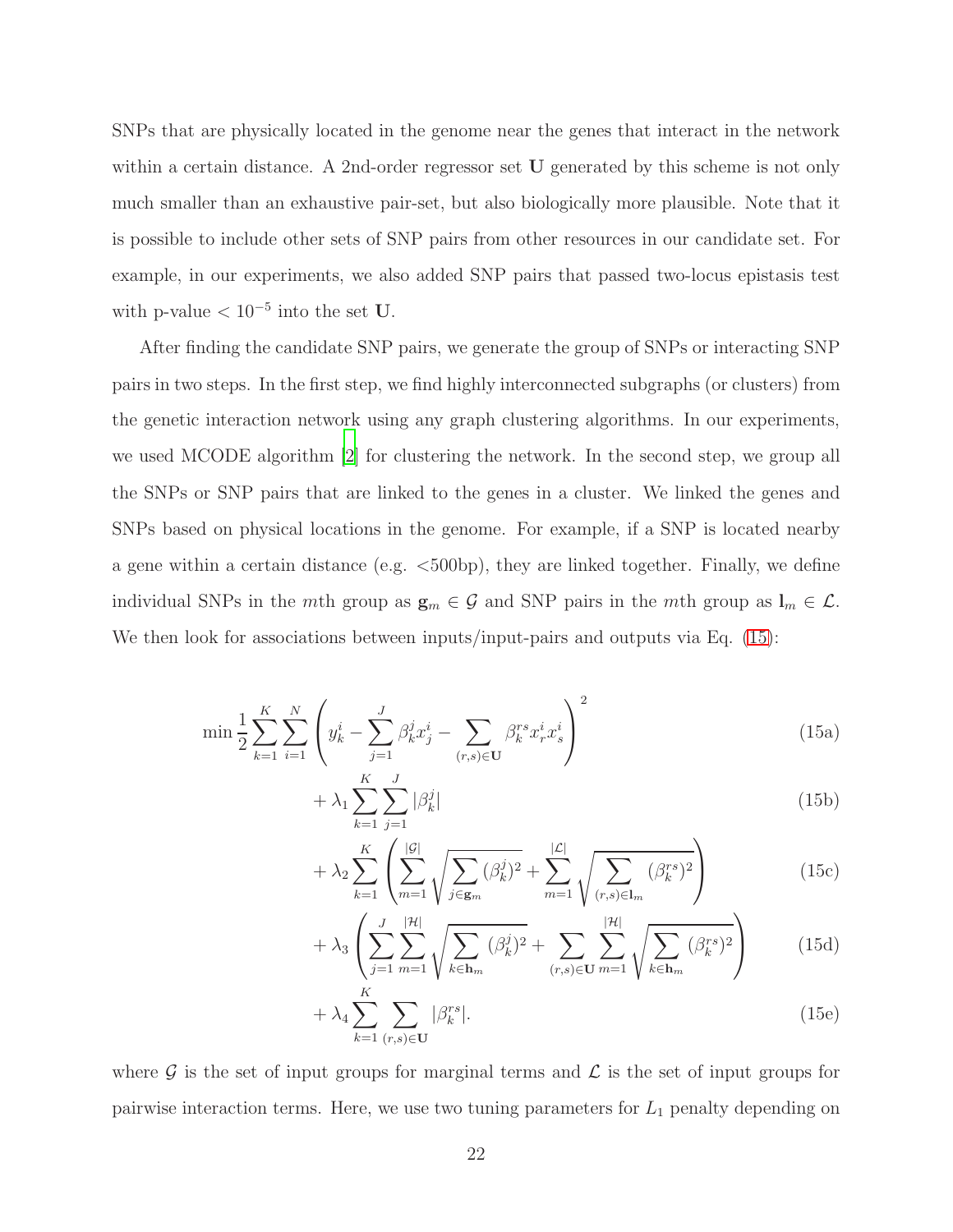whether a covariate is modeling an individual effect  $(\lambda_1)$  or interaction effect  $(\lambda_4)$  because they might need different levels of sparsity. Note that this problem is identical to Eq. [\(5\)](#page-10-4) if we treat interaction terms  $x_r^i x_s^i$  as additional covariates, and hence our optimization method presented in Section [4](#page-14-0) is applicable to Eq. [\(15\)](#page-21-0). However, Eq. [\(15\)](#page-21-0) will be more computationally expensive than Eq. [\(5\)](#page-10-4) since Eq. [\(15\)](#page-21-0) has a larger number of covariates in **B** including both marginal and interaction terms and additional tuning parameter  $\lambda_4$ .

#### 6. SIMULATION STUDY

In this section we validate our proposed method using simulated genome/phenome datasets, and examine the effects of simultaneous use of input and output structures on the detection of true non-zero regression coefficients. We also evaluate the speed and the performance of our optimization method for support recovery in comparison to two other alternative methods. For the comparison of optimization methods, we selected smoothing proximal gradient method [\[8](#page-41-7)] and the union of supports [\[19\]](#page-42-4) since both methods are in principle able to use input/output structures and handle overlapping groups.

The simulated datasets with  $J = 120, K = 80$ , and  $N = 100$  are generated as follows. For generating **X**, we first selected 60 input covariates from a uniform distribution over  $\{0, 1\}$ which indicates major or minor genotype. We then simulated 60 pairwise interaction terms  $(x_j^i \times x_{j'}^i)$  by randomly selecting input-pairs from the 60 covariates mentioned above. Pooling the 60 marginal terms and 60 pairwise interaction terms resulted in a input space of 120 dimensions. We also defined input and output groups as follows (for the sake of illustration and comprehension convenience, here our input and output groups correspond to variables to be jointly selected rather than jointly shrunk, the shrinkage penalty in our regression loss can be defined on the complements of these groups):

$$
\frac{\mathbf{g_{1}}}{5,\ldots,\underbrace{9,10,\ldots,15}_{\mathbf{g_{2}}},\ldots,\underbrace{25,\ldots,\underbrace{29,30,31,32}_{\mathbf{g_{4}}},\ldots,37}_{\mathbf{g_{4}}},\ldots,\underbrace{50,\ldots,\underbrace{54,55,56,57}_{\mathbf{g_{5}}},\ldots,60}_{\mathbf{g_{6}}},\ldots,\underbrace{75,\ldots,\underbrace{80,\ldots,87}_{\mathbf{g_{7}}},\ldots,94}_{\mathbf{g_{8}}},\ldots,\underbrace{104,\ldots,\underbrace{109,110,111}_{\mathbf{g_{1}}},\ldots,116}_{\mathbf{g_{10}}},\ldots,\underbrace{109,110,111}_{\mathbf{g_{10}}},\ldots,116}_{\mathbf{g_{10}}},\ldots,\underbrace{109,110,111}_{\mathbf{g_{10}}},\ldots,116}_{\mathbf{g_{10}}},\ldots,\underbrace{109,110,111}_{\mathbf{g_{10}}},\ldots,116}_{\mathbf{g_{10}}},\ldots,\underbrace{109,110,111}_{\mathbf{g_{10}}},\ldots,116,111,111},\ldots,116
$$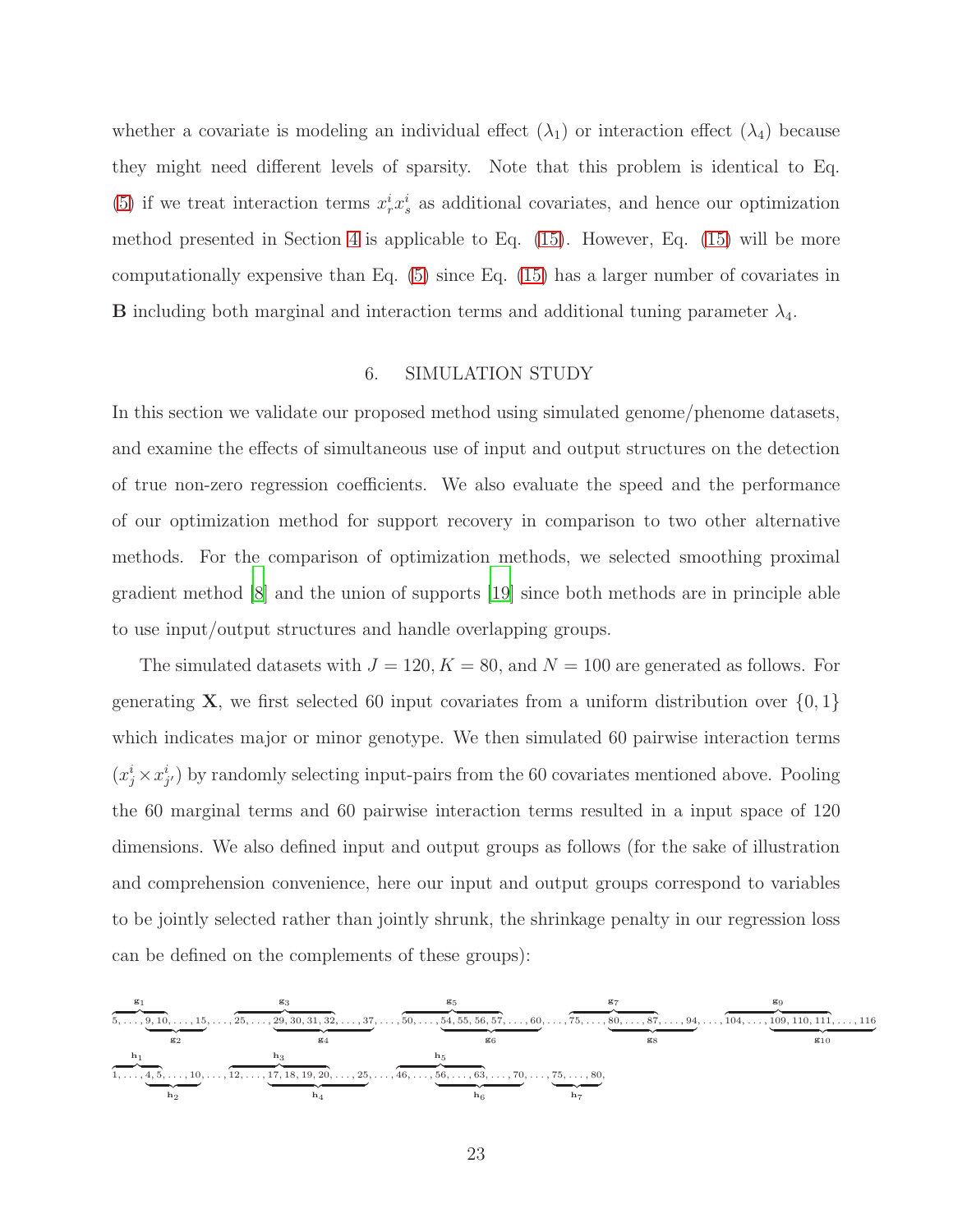where the numbers within a bracket represent the indices of inputs or outputs for an input group  $\mathbf{g}_t$ ,  $t = 1, \ldots, 10$ , or an output group  $\mathbf{h}_o$ ,  $o = 1, \ldots, 7$ . The inputs and outputs which did not belong to any groups were in a group by itself. We then simulated **B**, i.e, the ground truth that we want to discover. We selected non-zero coefficients so that B includes various cases, e.g., overlap between input and output groups, overlap within input groups, and overlap within output groups. Figure [2\(](#page-23-0)a) shows the simulated  $\mathbf{B} \in \mathbb{R}^{80 \times 120}$  where non-zero coefficients are represented by black blocks. Given **X** and **B**, we generated  $K = 80$ outputs by  $Y = BX + E$ ,  $E \sim \mathcal{N}(0, I)$ . We generated 20 datasets and optimized Eq. [\(5\)](#page-10-4) using the three methods. We report the average performance using precision recall curves.

<span id="page-23-0"></span>

Figure 2: An example of simulation results with  $\beta_k^j$  $|k| = 2, N = 100, J = 120, \text{ and } K = 80.$ (a) True regression coefficient matrix. Estimated B by SIOL (b) with both input and output structures (c) with only input structure, and (d) with only output structure. In (b-d), we show the normalized values of |B|.

# <span id="page-23-1"></span>6.1 Evaluation of the Effects of Using Input and Output Structures

We first investigate the effects of using both input and output structures on the performance of our model. Here we applied our optimization method (HiGT) to the following three models with different use of structural information:

- 1. Use of both input and output structures  $(Eq. (5a) + Eq. (5b) + Eq. (5c))$  $(Eq. (5a) + Eq. (5b) + Eq. (5c))$  $(Eq. (5a) + Eq. (5b) + Eq. (5c))$  $(Eq. (5a) + Eq. (5b) + Eq. (5c))$  $(Eq. (5a) + Eq. (5b) + Eq. (5c))$  $(Eq. (5a) + Eq. (5b) + Eq. (5c))$  $(Eq. (5a) + Eq. (5b) + Eq. (5c))$
- 2. Use of input structures  $(Eq. (5a) + Eq. (5b))$  $(Eq. (5a) + Eq. (5b))$  $(Eq. (5a) + Eq. (5b))$  $(Eq. (5a) + Eq. (5b))$  $(Eq. (5a) + Eq. (5b))$
- 3. Use of output structures  $(Eq. (5a) + Eq. (5c))$  $(Eq. (5a) + Eq. (5c))$  $(Eq. (5a) + Eq. (5c))$  $(Eq. (5a) + Eq. (5c))$  $(Eq. (5a) + Eq. (5c))$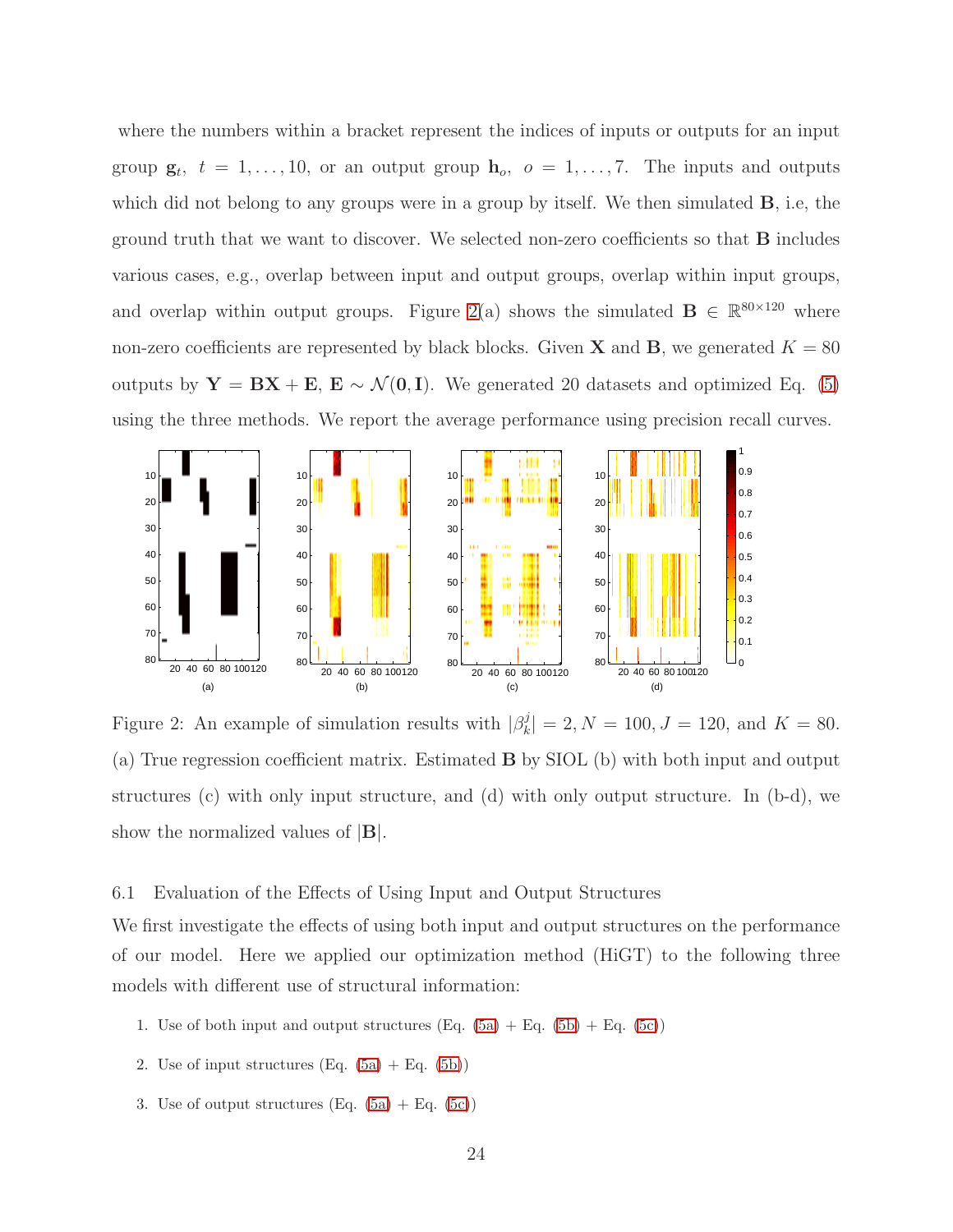We then observed how the use of input/output structures affect the recovery of the true non-zero coefficients and the prediction error. In Figure [2,](#page-23-0) we visualize the examples of estimated  $\bf{B}$  by the three different models. Figure [2\(](#page-23-0)b) shows that the model with input and output structure successfully recovered true regression coefficients in Figure  $2(a)$ . However, as shown in Figure  $2(c-d)$ , the models with either input or output structure were less effective to suppress noisy signals, which resulted in many false positives.

<span id="page-24-0"></span>

Figure 3: Precision recall curves on the recovery of true non-zero coefficients due to SIOL with both input and output structures (input/output struct), regression with only input structure (input struct), and with only output structure (output struct), under three different signal strengths of true regression coefficients. (a)  $\beta_k^j = 0.4$ , (b)  $\beta_k^j = 1$ , and (c)  $\beta_k^j = 2$ . The simulated data were generated with  $N = 100, J = 120$ , and  $K = 80$ .

Figure [3](#page-24-0) shows the precision recall curves on the recovery of true non-zero coefficients by changing the threshold  $\tau$  for choosing relevant covariates  $(|\beta_k^j)|$  $|k| > \tau$ , under different signal strengths of 0.4, 1 and 2. For all signal strengths, the model with input/output structures significantly outperformed the other models with either input or output structure. The most interesting result is that when the signal strength was very small such as 0.4, our model still achieved good performance by taking advantage of both structural information.

We also compare the prediction errors on our validation data with 280 ( $20 \times 14$ ) samples (each dataset had 14 samples for validation). For computing the prediction error, we first selected non-zero coefficients, and then recomputed the coefficients of those selected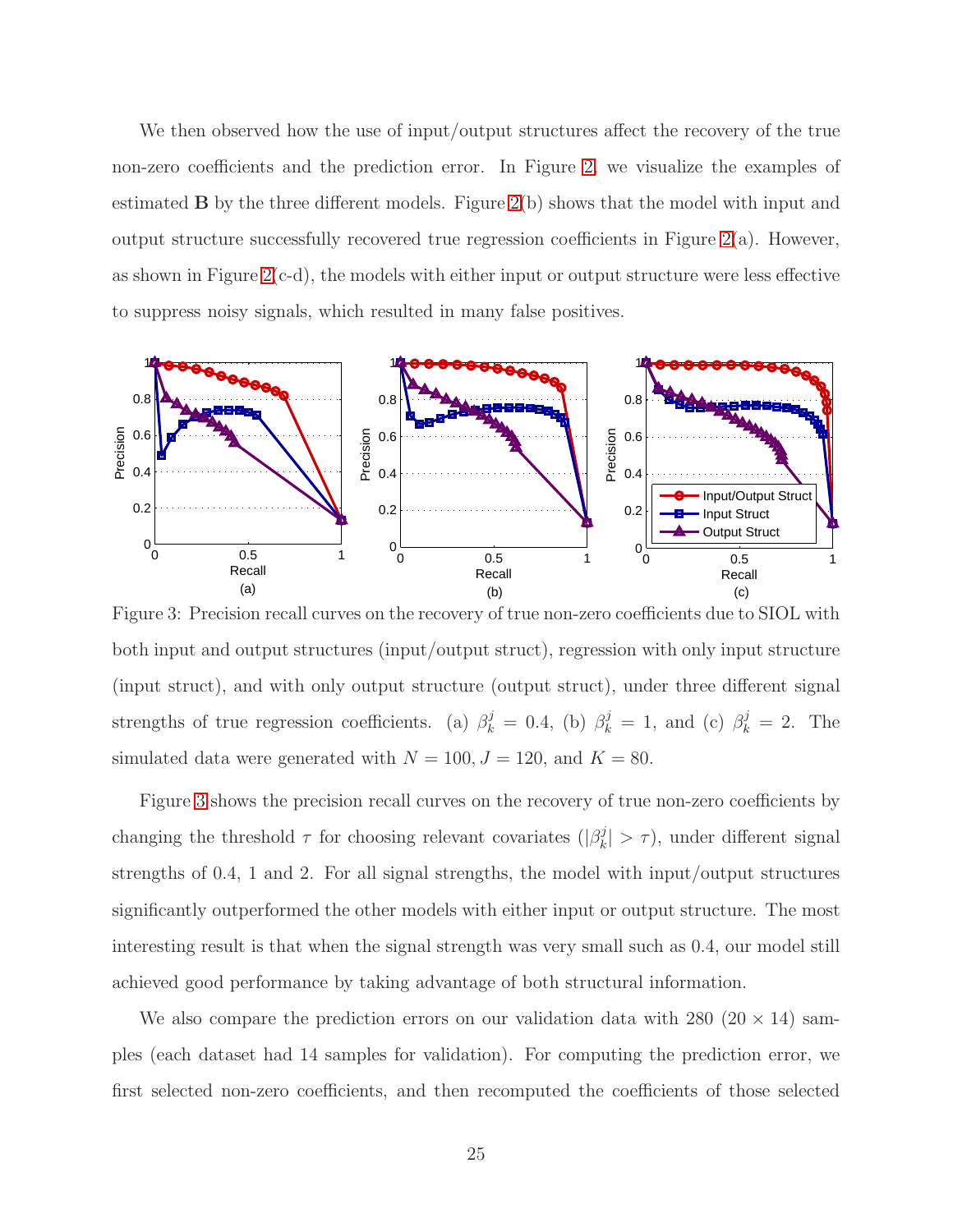<span id="page-25-0"></span>

Figure 4: Comparison of the prediction error of SIOL (input/output struct), with regression under only input structure (input struct), on only output structure (output struct). (a)  $\beta_k^j = 0.4$ , (b)  $\beta_k^j = 1$ , (c)  $\beta_k^j = 2$ .

covariates using linear regression without shrinkage penalty. Using the unbiased coefficients of the chosen covariates, we measured the prediction error for our validation data. Figure [4](#page-25-0) shows the prediction error under different signal strengths ranging from 0.4 to 2. For all signal strengths, we obtained significantly better prediction error using both input and output structures. When the signal strength was large such as 1 or 2, the use of both input and output structures was especially beneficial for reducing the prediction error since it helped the model to find most of the true covariates relevant to the outputs.

The effects of the size of input and output groups Figure [\(5a-5d](#page-26-0)) demonstrates the results on simulated datasets with different size of input and output groups. For all group sizes, our method significantly improved the performance by effectively taking advantage of both input and output groups.

#### 6.2 Comparison of HiGT to Alternative Optimization Methods

In this section, we compare the accuracy and speed of our optimization method (HiGT) with those of the two alternative methods including smoothing proximal gradient method (SPG) [\[8](#page-41-7)] and union of supports [\[19](#page-42-4)]. Both alternatives can handle overlapping groups.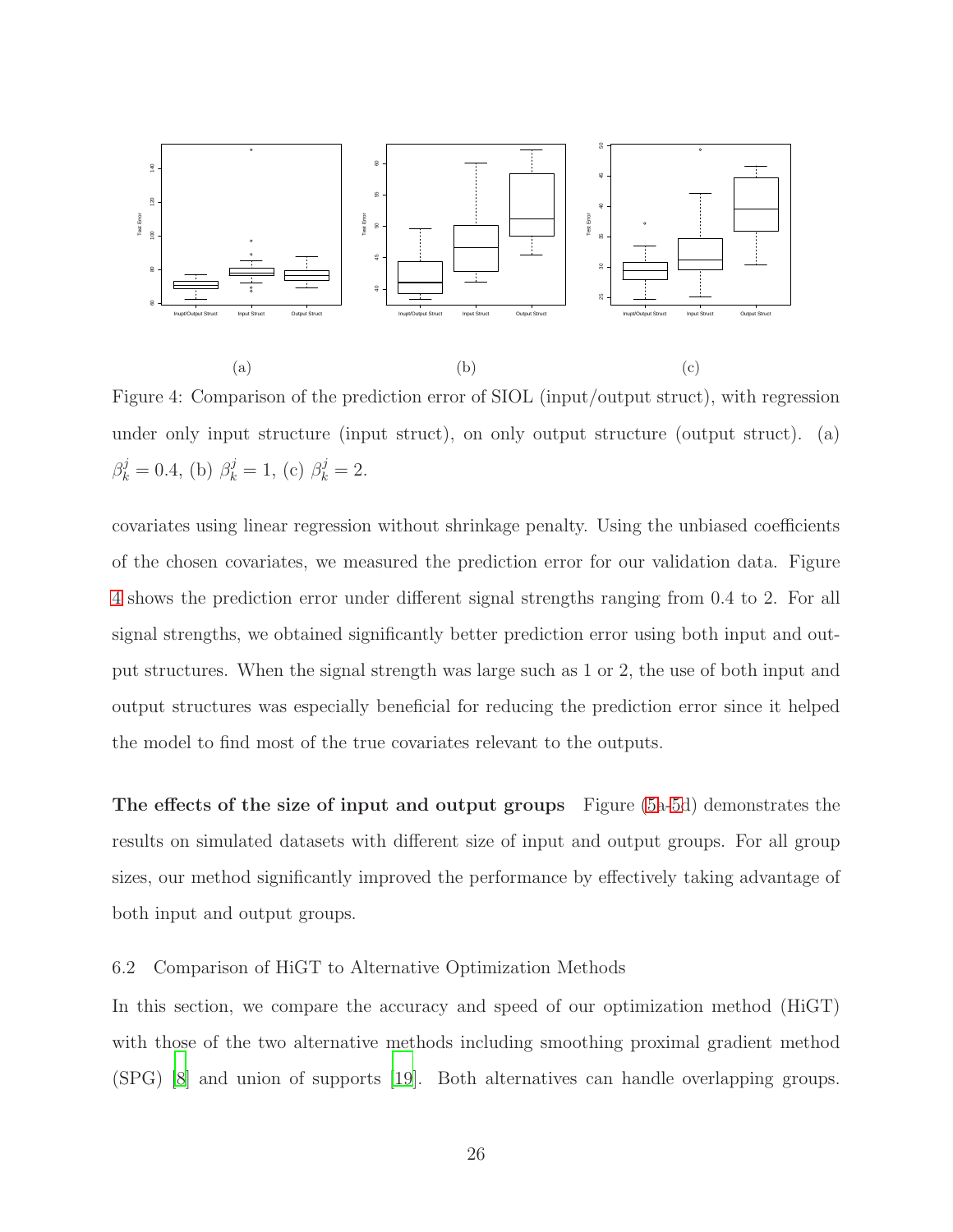<span id="page-26-0"></span>

Figure 5: Precision recall curves on the recovery of true non-zero coefficients for SIOL (input/output struct), regression with only input structure, and with only output structure, under two different sizes of input and output groups. (a)  $|g| \in \{2, 3\}$ , (b)  $|g| = 5$ ,  $\forall g \in \mathcal{G}$ , and (c)  $|h| = 5$ , and (d)  $|h| = 40$ ,  $\forall h \in \mathcal{H}$ . We fixed the size of output groups for (a,b)  $(|h| = 10)$ , and fixed the size of input groups for  $(c,d)$   $(|g| = 5)$ . The simulated data were generated with  $\beta_k^j = 0.5, N = 100$ , and  $J = 120$ .

Specifically, the smoothing proximal gradient method is developed to efficiently deal with overlapping group lasso penalty and graph-guided fusion penalty using an approximation approach. However, it may be inappropriate for our model since the maximum gap between the approximated penalty and the exact penalty is proportional to the total number of groups R, where  $R = J|\mathcal{H}| + K|\mathcal{G}|$ . Thus, when dealing with high dimensional data (e.g  $J \sim$  500,000) such as genome data, the gap will be large, and the approximation method can be severely affected. On the other hand, "union of supports" finds the support of B from the union support of overlapping groups. To obtain the union of supports, input variables are duplicated to convert the penalty with overlap into the one with disjoint groups, and a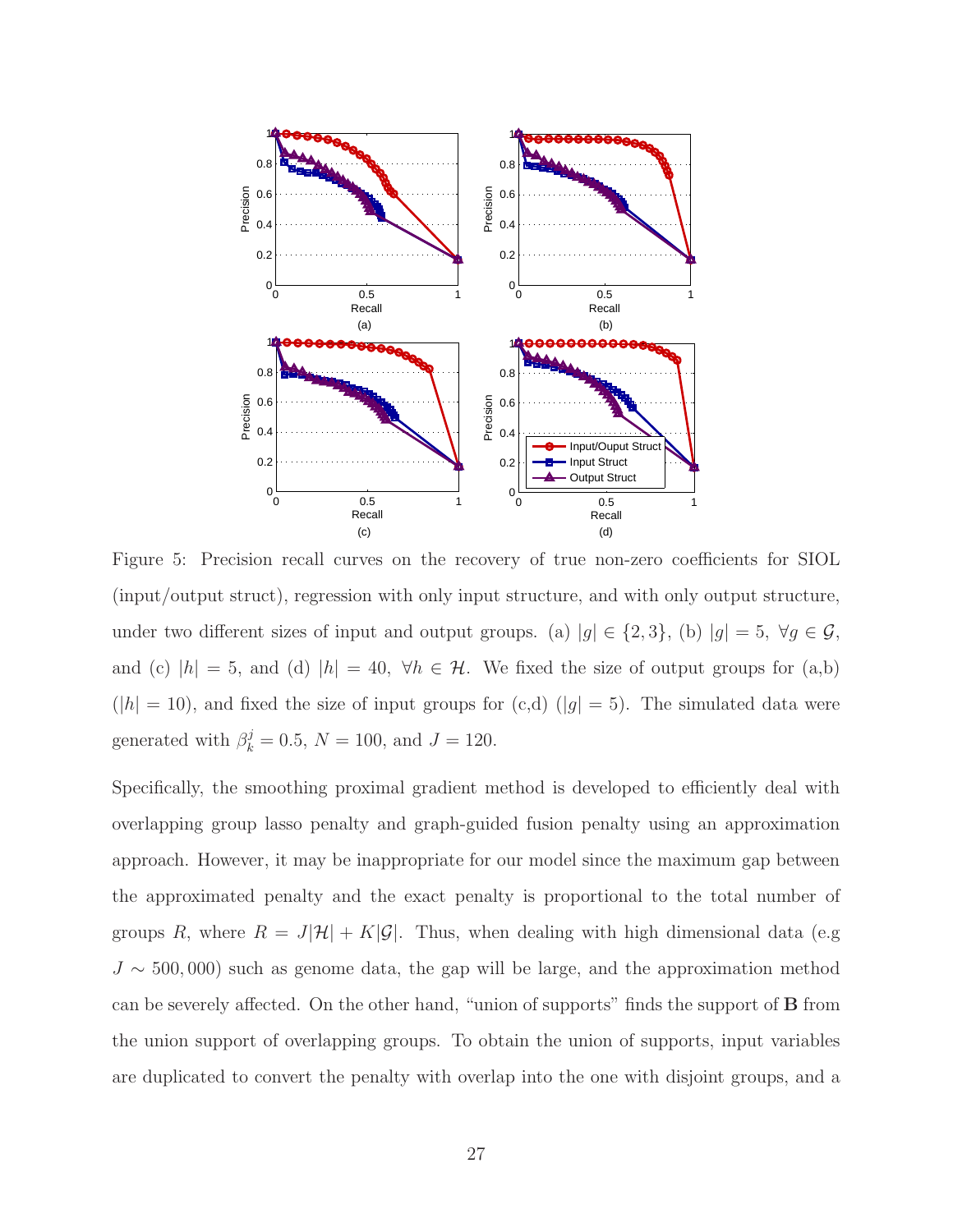standard optimization technique for group lasso [\[52](#page-45-1)] can be applied. One of disadvantages of union of supports is that the number of duplicated input variables increases dramatically when we have a large number of overlapping groups. In our experiment, we considered all possible combinations of overlapping input and output groups, and used a coordinate descent algorithm for sparse group lasso [\[16\]](#page-41-5).

<span id="page-27-0"></span>

Figure 6: Precision recall curves on the recovery of true non-zero coefficients using the SIOL model via HiGT, smoothing proximal gradient method (SPG), and union of supports for optimization. Three different model sizes determined by the number of input variables were tested (due to high computational cost, results of union-of-support are only available for the smallest problem sizes tested): (a)  $J = 30$ , (b)  $J = 400$ , and (c)  $J = 600$ . The simulated data were generated with  $\beta_k^j = 2$ ,  $N = 100$ , and  $K = 20$ .

Figure [6](#page-27-0) shows the precision recall curves on the recovery of true non-zero coefficients under the SIOL model using the three optimization methods. The size of the problem is controlled by increasing number of input variables (from 30 to 600). The simulated data set used here was identical to the data in Section [6.1](#page-23-1) except that we used 20 outputs  $(\mathbf{y}_{61}, \ldots, \mathbf{y}_{80})$ and different number of input variables. One can see that our method outperforms the other alternatives for all configurations. Our method and smoothing proximal gradient method showed similar performance when the input variable is small  $(J = 30)$  but as J increases, our method significantly performed better than SPG. It is consistent with our claim for the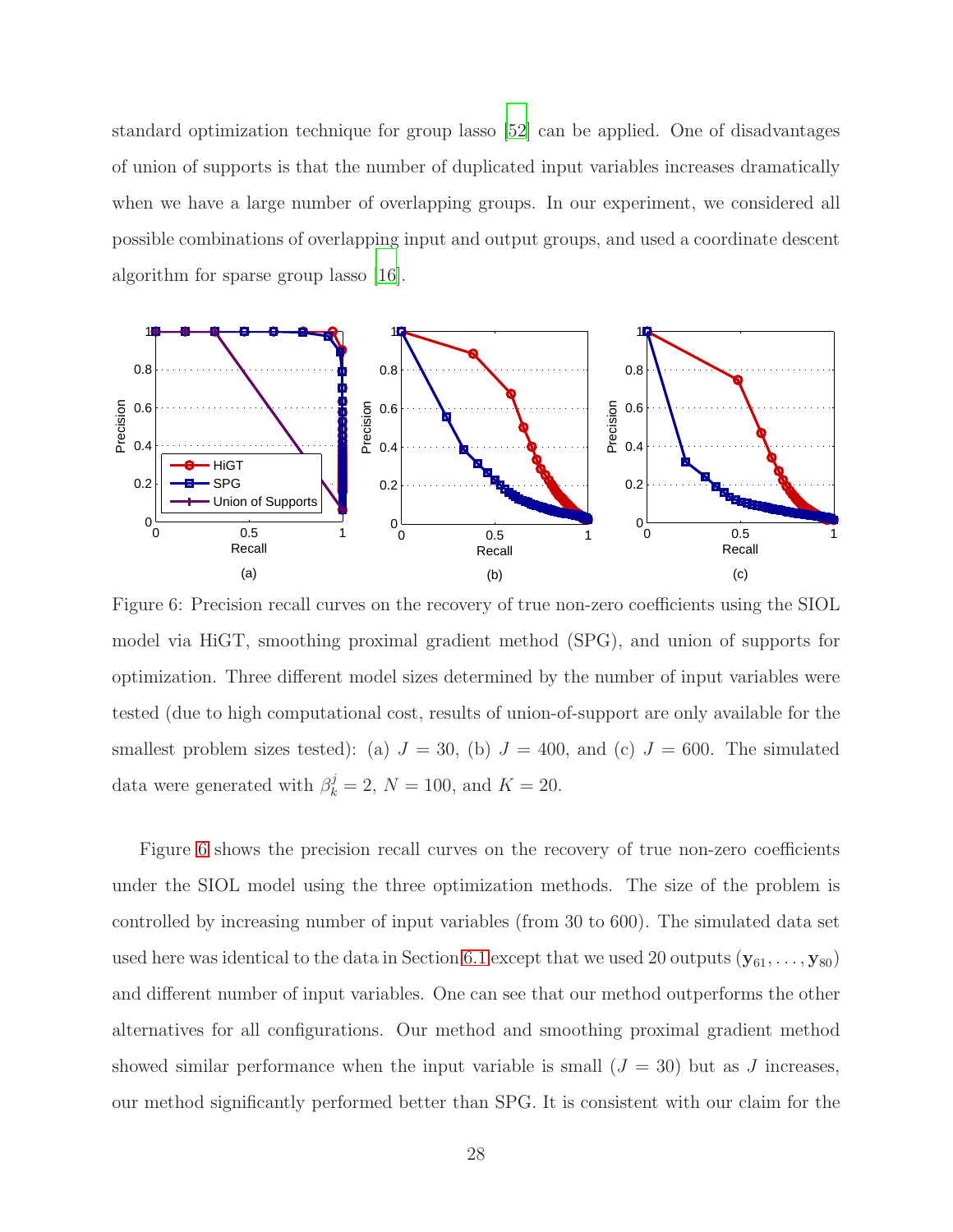maximum gap between the approximated penalty and the exact penalty which is related to the number of groups. Union of supports did not work well even when the number of input variables is small  $(J = 30)$  since the actual number of input variables considered was very large due to the duplicated covariates, which severely degraded the performance.

<span id="page-28-0"></span>

Figure 7: Time complexity of HiGT, SPG, and union of supports. All three methods used both input and output groups. (a) Computational time with different number of samples, (b) computational time with different number of inputs. We used the same tuning parameters for all the methods  $(\lambda_1 = 0.01, \lambda_2 = \lambda_3 = 0.1)$ . We did not report the times for the small number of samples and inputs for our method and SPG since I/O latency was dominant.

We also compared the speed of our method with the two alternatives of union of supports with all possible combinations of input and output groups and SPG that considered both input and output groups. Figure [7\(](#page-28-0)a,b) show that our method converged faster than the other competitors, and was significantly more scalable than the two alternatives. Union of supports was very slow compared to our method and SPG because of the large number of duplicated input variables. Our experimental results confirms that our optimization technique is not only accurate but also fast, which can be explained by the use of DAG and the simple forms of optimality checks.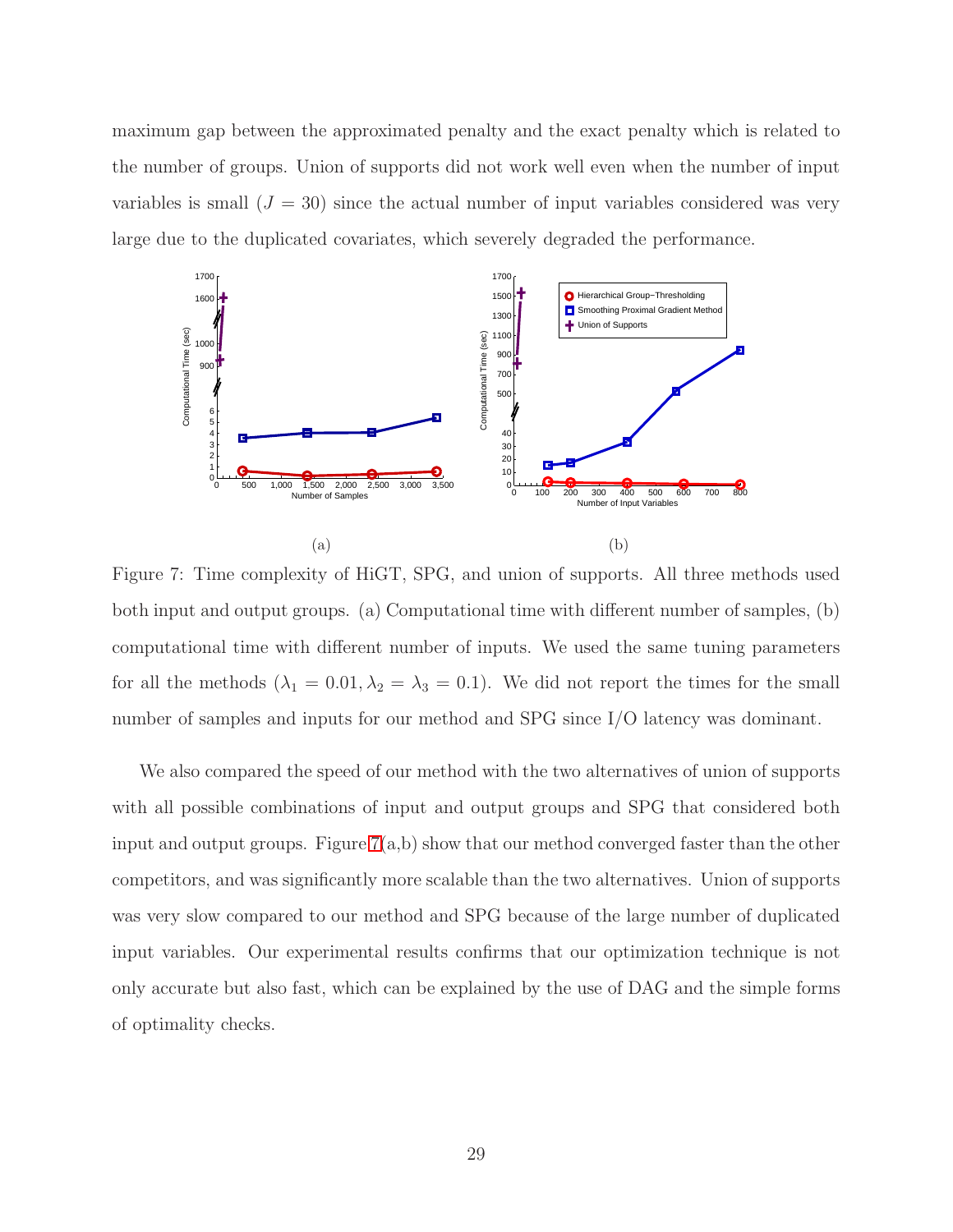## 7. ANALYSIS OF YEAST EQTL DATASET

We apply our method to the budding yeast (Saccharomyces cerevisiae) data [\[4\]](#page-40-5) with 1,260 unique SNPs (out of 2,956 SNPs) and the observed gene-expression levels of 5,637 genes. As network prior knowledge, we used genetic interaction network reported in [\[10](#page-41-4)] with stringent cutoff to construct the set of candidates of SNP pairs U. We follow the procedure in section [5](#page-20-0) to make U with an additional set of significant SNP pairs with p-value  $< 10^{-5}$  computed from two-locus epistasis test. When determining the set U, we assumed that a SNP is linked to a gene if the distance between them is less than 500bp. We consider it a reasonable choice for cis-effect as the size of intergene regions for S. cerevisiae is 515bp on average [\[43\]](#page-44-7). As a result, we included 982 interaction terms from the interaction network in X with 1,260 individual SNPs. The number of SNP pairs from two-locus epistasis test varied depending on the trait. For generating input structures, we processed the network data as follows. We started with genetic interaction data which include 74,984 interactions between gene pairs. We then extracted genetic interactions with low p-values  $(<0.001$ ). Given 44,056 significant interactions, using MCODE clustering algorithm, we found 55 gene clusters. Using the gene clusters, we generated the groups of individual SNPs and pairs of SNPs according to the scheme in section [5.](#page-20-0) For generating output structures, we applied hierarchical clustering to the yeast gene expression data with cutoff 0.8, resulting in 2,233 trait clusters.

Marginal Effects in Yeast eQTL dataset We briefly demonstrate the effects of input/output structures on the detection of eQTLs with marginal effects. In general, the association results for marginal effects by our method, lasso and single SNP analysis (the later two are standard methods in contemporary GWA mapping that use no structural information, and hence included for comparison) showed similar patterns for strong associations. However, we observed differences for SNPs with small or medium sized signals. For example, our results had fewer nonzero regression coefficients compared to lasso. One possible explanation would be that the grouping effects induced by our model with input/output structures might have removed false predictions with small or medium sized effects. To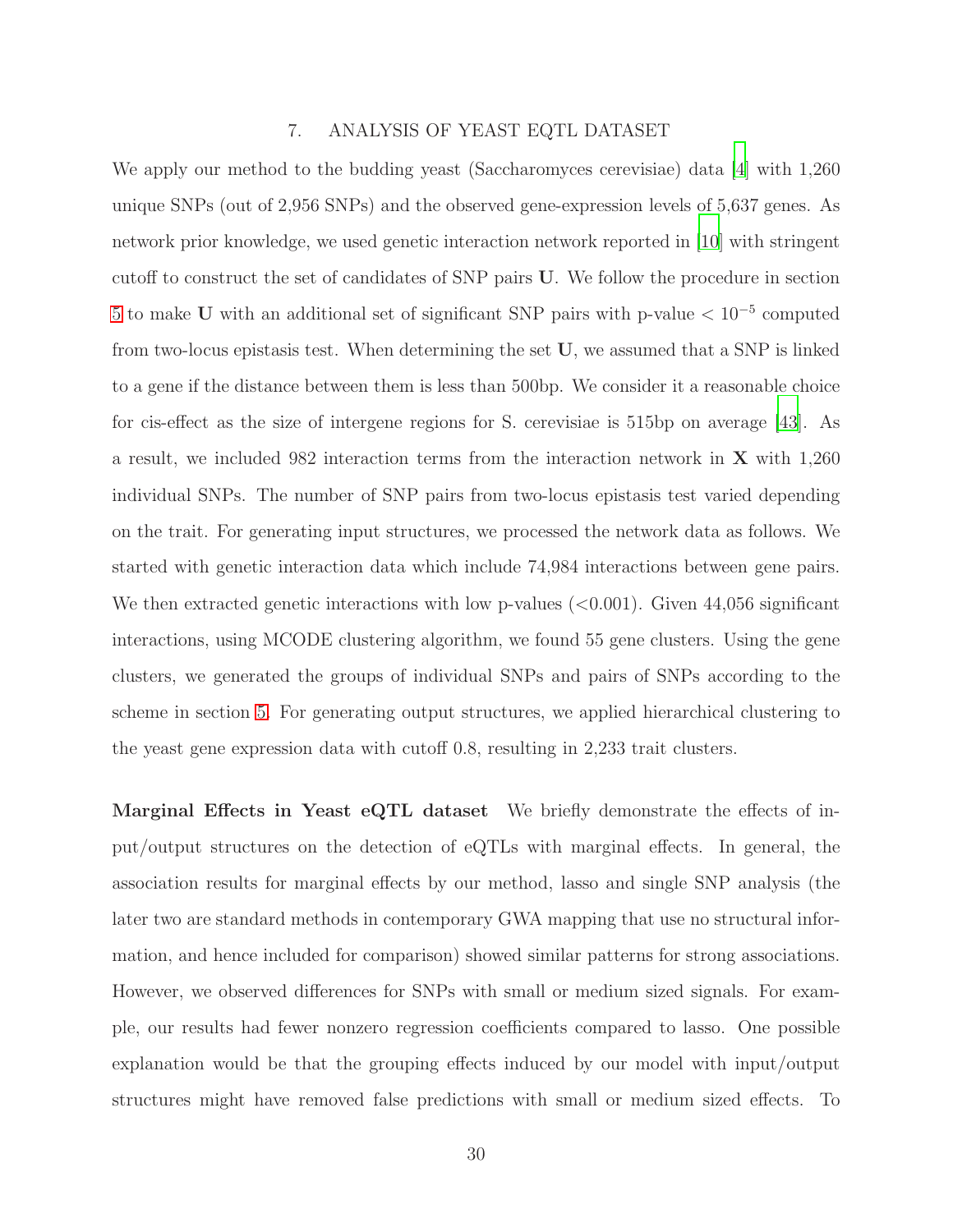<span id="page-30-0"></span>

Figure 8: Manhattan plot for association between (YER160C and YJR029W) and SNPs on chromosome 7. The two genes YER160C and YJR029W share the same GO category "transposition". Our method detected SNPs which affect both two genes in this region. However, single SNP analysis did not find any associated SNPs and lasso found SNPs associated only with YER160C in this region. Graph were generated using the GenAMap software [\[11](#page-41-8)].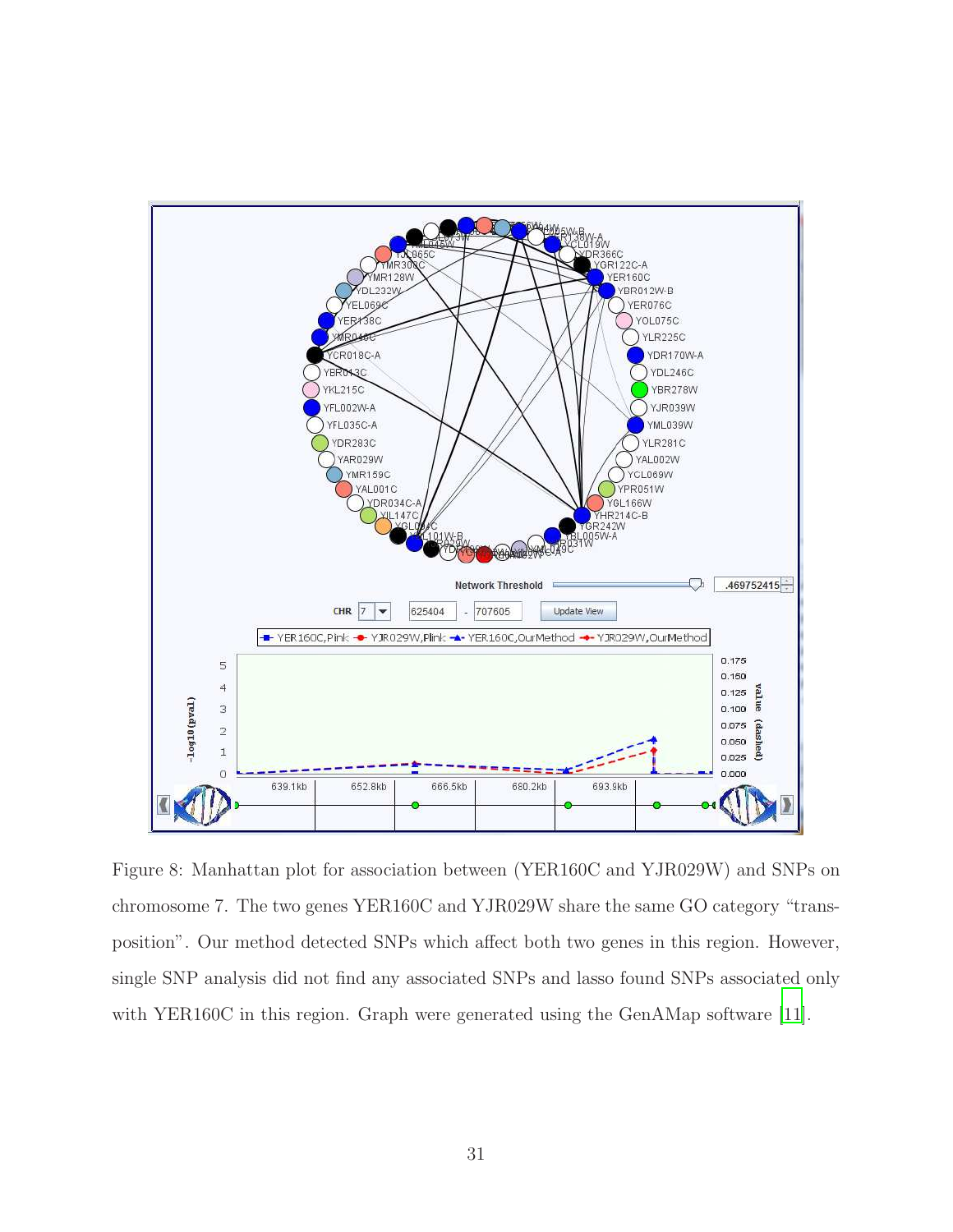illustrate eQTLs with marginal effects, we show some examples of association SNPs using GenAMap [\[11](#page-41-8)]. Figure [8](#page-30-0) demonstrates a Manhattan plot on chromosome 7 for two genes including YER160C and YJR029W. Both genes have the same GO category "transposition". As both genes share the same GO category, it is likely that they are affected by the same SNPs if there exist any association SNPs for both genes. In our results, we could see that the same SNPs on chromosome 7 are associated with both genes as shown in Figure [8.](#page-30-0) However, single SNP analysis did not find any significant association SNPs in the region. Lasso detected association SNPs in the region but they were associated with only YER160C rather than both of them (lasso plot is not shown to avoid cluttered figure). This observation is interesting since it supports that our method can effectively detect the SNPs jointly associated with the gene traits by taking advantage of structural information.

Epistatic Effects in Yeast eQTL dataset Now we show the benefits of using the input/output structures for detecting interaction effects among SNPs by comparing the results of our method to those of two-locus epistasis test performed by PLINK [\[37](#page-44-8)] which uses no structural information. Specifically, we compare the hotspots with interaction effects (i.e. SNP pairs that affect a large number of gene traits) which are identified by both methods. Recall that two-locus epistasis test is the most widely used statistical technique for detecting interaction effects in genome-wide association studies, which computes the significance of interactions by comparing between the null model with only two marginal effects and the alternative model with two marginal effects and their interaction effect. In the following analysis, we discarded all SNP pairs if the correlation coefficient between the pairs  $> 0.5$  to avoid trivial interaction effects.

We first identified the most significant hotspots that affect more than 100 gene traits. To make sure that we include only significant interactions, we considered interaction terms if their absolute value of regression coefficients are  $> 0.05$ . For the results of two-locus epistasis test, we considered all SNP pairs with p-value  $\langle 10^{-5}$ . Figure [9\(](#page-32-0)a,b) show the hotspots found by our method and two-locus epistasis test. The rings in the figure represent the yeast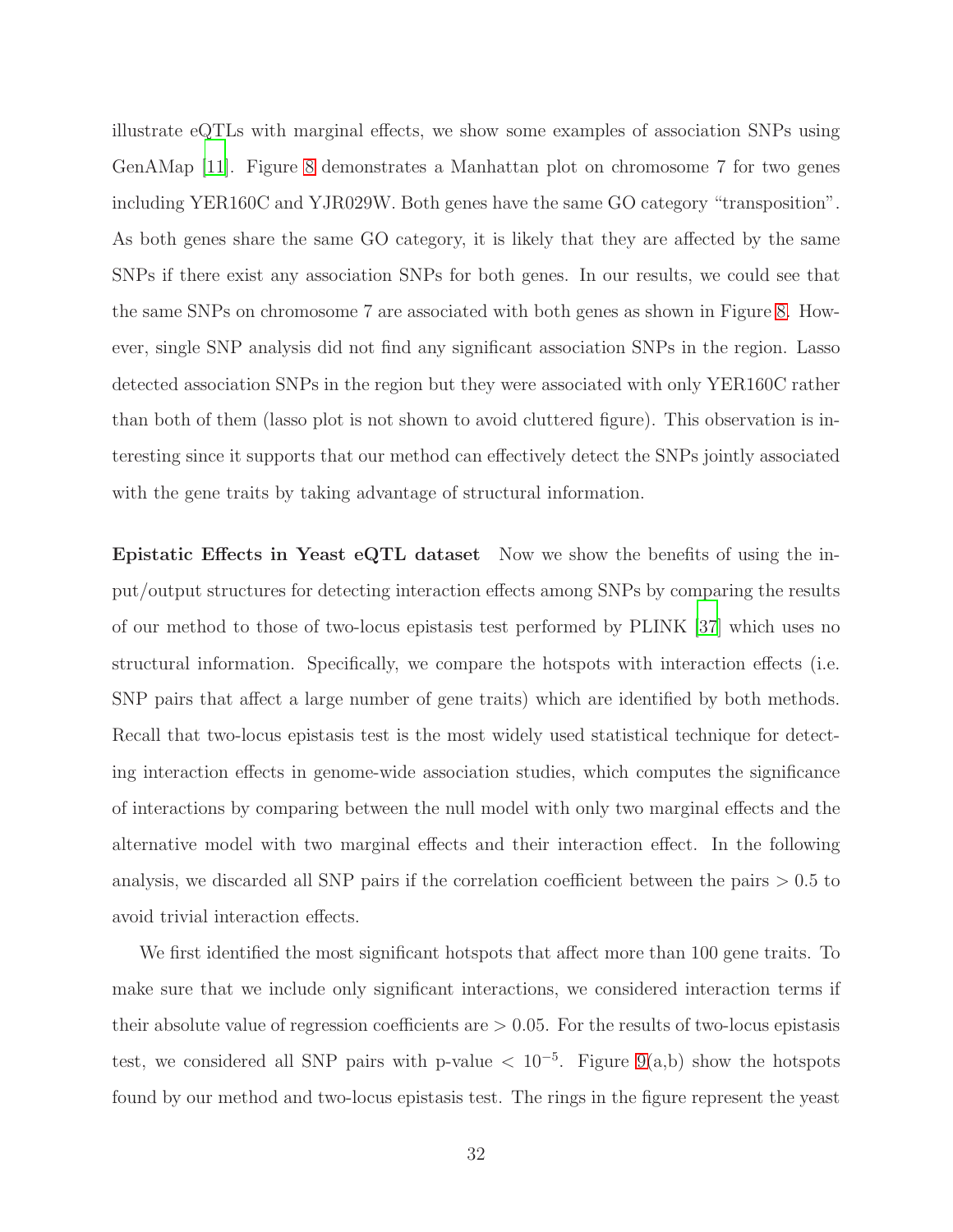<span id="page-32-0"></span>

Figure 9: Hotspots with interaction effects identified by (a) our method and (b) two-locus epistasis test. This figure represents the yeast genome in a circular format. In clockwise direction, from the top of the circles, we show 16 chromosomes, which are separated with space and different colors. Lines indicate interaction effects between two connected locations in the genome. Thickness of the lines is proportional to the number of traits affected by the interaction effects. Here we show interaction effects which influence more than 100 gene traits. The hotspots for (a) are represented in Table [1.](#page-33-0) In (b), two SNP pairs are found including chr16:718892-chr16:890898 (affected genes are enriched with the GO category of ribosome biogenesis with corrected p-value 1.6×10<sup>−</sup><sup>36</sup>), and chr8:56246-chr9:362631 (affected genes are enriched with the GO category of vacuolar protein catabolic process with corrected p-value  $1.6 \times 10^{-14}$ ). This figure was generated using Circos software [\[25\]](#page-42-8).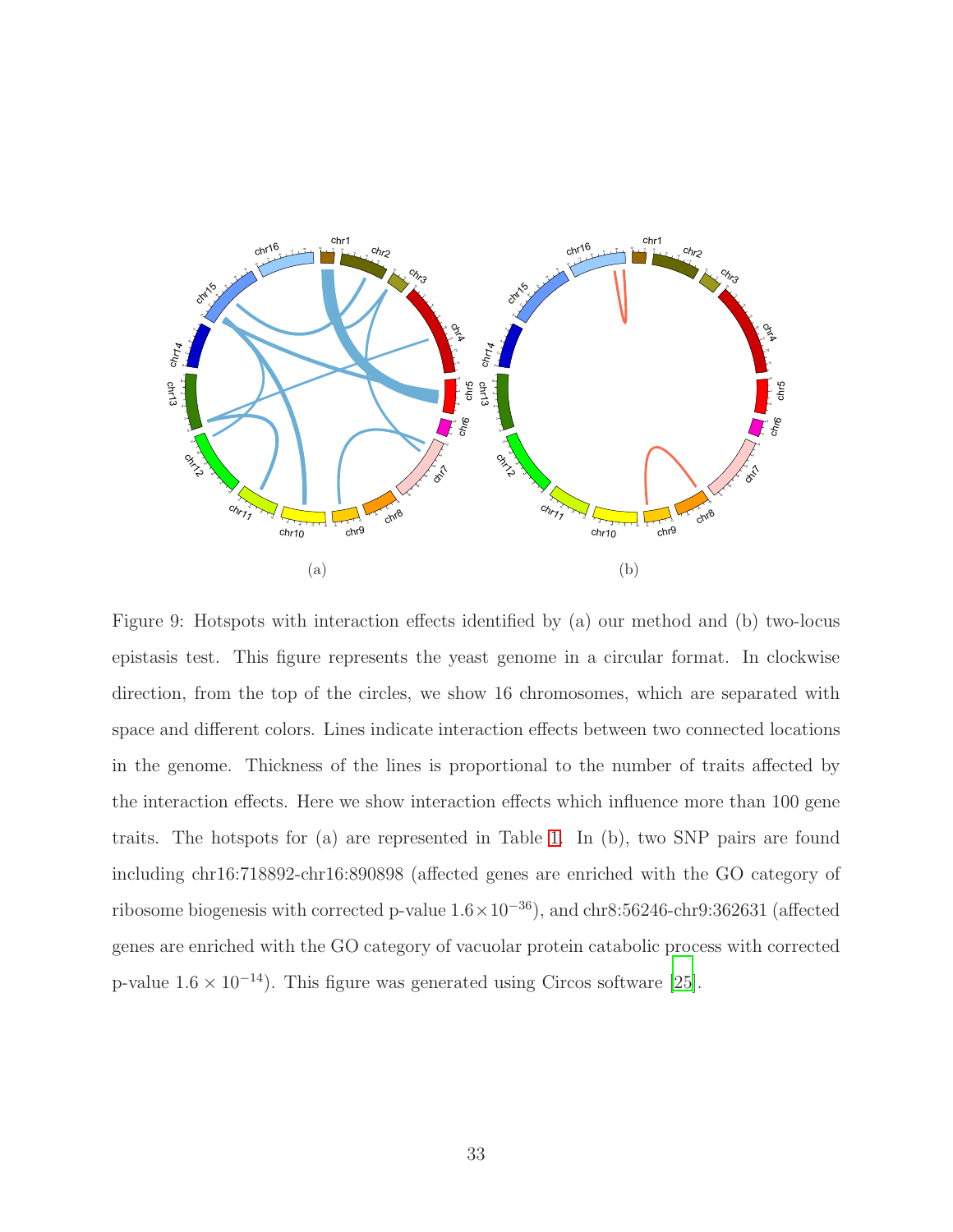<span id="page-33-0"></span>

| Hotspot        | SNP1         | SNP <sub>2</sub> | Number of       | GO category of                       | Corrected p-value of  |
|----------------|--------------|------------------|-----------------|--------------------------------------|-----------------------|
| label          | location     | location         | affected traits | affected traits                      | GO category           |
| $\mathbf{1}$   | chr1:154328  | chr5:350744      | 455             | ribosome biogenesis                  | $1.2 \times 10^{-36}$ |
| $\overline{2}$ | chr10:380085 | chr15:170945     | 195             | ribosome biogenesis                  | $1.6 \times 10^{-12}$ |
| 3              | chr10:380085 | chr15:175594     | 185             | ribosome biogenesis                  | $4.1 \times 10^{-12}$ |
| $\overline{4}$ | chr5:222998  | chr15:108577     | 170             | response to temperature stimulus     | $2.9 \times 10^{-6}$  |
| $\mathbf 5$    | chr11:388373 | chr13:64970      | 155             | regulation of translation            | $1.8\times10^{-32}$   |
| 6              | chr2:499012  | chr15:519764     | 145             | vacuolar protein catabolic process   | $1.4 \times 10^{-7}$  |
| $\overline{7}$ | chr1:41483   | chr3:64311       | 130             |                                      |                       |
| 8              | chr7:141949  | chr9:277908      | 125             |                                      |                       |
| 9              | chr3:64311   | chr7:312740      | 115             | glycoprotein metabolic process       | $1.5\times10^{-4}$    |
| 10             | chr12:957108 | chr15:170945     | 110             | vacuolar protein catabolic process   | $7.8 \times 10^{-16}$ |
| 11             | chr4:864542  | chr13:64970      | 105             | ribonucleoprotein complex biogenesis | $3.7 \times 10^{-6}$  |

Table 1: Hotspots of SNP pairs having epistatic effects in yeast identified by our method.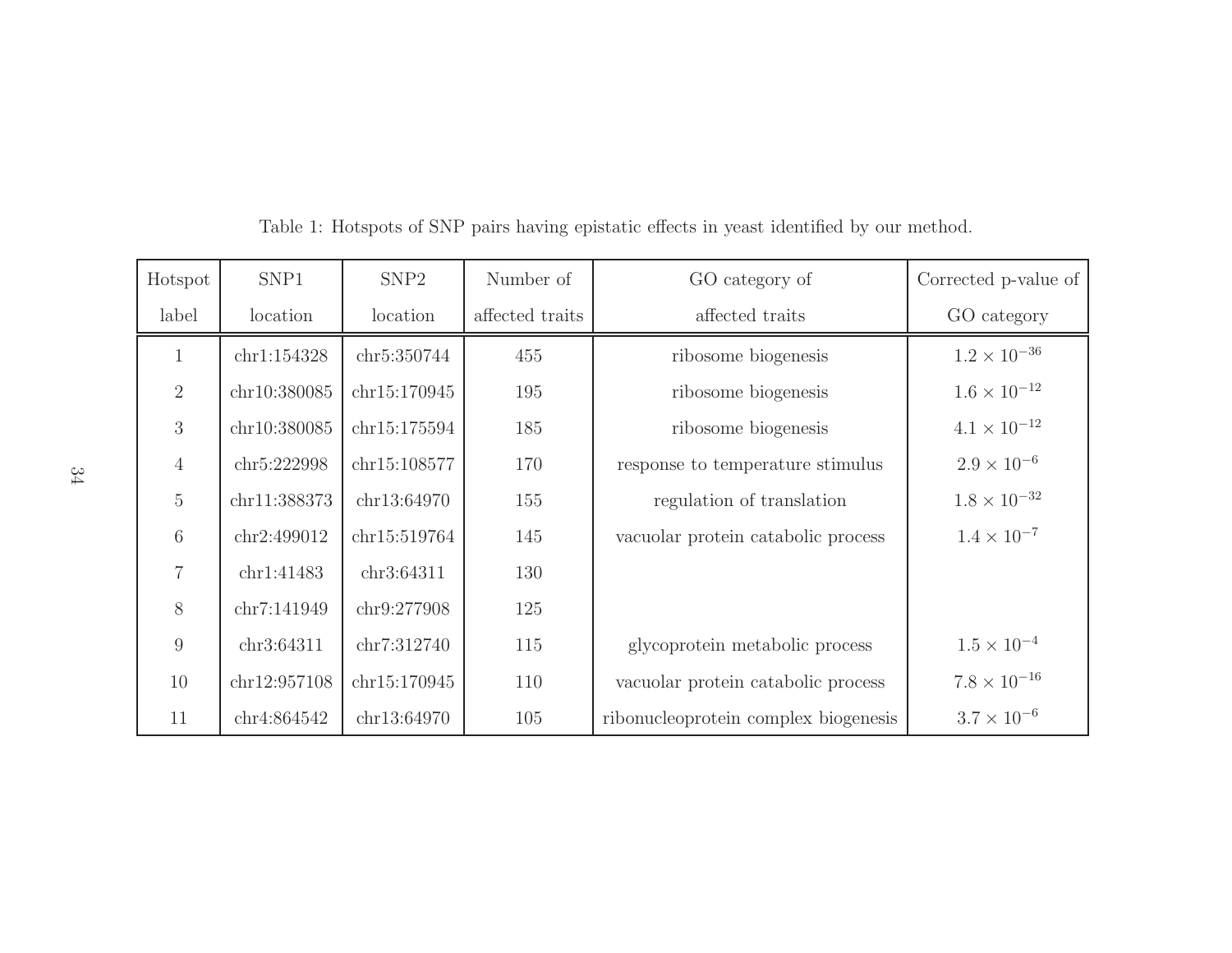genome from chromosome 1 (located at the top of each circle) to 16 clockwise, and the lines show interactions between the two genomic locations at both ends. One can see that our method detected 11 hotspots but two-locus epistasis test found only two significant hotspots with interaction effects. This observation shows that our method can find more significant hotspots with improved statistical power due to the use of the input/output structures. In Table [1,](#page-33-0) we summarized the hotspots found by our method. It turns out that our findings are also biologically interesting (e.g. 9 out of 11 hotspots showed GO enrichment). Notably, hotspot 1 (epistatic interaction between chr1:154328 and chr5:350744) affects 455 genes which are enriched with the GO category of ribosome biogenesis with a significant corrected p-value  $< 10^{-35}$  (multiple testing correction is performed by false discovery rate [\[29\]](#page-43-7)). This SNP pair was included in our candidates from the genetic interaction network. There is a significant genetic interaction between NUP60 and RAD51 with p-value  $3 \times 10^{-7}$  [\[10\]](#page-41-4), and both genes are located at chr1:152257-153877 and chr5:349975-351178, respectively. As both SNPs are closely located to NUP60 and RAD51 (within 500bp), it is reasonable to hypothesize that two SNPs at chr1:154328 and chr5:350744 affected the two genes, and their genetic interaction in turn acted on a large number of genes related to ribosome biogenesis.

To provide additional biological insights, we further investigated the mechanism of this significant SNP-SNP interaction. From literature survey, RAD51 (RADiation sensitive) is a strand exchange protein involved in DNA repair system [\[42](#page-44-9)], and NUP60 (NUclear Pore) is the subunit of unclear pore complex involved in nuclear export system [\[12](#page-41-9)]. Also, it has been reported that yeast cells are excessively sensitive to DNA damaging agents if there exist mutations in NUP60 [\[33\]](#page-43-8). In our results, we also found out that the SNP close to NUP60 did not have significant marginal effects, and the SNP in RAD51 had marginal effects. According to these facts, it would be possible to hypothesize the following. When there is no mutation in RAD51, the point mutation in NUP60 cannot affect other traits since the single mutation is not strong enough and if there exist DNA damaging agents in the environment, DNA repair system would be able to handle them. However, when there exist point mutations in RAD51, DNA damaging agents would severely harm yeast cells with the point mutation in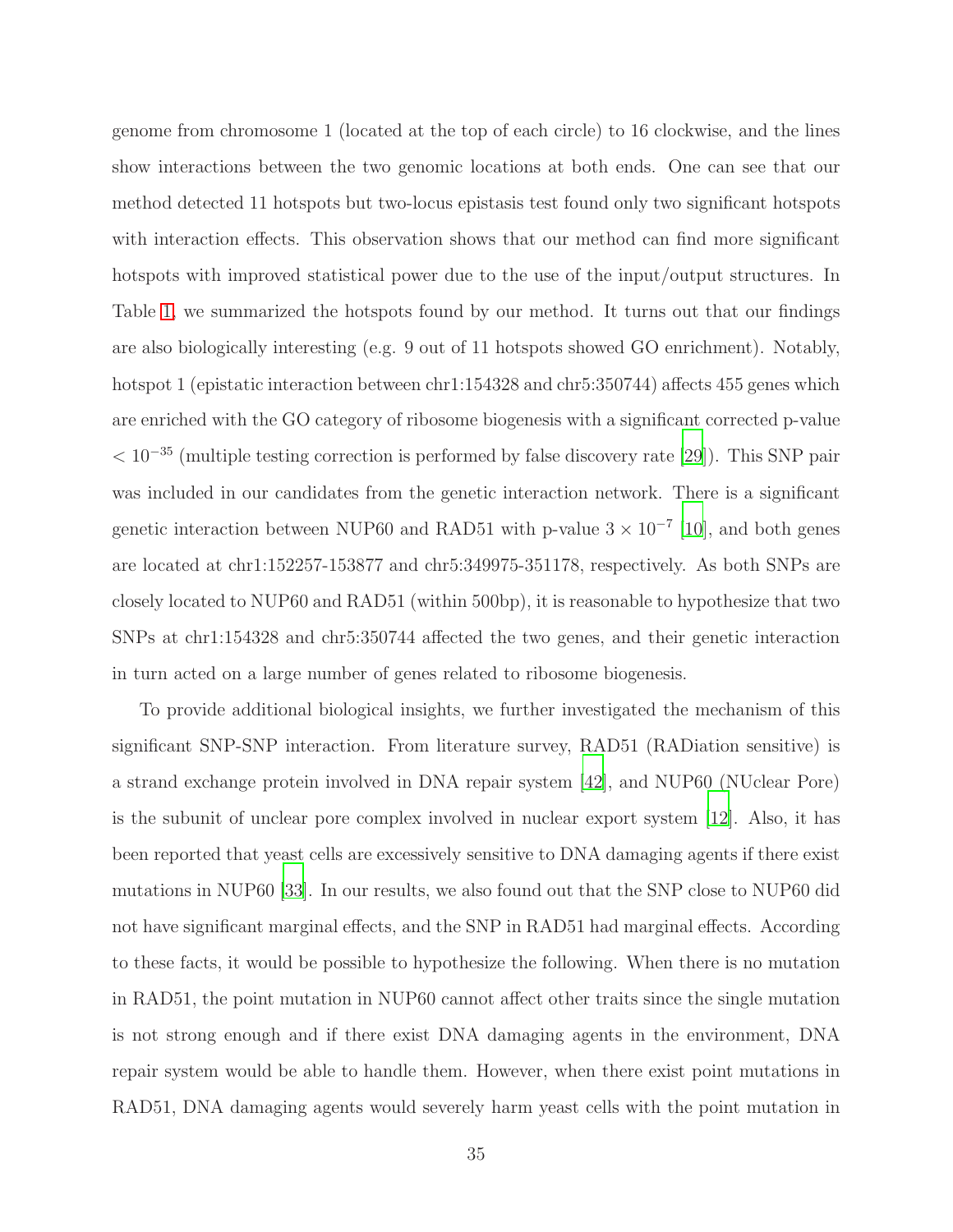NUP60 since DNA repair system might not work properly due to the mutation in RAD51 (recall that the SNP in RAD51 had marginal effects). As a result, both mutations in NUP60 and RAD51 could make a large impact on many gene traits.

<span id="page-35-0"></span>

Figure 10: Hotspots with interaction effects identified by (a) our method and (b) two-locus epistasis test by PLINK. Here we show epistatic interactions which influence more than 10 gene traits. This figure was generated using Circos software [\[25\]](#page-42-8).

Furthermore, we looked at the hotspots which affect  $> 10$  gene traits. Figure [10\(](#page-35-0)a,b) show epistatic interactions identified by our method and two-locus epistasis test, respectively. In this figure, we show significant interactions with regression coefficient cutoff  $> 0.1$  for our method, and p-value cutoff  $< 10^{-6}$  for two-locus epistasis test. These cutoffs are arbitrarily chosen to make the number of hotspots found by both methods similar. Surprisingly, two methods showed very different hotspots with epistatic interactions. Figure [10\(](#page-35-0)a) was very similar to Figure [9\(](#page-32-0)a) but in Figure [10\(](#page-35-0)b), several hotspots emerged which were absent in Figure [9\(](#page-32-0)b). We will analyze these hotspots in two ways. First we will look at the hotspots with epistatic effects which appeared in both Figure  $10(a)$  and (b). Then we will investigate the differences between the two results. First, we observed that both methods found significant epistatic effects between chromosome 1 and 5. Recall that in our previous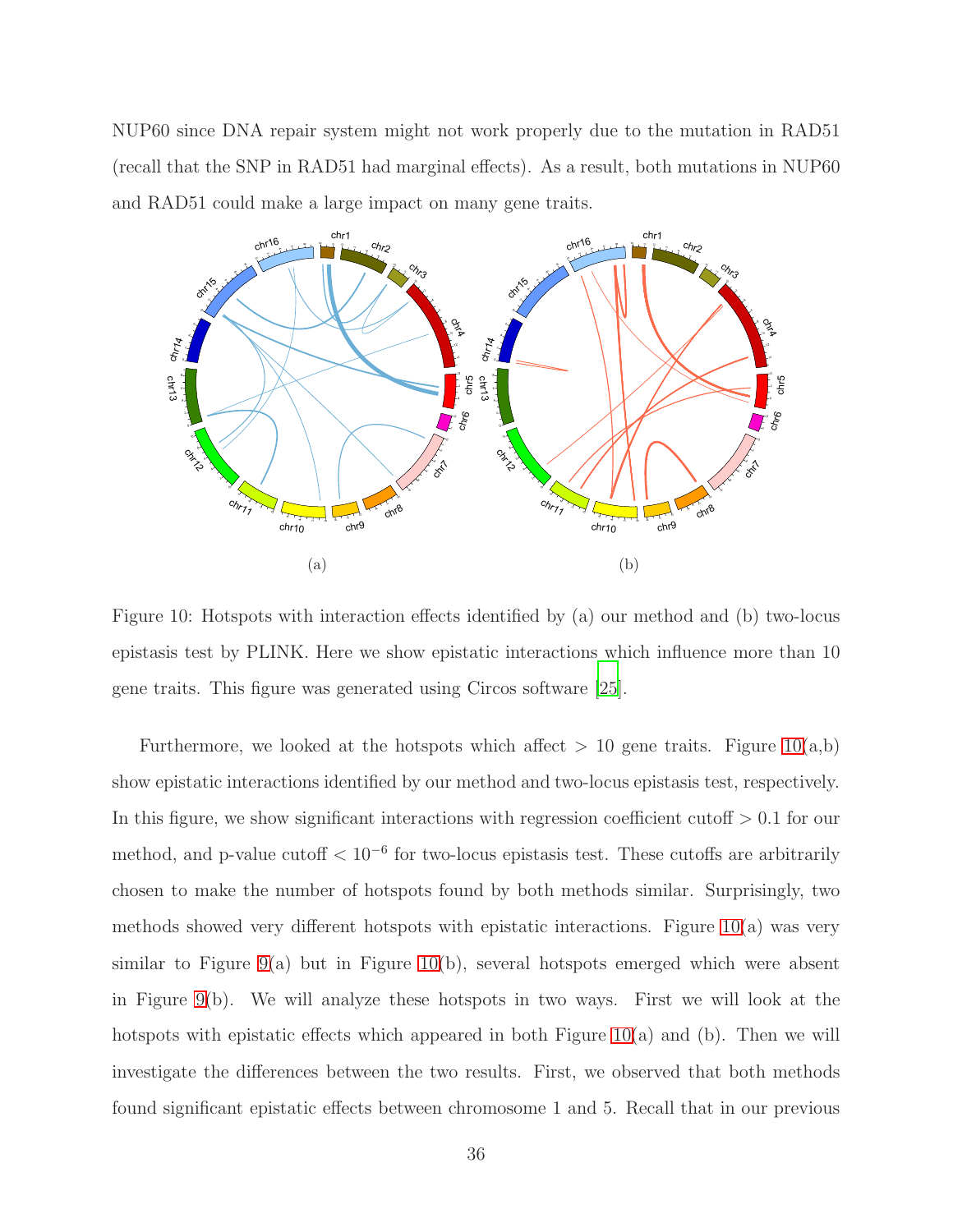<span id="page-36-0"></span>

Figure 11: The scatter plot for illustrating the correlation between our epistatic hotspot 1 (chr1:154328-chr5:350744) and significant SNP pairs close to hotspot 1 detected by twolocus epistasis test (p-value  $< 10^{-6}$  and the distance between the pairs of SNPs and hotspot 1 is within < 50kb). Each dot represents a SNP pair (SNP1, SNP2) found by two-locus epistasis test, and x-axis represents the correlation between SNP1 and chr1:154328 and yaxis represents the correlation between SNP2 and chr5:350744. Each dot was perturbed by a small amount of random noise to avoid overlapping of the dots.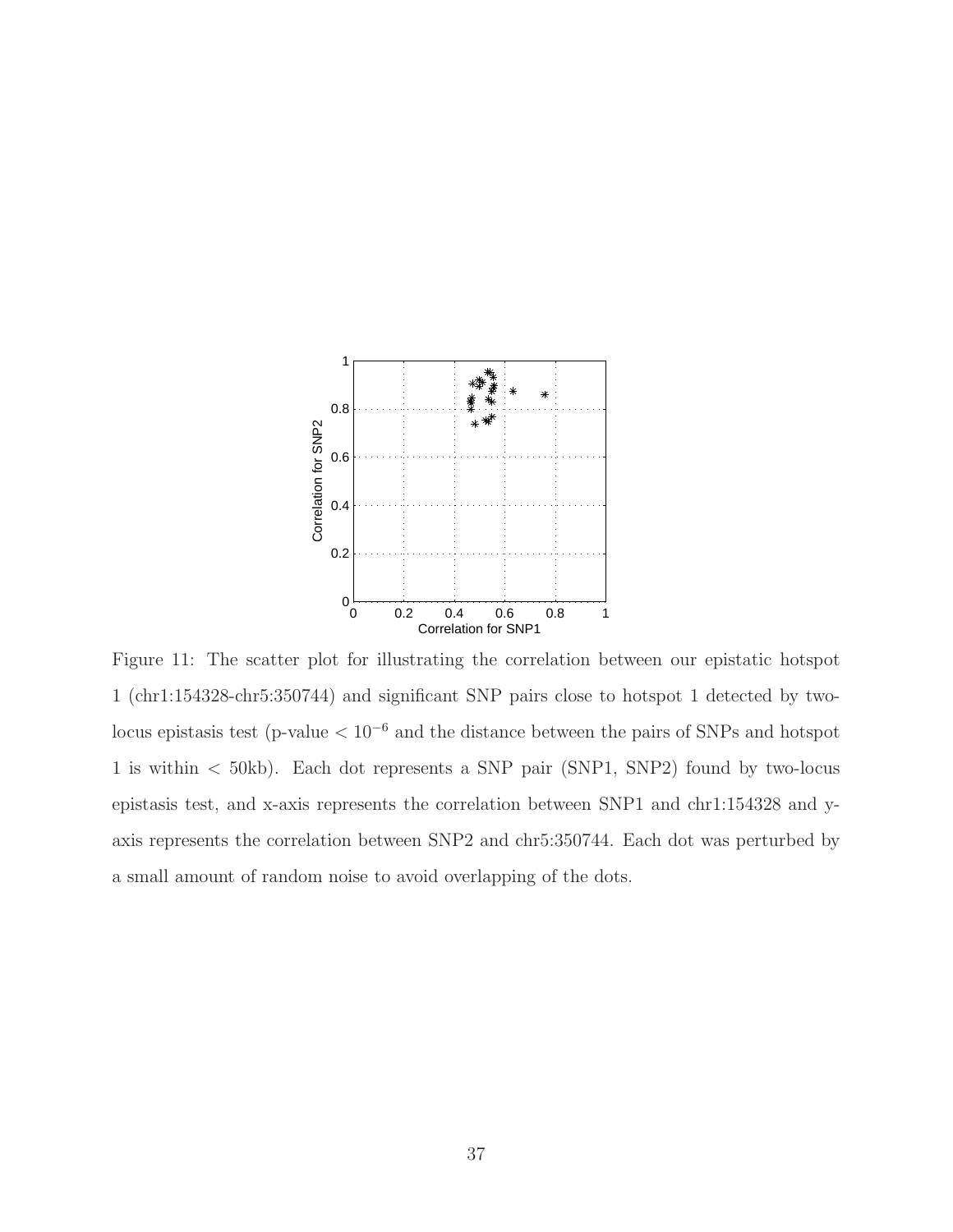analysis of the hotspots, this interaction was discussed (see hotspot 1 in Table [1\)](#page-33-0). Among all significant SNP pairs found by two-locus epistasis test, there was no identical SNP pair to hotspot 1 but there were 30 SNP pairs close to it (within < 50kb). Also, it turns out that these 30 SNP pairs had very strong correlation with hotspot 1. In Figure [11,](#page-36-0) we show scatter plot to illustrate the strong correlations between hotspot 1 and these 30 SNP pairs. More interestingly, the total number of affected traits by these 30 SNP pairs was 416, and it is very similar to 455 that is the number of affected genes by hotspot 1. According to these facts and our previous analysis for the mechanism of hotspot 1, it seems that hotspot 1 is truly significant, and two-locus epistasis test found significant SNP pairs that are close to the true location but failed to locate the exact location of hotspot 1. It supports that our algorithm could find such a significant hotspot affecting  $>$  400 genes by detecting exact SNP pairs. However, two-locus epistasis test was unable to locate many hotspots affecting a large number of traits due to insufficient statistical power. Second, we investigated the differences between the two results in Figure  $10(a,b)$ . As we cannot report all the results in the paper, we focused on a SNP pair (chr10:87113-chr15:141621) in Figure [10\(](#page-35-0)a), and another SNP pair  $(\text{chr8:63314-chr9:362631})$  in Figure [10\(](#page-35-0)b). Figure [12\(](#page-38-0)a,b) show the average gene expression levels for each SNP pair. In this figure, x-axis represents the genotype  $\in \{0,1\}$  which is the multiplication of two SNPs (SNP1  $\times$  SNP2, where SNP1, SNP2  $\in$  {0, 1}), and y-axis represents the average gene expression levels of individuals with given genotype. Each line in Figure  $12(a,b)$  shows how the average gene expression level varies as the genotype changes from 0 to 1 for each trait affected by the SNP pairs with error bars of one standard deviation. Interestingly, in Figure [12\(](#page-38-0)a), we could see that there is a consistent pattern, where for most gene traits, the expression levels decreased as the genotype changed from 0 to 1. However, as shown in Figure [12\(](#page-38-0)b), for the SNP pair found by two-locus epistasis test, we could not find such a coherent pattern. It demonstrates the differences between our method and two-locus epistasis test. As our model borrows information across input and output group structures, we could find consistent gene expression patterns for the SNP pair. On the other hand, twolocus pairwise test analyzed each SNP pair separately, and each trait affected by the SNP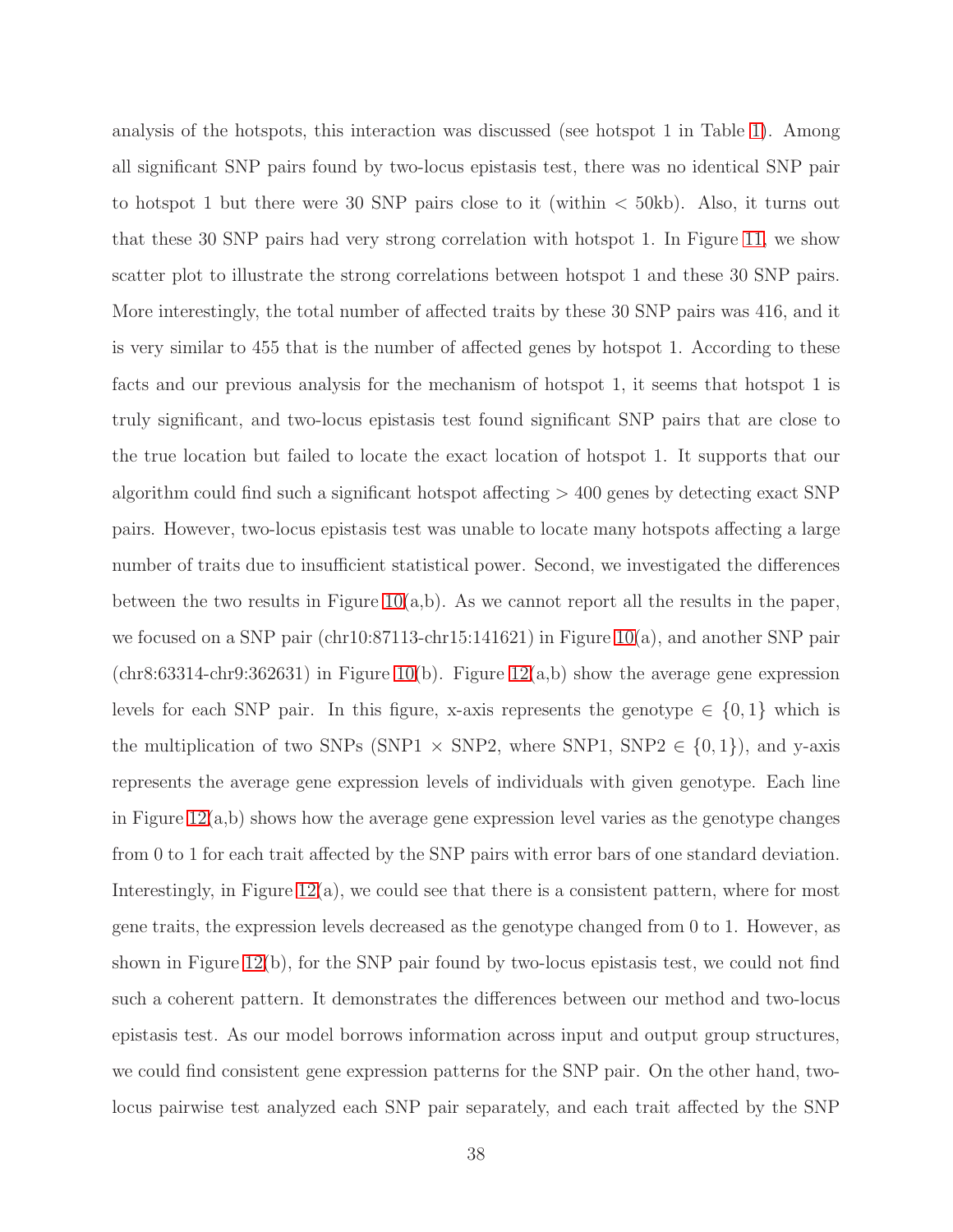<span id="page-38-0"></span>pair showed different gene expression patterns with different standard deviations. Thus, it seems that our method can provide interesting biological insights in terms of gene expression patterns in addition to the statistical significance.



Figure 12: Variations of gene expression levels w.r.t. to the genotypes of (a) a SNP pair (chr10:87113-chr15:141621) found by our method, and (b) a different SNP pair (chr8:63314 chr9:362631) found by two-locus epistasis test. Here, x-axis represents genotype doses and y-axis shows the average expression levels of the multiple genes (denoted by multiple vertical lines) affected by the corresponding SNP pairs. A small noise was added to the genotypes as offsets to avoid overlapping of the error bars.

# 8. DISCUSSIONS

In this paper, we presented jointly structured input-output lasso to simultaneously take advantage of both input and output structures. We also presented an efficient optimization technique for solving our multi-task regression model with structured sparsity. Our experiments confirmed that our model is able to significantly improve the accuracy for detecting true non-zero coefficients using both input and output structures. Furthermore, we demonstrated that our optimization method is faster and more accurate than the other competitors. In our analysis of yeast eQTL datasets, we identified important pairs of eQTL hotspots that potentially interact with each other.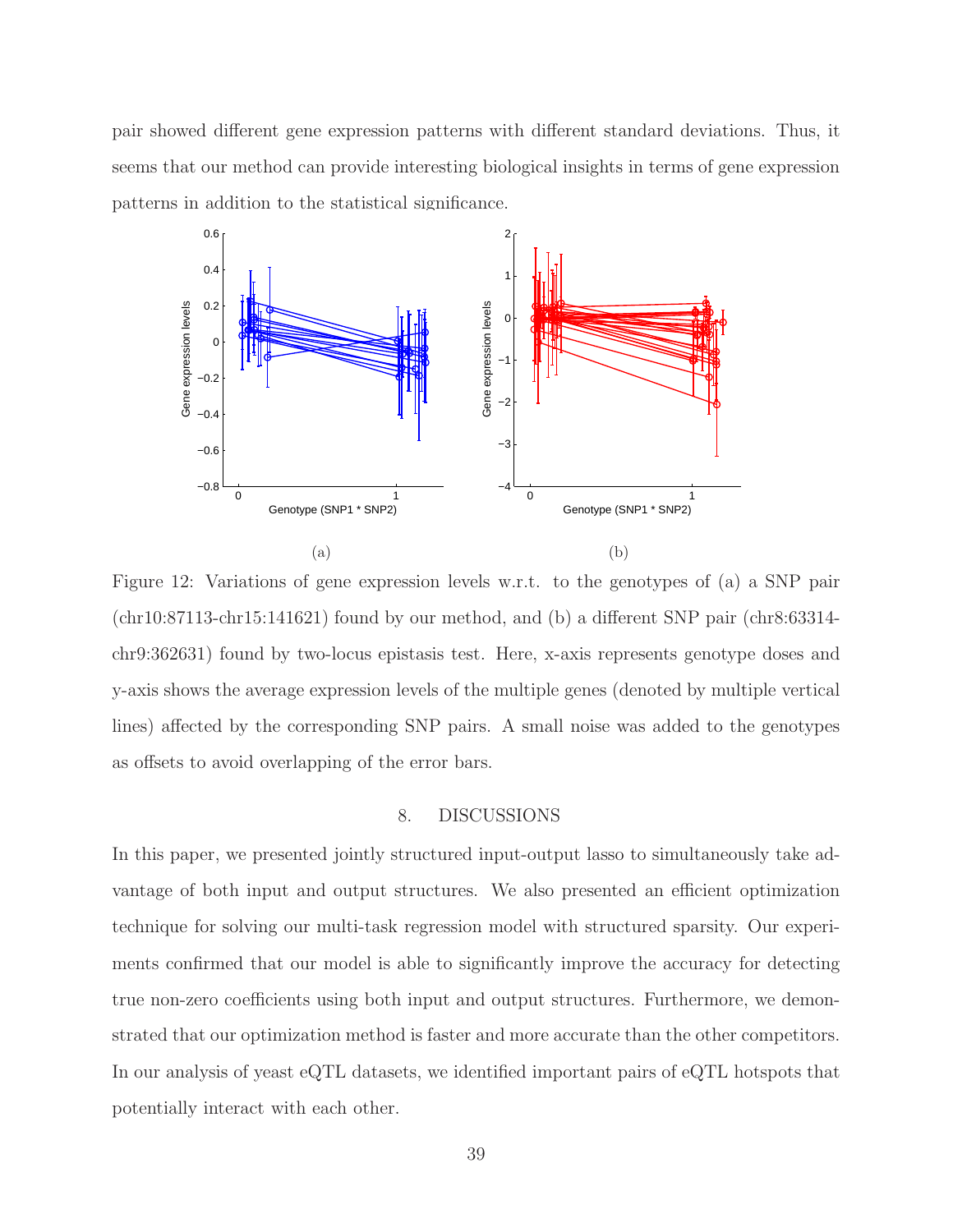Prior knowledge about input and output structures In practice, it is important to generate reliable input and output groups to maximize the benefits of the structural information. In our experiments, we showed that yeast genetic interaction networks can be used as prior knowledge to define input and output structures. However, such reliable prior knowledge cannot be easily attained when we deal with human eQTL datasets. Instead, we have a variety of resources for human genomes including protein-protein interaction networks and pathway database. Generating reliable input and output structures exploiting multiple resources would be essential for the successful discovery of human eQTLs.

Comparison between HiGT and other optimization algorithms Recently, an active set algorithm [\[20\]](#page-42-6) has been proposed developed for variable selection with structured sparsity, which can potentially be used for estimating the SIOL model. We observe two key differences between our method and the active set algorithm [\[20](#page-42-6)]. First, the active set algorithm incrementally increases active sets by searching available non-zero patterns, hence one can see that it is a "bottom-up" approach. On the other hand, our method adopts "top-down" approach where irrelevant covariates are discarded as we walk through the DAG. Second, our algorithm guarantees to search all zero patterns while the active set algorithm needs a heuristic to select candidate non-zero patterns. When B is sparse, our algorithm is still very fast by taking advantage of the structures of DAG. However, when B is not sparse, our algorithm needs to search a large number of zero patterns and update many non-zero coefficients but the active set algorithm still does not need to update many non-zero coefficients. Hence, in such a non-sparse case, the active set algorithm may have an advantage over our optimization method. Other alternative optimization methods for SIOL include MM (majorize/minimize) algorithm [\[26](#page-42-9)] and generalized stage-wise lasso [\[55\]](#page-45-9). However, these methods did not work well for SIOL as the approximated penalty by MM algorithm and the greedy procedure of generalized stage-wise lasso were incapable of efficiently inducing complex sparsity patterns.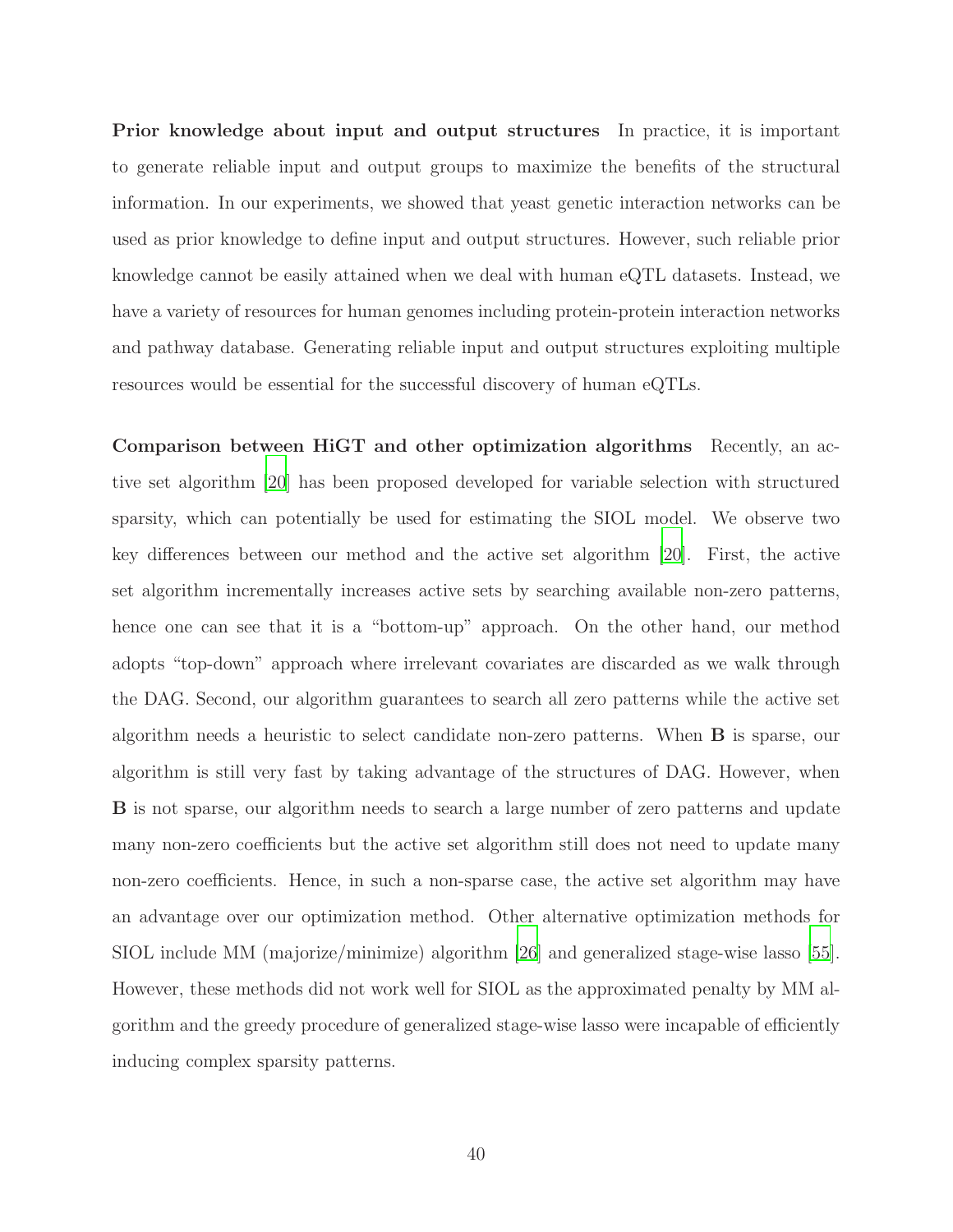Future work One promising research direction would be to systematically estimate the significance of the covariates that we found. For example, computing p-values of our results would be helpful to control the false discovery rate. To handle both sparse and non-sparse B, it would be also interesting to develop an optimization method for our model that can take advantage of both "bottom-up" and "top-down" strategies. For example, we can select variables using "bottom-up" approach and discard irrelevant variables using "top-down" approach alternatively in a single framework. Finally, we are interested in applying our method to human disease datasets. In that case, the extension of our work to handle casecontrol studies and finding reliable structural information will be necessary.

## REFERENCES

- <span id="page-40-0"></span>[1] J.L. Badano, C.C. Leitch, S.J. Ansley, H. May-Simera, S. Lawson, R.A. Lewis, P.L. Beales, H.C. Dietz, S. Fisher, and N. Katsanis. Dissection of epistasis in oligogenic bardet–biedl syndrome. *Nature*, 439(7074):326–330, 2005.
- <span id="page-40-4"></span>[2] G. Bader and C. Hogue. An automated method for finding molecular complexes in large protein interaction networks. *BMC bioinformatics*, 4(1):2, 2003.
- <span id="page-40-3"></span>[3] C. Boone, H. Bussey, and B.J. Andrews. Exploring genetic interactions and networks with yeast. *Nature Reviews Genetics*, 8(6):437–449, 2007.
- <span id="page-40-5"></span>[4] R.B. Brem and L. Kruglyak. The landscape of genetic complexity across 5,700 gene expression traits in yeast. *PNAS*, 102(5):1572, 2005.
- <span id="page-40-1"></span>[5] A.A. Brown, S. Richardson, and J. Whittaker. Application of the lasso to expression quantitative trait loci mapping. *Statistical Applications in Genetics and Molecular Biology*, 10(1):15, 2011.
- <span id="page-40-2"></span>[6] P.J. Cameron. *Combinatorics: topics, techniques, algorithms*. Cambridge Univ Pr, 1994.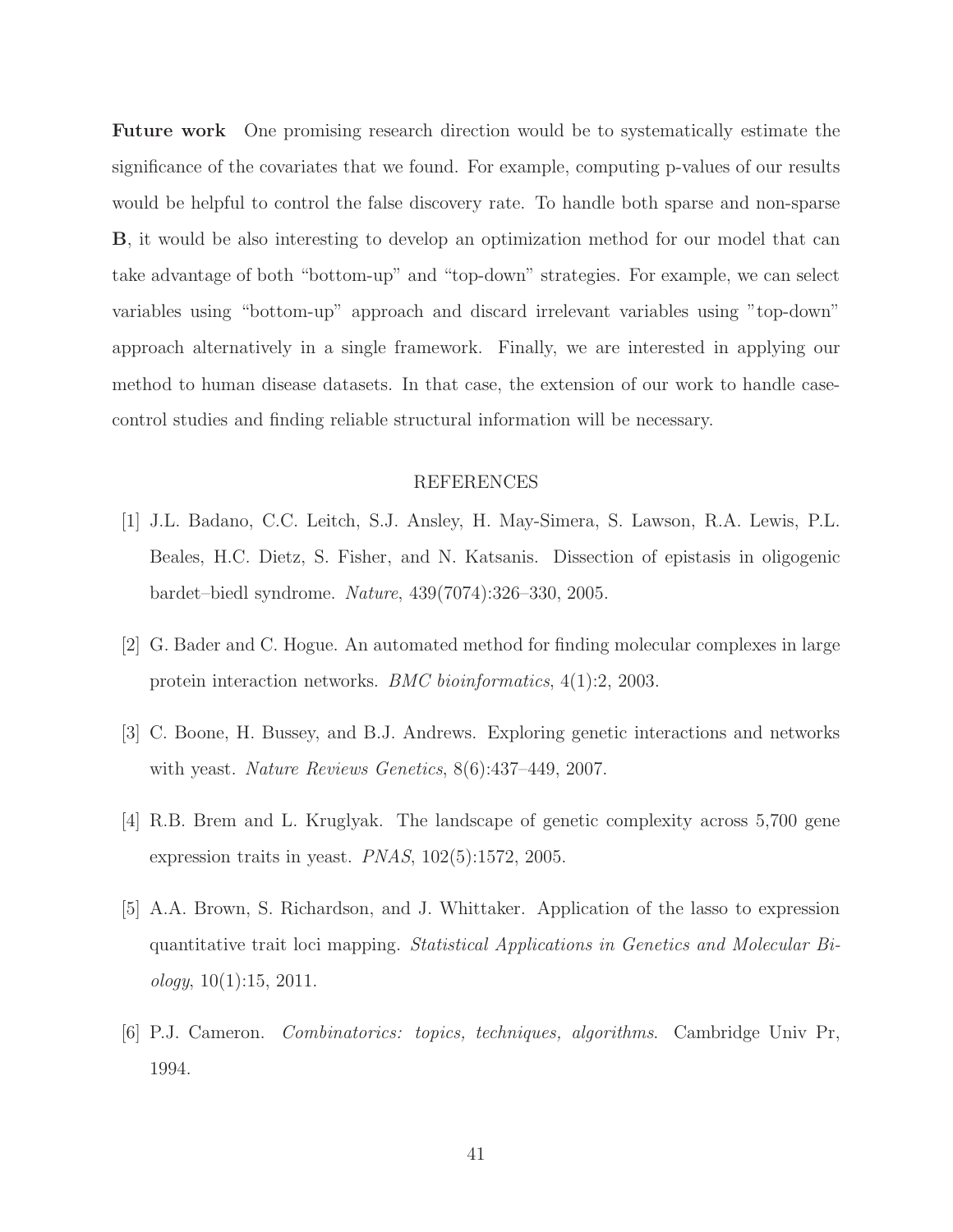- <span id="page-41-6"></span>[7] C.S. Carlson, M.A. Eberle, L. Kruglyak, and D.A. Nickerson. Mapping complex disease loci in whole-genome association studies. *Nature*, 429(6990):446–452, 2004.
- <span id="page-41-7"></span>[8] X. Chen, Q. Lin, S. Kim, and E.P. Xing. An efficient proximal-gradient method for single and multi-task regression with structured sparsity. *Annals of Applied Statistics*, 2010.
- <span id="page-41-0"></span>[9] J.H. Cho, D.L. Nicolae, L.H. Gold, C.T. Fields, M.C. LaBuda, P.M. Rohal, M.R. Pickles, L. Qin, Y. Fu, J.S. Mann, et al. Identification of novel susceptibility loci for inflammatory bowel disease on chromosomes 1p, 3q, and 4q: evidence for epistasis between 1p and ibd1. *Proceedings of the National Academy of Sciences*, 95(13):7502, 1998.
- <span id="page-41-4"></span>[10] M. Costanzo et al. The genetic landscape of a cell. *Science*, 327(5964):425, 2010.
- <span id="page-41-8"></span>[11] R.E. Curtis, P. Kinnaird, and E.P. Xing. Genamap: Visualization strategies for structured association mapping.
- <span id="page-41-9"></span>[12] D. Denning, B. Mykytka, N.P.C. Allen, L. Huang, AL Burlingame, M. Rexach, et al. The nucleoporin nup60p functions as a gsp1p–gtp-sensitive tether for nup2p at the nuclear pore complex. *The Journal of cell biology*, 154(5):937–950, 2001.
- <span id="page-41-3"></span>[13] B. Devlin, K. Roeder, and L. Wasserman. Analysis of multilocus models of association. *Genetic Epidemiology*, 25(1):36–47, 2003.
- <span id="page-41-1"></span>[14] A.L. Ducrest, L. Keller, and A. Roulin. Pleiotropy in the melanocortin system, coloration and behavioural syndromes. *Trends in ecology & evolution*, 23(9):502–510, 2008.
- <span id="page-41-2"></span>[15] J. Friedman, T. Hastie, H. Hofling, and R. Tibshirani. Pathwise coordinate optimization. *Annals of Applied Statistics*, 1(2):302–332, 2007.
- <span id="page-41-5"></span>[16] J. Friedman, T. Hastie, and R. Tibshirani. A note on the group Lasso and a sparse group Lasso. *[arXiv:1001.0736v](http://arxiv.org/abs/1001.0736)1 [math.ST]*, 2010.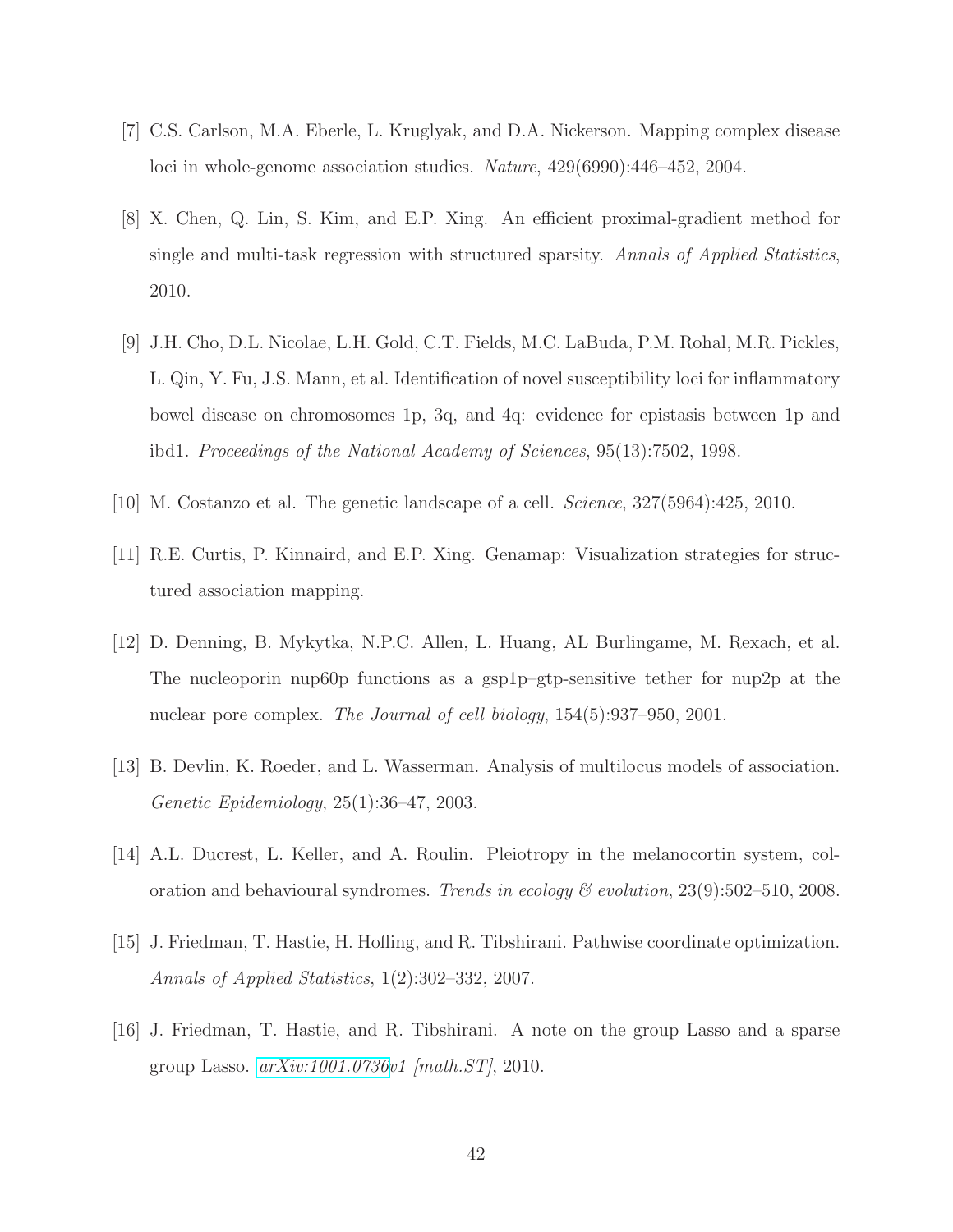- <span id="page-42-2"></span>[17] Y. Han, F. Wu, J. Jia, Y. Zhuang, and B. Yu. Multi-task sparse discriminant analysis (mtsda) with overlapping categories. In *Proceedings of the Twenty-Fourth AAAI Conference on Artificial Intelligence (AAAI-10)*, pages 469–474, 2010.
- <span id="page-42-5"></span>[18] A.E. Hoerl and R.W. Kennard. Ridge regression: Biased estimation for nonorthogonal problems. *Technometrics*, pages 55–67, 1970.
- <span id="page-42-4"></span>[19] L. Jacob, G. Obozinski, and J.P. Vert. Group lasso with overlap and graph lasso. In *Proceedings of the 26th Annual International Conference on Machine Learning*, pages 433–440. ACM, 2009.
- <span id="page-42-6"></span>[20] R. Jenatton, J.Y. Audibert, and F. Bach. Structured variable selection with sparsityinducing norms. *Arxiv preprint [arXiv:0904.3523](http://arxiv.org/abs/0904.3523)*, 2009.
- <span id="page-42-0"></span>[21] CM Kendziorski, M. Chen, M. Yuan, H. Lan, and AD Attie. Statistical methods for expression quantitative trait loci (eQTL) mapping. *Biometrics*, 62(1):19–27, 2006.
- <span id="page-42-3"></span>[22] S. Kim and E. P. Xing. Tree-guided group lasso for multi-task regression with structured sparsity. In *Proceedings of the 27th Annual International Conference on Machine Learning*, 2010.
- <span id="page-42-1"></span>[23] S. Kim and E.P. Xing. Statistical estimation of correlated genome associations to a quantitative trait network. *PLoS genetics*, 5(8):e1000587, 2009.
- <span id="page-42-7"></span>[24] J.L.Y. Koh, H. Ding, M. Costanzo, A. Baryshnikova, K. Toufighi, G.D. Bader, C.L. Myers, B.J. Andrews, and C. Boone. DRYGIN: a database of quantitative genetic interaction networks in yeast. *Nucleic Acids Research*, 2009.
- <span id="page-42-8"></span>[25] M. Krzywinski et al. Circos: an information aesthetic for comparative genomics. *Genome research*, 19(9):1639–1645, 2009.
- <span id="page-42-9"></span>[26] K. Lange. *Optimization*. Springer-Verlag, New York, 2004.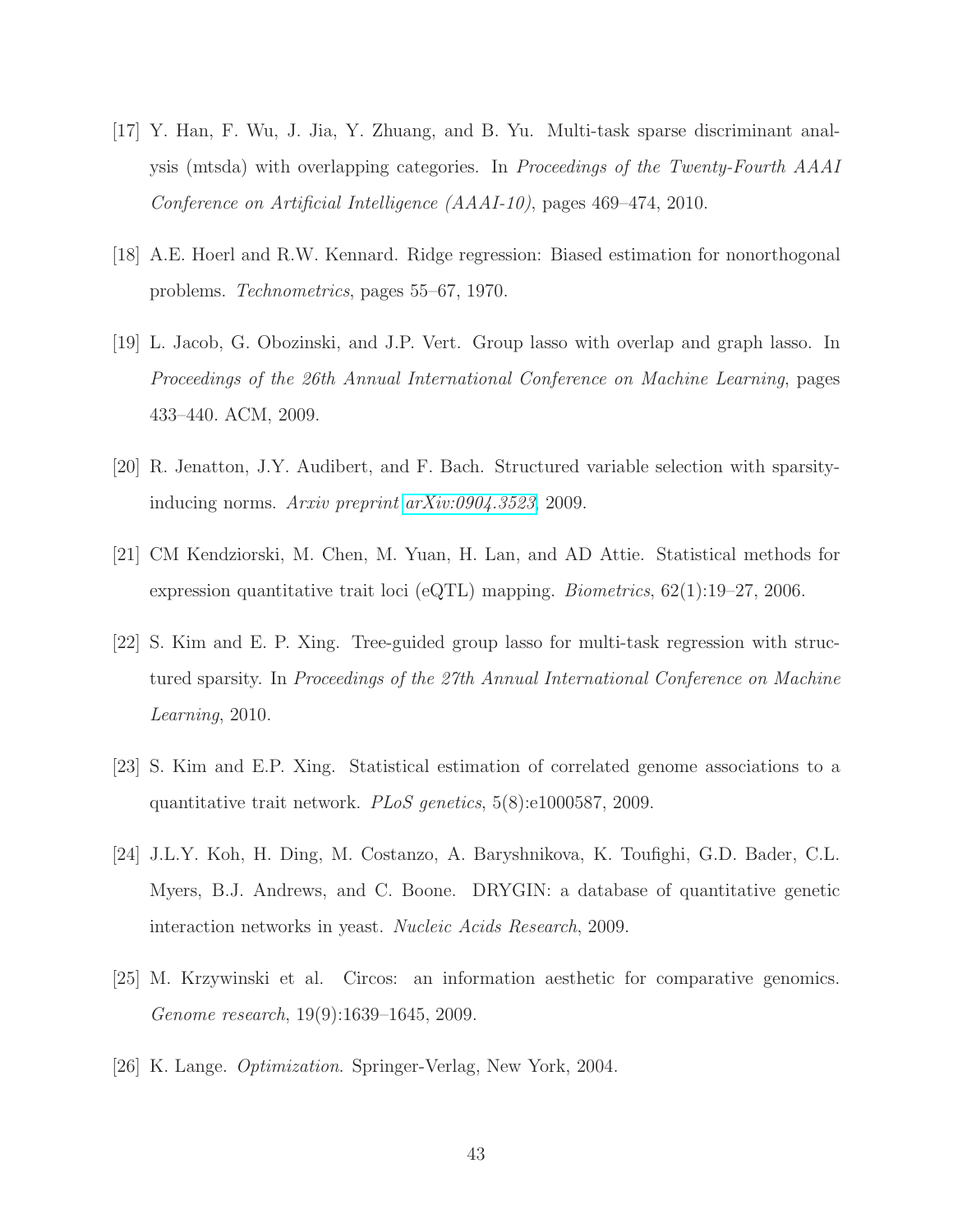- <span id="page-43-2"></span>[27] F. Li and N.R. Zhang. Bayesian variable selection in structured high-dimensional covariate spaces with applications in genomics. *Journal of the American Statistical Association*, 105(491):1202–1214, 2010.
- <span id="page-43-3"></span>[28] A.C. Lozano and V. Sindhwani. Block variable selection in multivariate regression and high-dimensional causal inference. *Advances in Neural Information Processing Systems (NIPS)*, 2010.
- <span id="page-43-7"></span>[29] S. Maere, K. Heymans, and M. Kuiper. Bingo: a cytoscape plugin to assess overrepresentation of gene ontology categories in biological networks. *Bioinformatics*, 21(16):3448– 3449, 2005.
- <span id="page-43-5"></span>[30] M.I. McCarthy, G.R. Abecasis, L.R. Cardon, D.B. Goldstein, J. Little, J.P.A. Ioannidis, and J.N. Hirschhorn. Genome-wide association studies for complex traits: consensus, uncertainty and challenges. *Nature Reviews Genetics*, 9(5):356–369, 2008.
- <span id="page-43-6"></span>[31] D.C. Montgomery, E.A. Peck, G.G. Vining, and J. Vining. *Introduction to linear regression analysis*, volume 3. Wiley New York, 2001.
- <span id="page-43-0"></span>[32] J.H. Moore, F.W. Asselbergs, and S.M. Williams. Bioinformatics challenges for genomewide association studies. *Bioinformatics*, 26(4):445–455, 2010.
- <span id="page-43-8"></span>[33] S. Nagai, K. Dubrana, M. Tsai-Pflugfelder, M.B. Davidson, T.M. Roberts, G.W. Brown, E. Varela, F. Hediger, S.M. Gasser, and N.J. Krogan. Functional targeting of dna damage to a nuclear pore-associated sumo-dependent ubiquitin ligase. *Science*, 322(5901):597, 2008.
- <span id="page-43-1"></span>[34] S.N. Negahban and M.J. Wainwright. Simultaneous support recovery in high dimensions: Benefits and perils of block  $\ell_1/\ell_\infty$ -regularization. *Information Theory, IEEE Transactions on*, 57(6):3841–3863, 2011.
- <span id="page-43-4"></span>[35] Y. Nesterov and A. Nemirovskii. *Interior-point polynomial algorithms in convex programming*, volume 13. Society for Industrial Mathematics, 1987.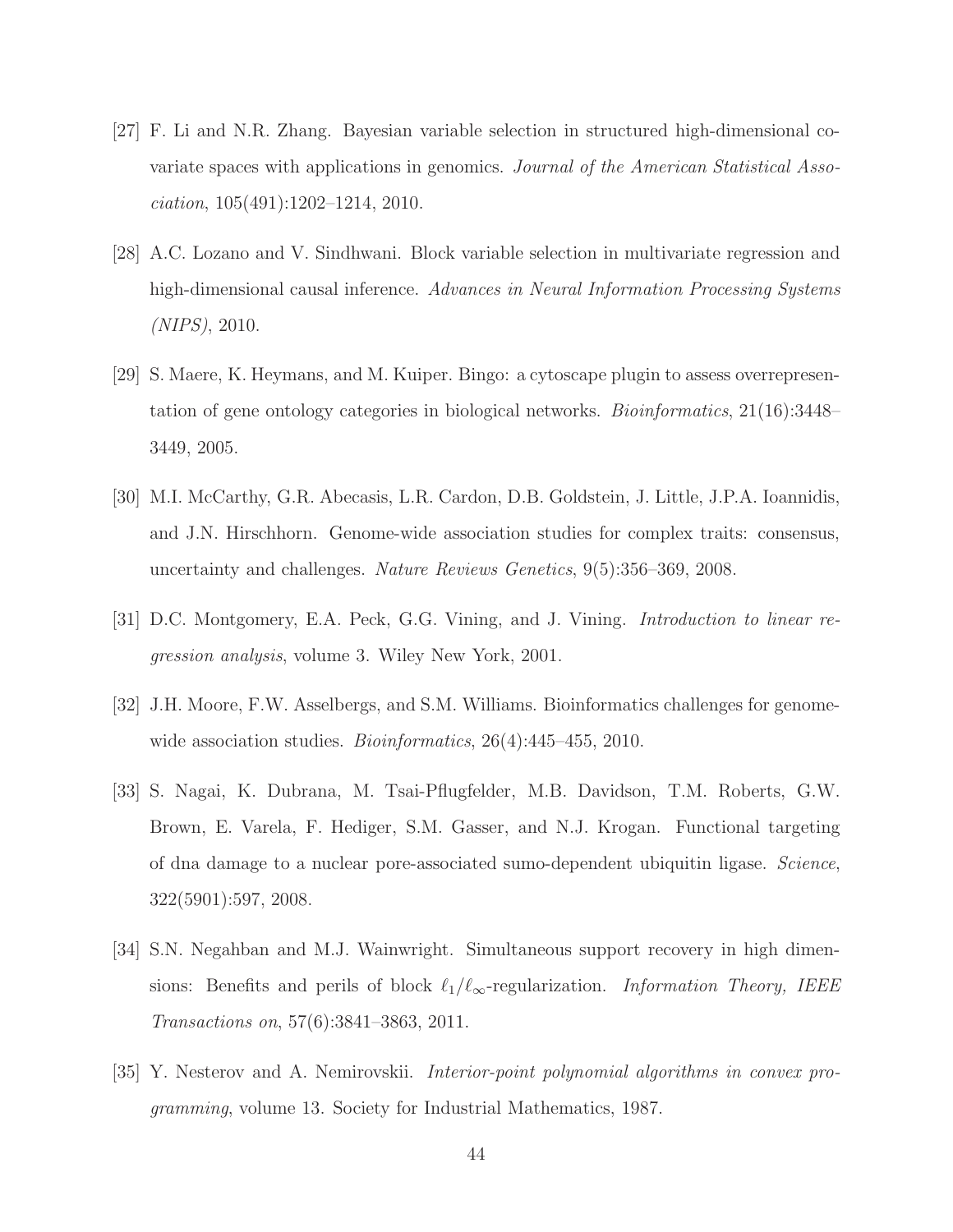- <span id="page-44-5"></span>[36] G. Obozinski, B. Taskar, and M. Jordan. Multi-task feature selection. In *Technical Report, Department of Statistics, University of California, Berkeley*, 2006.
- <span id="page-44-8"></span>[37] S. Purcell, B. Neale, K. Todd-Brown, L. Thomas, M.A.R. Ferreira, D. Bender, J. Maller, P. Sklar, P.I.W. de Bakker, M.J. Daly, et al. PLINK: a tool set for whole-genome association and population-based linkage analyses. *The American Journal of Human Genetics*, 81(3):559–575, 2007.
- <span id="page-44-3"></span>[38] A. Ratnaparkhi. A maximum entropy model for part-of-speech tagging. In *Proceedings of EMNLP*, 1996.
- <span id="page-44-0"></span>[39] D. Segre, A. DeLuna, G.M. Church, and R. Kishony. Modular epistasis in yeast metabolism. *Nature Genetics*, 37(1):77–83, 2005.
- <span id="page-44-6"></span>[40] M. Silver and G. Montana. Pathway selection for gwas using the group lasso with overlaps. *2011 International Conference on Bioscience, Biochemistry and Bioinformatics*, 2011.
- <span id="page-44-1"></span>[41] F.W. Stearns. One hundred years of pleiotropy: a retrospective. *Genetics*, 186(3):767, 2010.
- <span id="page-44-9"></span>[42] P. Sung. Catalysis of atp-dependent homologous dna pairing and strand exchange by yeast rad51 protein. *Science*, 265(5176):1241, 1994.
- <span id="page-44-7"></span>[43] P. Sunnerhagen and J. Piskur. *Comparative genomics: using fungi as models*, volume 15. Springer Verlag, 2006.
- <span id="page-44-4"></span>[44] R. Tibshirani. Regression shrinkage and selection via the lasso. *Journal of the Royal Statistical Society. Series B (Methodological)*, 58(1):267–288, 1996.
- <span id="page-44-2"></span>[45] R. Tibshirani, M. Saunders, S. Rosset, J. Zhu, and K. Knight. Sparsity and smoothness via the fused lasso. *Journal of the Royal Statistical Society: Series B (Statistical Methodology)*, 67(1):91–108, 2005.